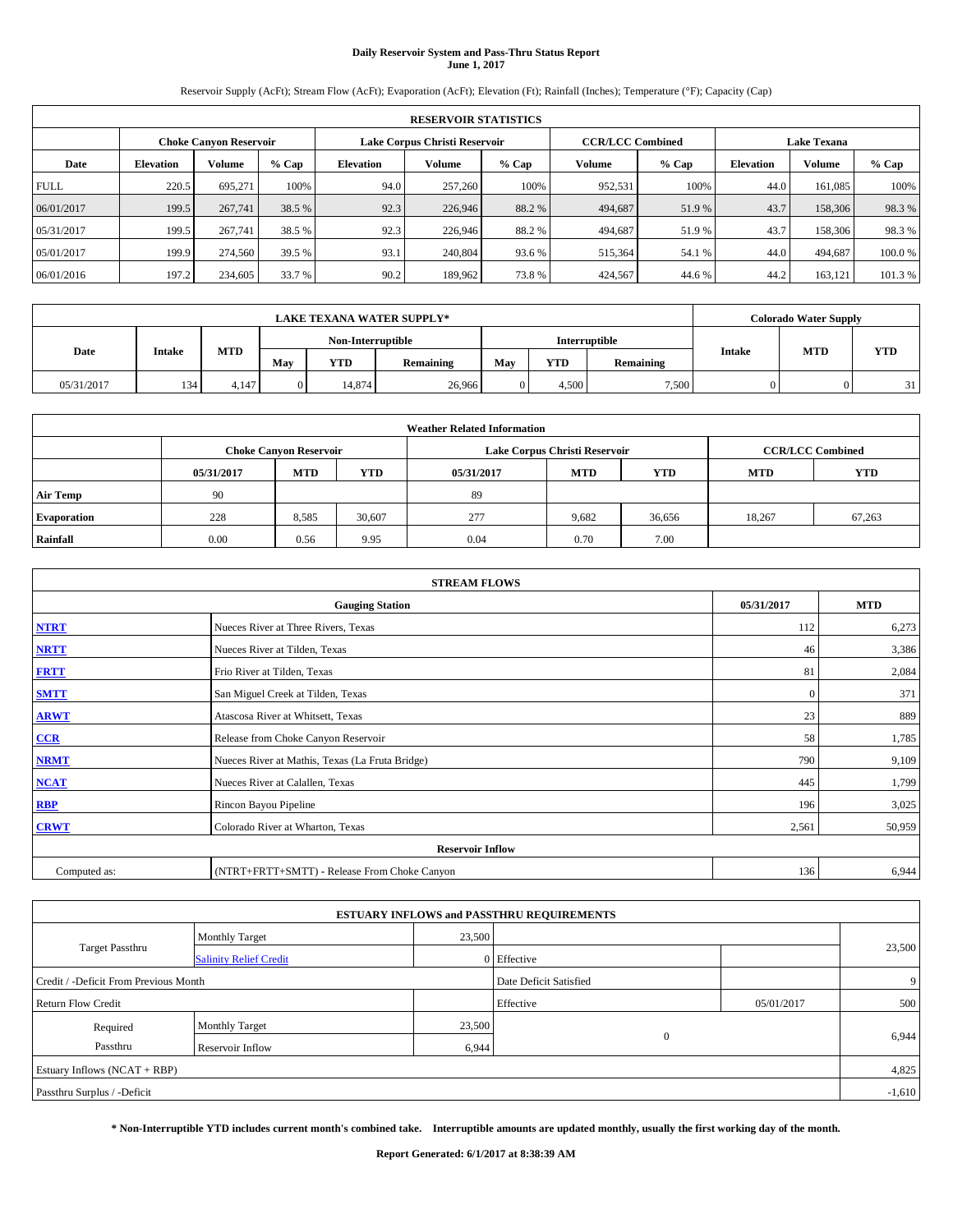# **Daily Reservoir System and Pass-Thru Status Report June 2, 2017**

Reservoir Supply (AcFt); Stream Flow (AcFt); Evaporation (AcFt); Elevation (Ft); Rainfall (Inches); Temperature (°F); Capacity (Cap)

|             | <b>RESERVOIR STATISTICS</b>   |         |         |           |                                                          |         |         |         |                    |               |         |  |
|-------------|-------------------------------|---------|---------|-----------|----------------------------------------------------------|---------|---------|---------|--------------------|---------------|---------|--|
|             | <b>Choke Canyon Reservoir</b> |         |         |           | <b>CCR/LCC Combined</b><br>Lake Corpus Christi Reservoir |         |         |         | <b>Lake Texana</b> |               |         |  |
| Date        | <b>Elevation</b>              | Volume  | $%$ Cap | Elevation | Volume                                                   | $%$ Cap | Volume  | $%$ Cap | <b>Elevation</b>   | <b>Volume</b> | % Cap   |  |
| <b>FULL</b> | 220.5                         | 695.271 | 100%    | 94.0      | 257,260                                                  | 100%    | 952,531 | 100%    | 44.0               | 161.085       | 100%    |  |
| 06/02/2017  | 199.4                         | 267,287 | 38.4 %  | 92.3      | 226,946                                                  | 88.2 %  | 494,233 | 51.9 %  | 43.5               | 156,467       | 97.1 %  |  |
| 06/01/2017  | 199.5                         | 267,741 | 38.5 %  | 92.3      | 226,946                                                  | 88.2 %  | 494,687 | 51.9 %  | 43.7               | 158,306       | 98.3%   |  |
| 05/02/2017  | 199.9                         | 274,105 | 39.4 %  | 93.1      | 240,804                                                  | 93.6 %  | 514,909 | 54.1 %  | 44.0               | 494,233       | 100.0%  |  |
| 06/02/2016  | 197.3                         | 236,524 | 34.0 %  | 90.3      | 191,976                                                  | 74.6 %  | 428,500 | 45.0%   | 44.2               | 163,121       | 101.3 % |  |

|            | <b>LAKE TEXANA WATER SUPPLY*</b> |            |                   |            |                  |     |       |               |        |            | <b>Colorado Water Supply</b> |  |  |
|------------|----------------------------------|------------|-------------------|------------|------------------|-----|-------|---------------|--------|------------|------------------------------|--|--|
|            |                                  |            | Non-Interruptible |            |                  |     |       | Interruptible |        |            |                              |  |  |
| Date       | Intake                           | <b>MTD</b> | May               | <b>YTD</b> | <b>Remaining</b> | May | YTD   | Remaining     | Intake | <b>MTD</b> | <b>YTD</b>                   |  |  |
| 06/01/2017 | 133                              | 133        | 0                 | 10.860     | 30,980           |     | 4.500 | 7,500         |        |            | 31                           |  |  |

| <b>Weather Related Information</b> |                                                                                                |                               |        |      |                               |                         |     |        |  |  |
|------------------------------------|------------------------------------------------------------------------------------------------|-------------------------------|--------|------|-------------------------------|-------------------------|-----|--------|--|--|
|                                    |                                                                                                | <b>Choke Canyon Reservoir</b> |        |      | Lake Corpus Christi Reservoir | <b>CCR/LCC Combined</b> |     |        |  |  |
|                                    | <b>YTD</b><br><b>MTD</b><br><b>MTD</b><br><b>YTD</b><br>06/01/2017<br>06/01/2017<br><b>MTD</b> |                               |        |      |                               |                         |     |        |  |  |
| <b>Air Temp</b>                    | 91                                                                                             |                               |        | 90   |                               |                         |     |        |  |  |
| <b>Evaporation</b>                 | 227                                                                                            | 227                           | 30,834 | 308  | 308                           | 36,964                  | 535 | 67,798 |  |  |
| Rainfall                           | 0.04                                                                                           | 0.04                          | 9.99   | 0.00 | 0.00                          | 7.00                    |     |        |  |  |

| <b>STREAM FLOWS</b> |                                                 |            |                |  |  |  |  |  |  |
|---------------------|-------------------------------------------------|------------|----------------|--|--|--|--|--|--|
|                     | <b>Gauging Station</b>                          | 06/01/2017 | <b>MTD</b>     |  |  |  |  |  |  |
| <b>NTRT</b>         | Nueces River at Three Rivers, Texas             | 133        | 133            |  |  |  |  |  |  |
| <b>NRTT</b>         | Nueces River at Tilden, Texas                   | 70         | 70             |  |  |  |  |  |  |
| <b>FRTT</b>         | Frio River at Tilden, Texas                     | 53         | 53             |  |  |  |  |  |  |
| <b>SMTT</b>         | San Miguel Creek at Tilden, Texas               | $\Omega$   | $\overline{0}$ |  |  |  |  |  |  |
| <b>ARWT</b>         | Atascosa River at Whitsett, Texas               | 67         | 67             |  |  |  |  |  |  |
| $CCR$               | Release from Choke Canyon Reservoir             | 58         | 58             |  |  |  |  |  |  |
| <b>NRMT</b>         | Nueces River at Mathis, Texas (La Fruta Bridge) | 774        | 774            |  |  |  |  |  |  |
| <b>NCAT</b>         | Nueces River at Calallen, Texas                 | 494        | 494            |  |  |  |  |  |  |
| RBP                 | Rincon Bayou Pipeline                           | 194        | 194            |  |  |  |  |  |  |
| <b>CRWT</b>         | Colorado River at Wharton, Texas                | 2,799      | 2,799          |  |  |  |  |  |  |
|                     | <b>Reservoir Inflow</b>                         |            |                |  |  |  |  |  |  |
| Computed as:        | (NTRT+FRTT+SMTT) - Release From Choke Canyon    |            |                |  |  |  |  |  |  |

| <b>ESTUARY INFLOWS and PASSTHRU REQUIREMENTS</b> |                               |        |                        |                |  |  |  |  |  |  |
|--------------------------------------------------|-------------------------------|--------|------------------------|----------------|--|--|--|--|--|--|
|                                                  | <b>Monthly Target</b>         | 23,000 |                        |                |  |  |  |  |  |  |
| <b>Target Passthru</b>                           | <b>Salinity Relief Credit</b> |        | 0 Effective            | 23,000         |  |  |  |  |  |  |
| Credit / -Deficit From Previous Month            |                               |        | Date Deficit Satisfied | $-1,610$       |  |  |  |  |  |  |
| <b>Return Flow Credit</b>                        |                               |        | Effective              | $\overline{0}$ |  |  |  |  |  |  |
| Required                                         | <b>Monthly Target</b>         | 23,000 |                        |                |  |  |  |  |  |  |
| Passthru                                         | Reservoir Inflow              | 129    | $\mathbf{0}$           | 129            |  |  |  |  |  |  |
| Estuary Inflows (NCAT + RBP)                     |                               |        |                        | 689            |  |  |  |  |  |  |
| Passthru Surplus / -Deficit                      |                               |        |                        |                |  |  |  |  |  |  |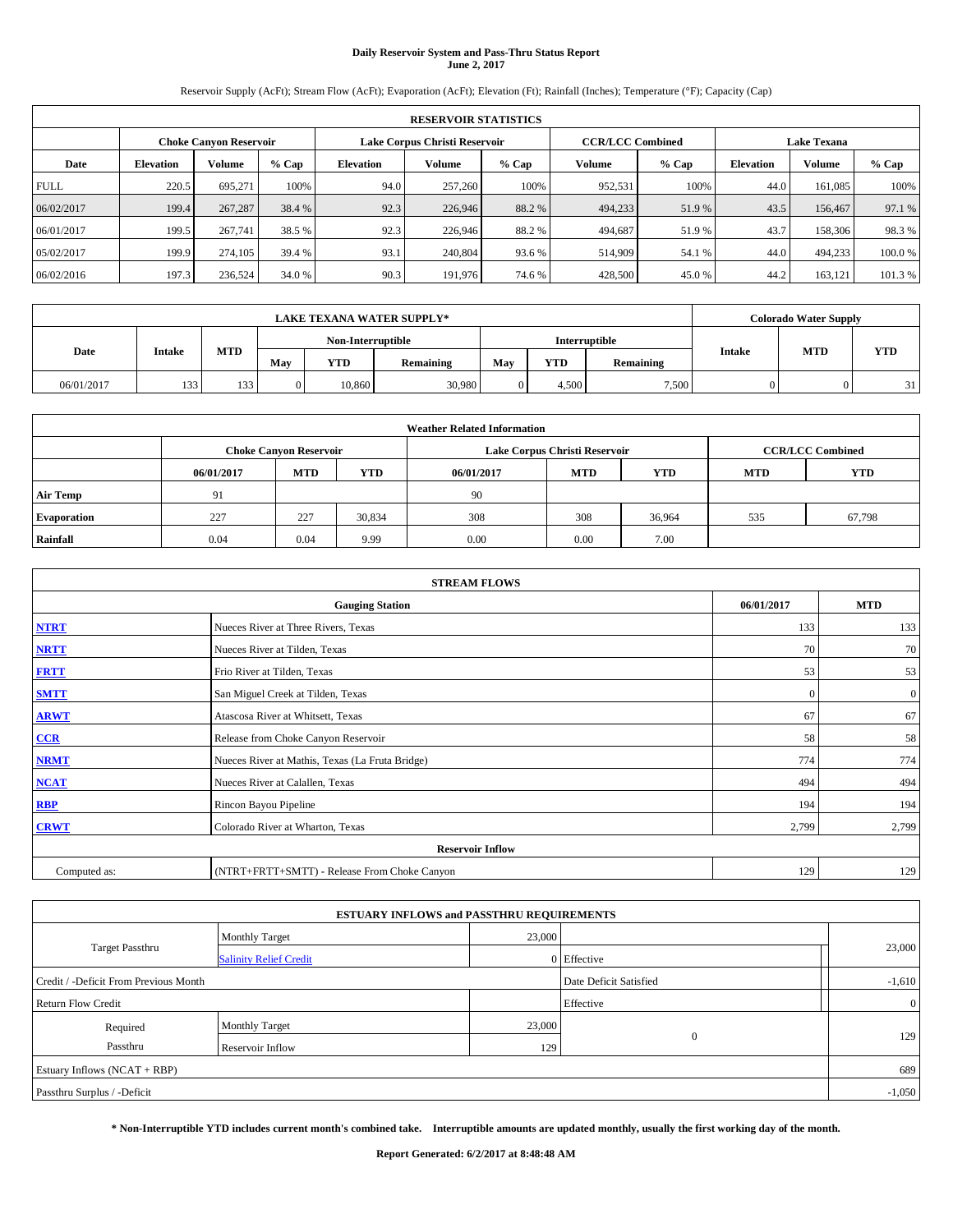# **Daily Reservoir System and Pass-Thru Status Report June 3, 2017**

Reservoir Supply (AcFt); Stream Flow (AcFt); Evaporation (AcFt); Elevation (Ft); Rainfall (Inches); Temperature (°F); Capacity (Cap)

|             | <b>RESERVOIR STATISTICS</b>   |         |         |           |                               |         |                         |         |                    |               |         |  |
|-------------|-------------------------------|---------|---------|-----------|-------------------------------|---------|-------------------------|---------|--------------------|---------------|---------|--|
|             | <b>Choke Canyon Reservoir</b> |         |         |           | Lake Corpus Christi Reservoir |         | <b>CCR/LCC Combined</b> |         | <b>Lake Texana</b> |               |         |  |
| Date        | <b>Elevation</b>              | Volume  | $%$ Cap | Elevation | Volume                        | $%$ Cap | Volume                  | $%$ Cap | <b>Elevation</b>   | <b>Volume</b> | % Cap   |  |
| <b>FULL</b> | 220.5                         | 695.271 | 100%    | 94.0      | 257,260                       | 100%    | 952,531                 | 100%    | 44.0               | 161.085       | 100%    |  |
| 06/03/2017  | 199.4                         | 266,681 | 38.4 %  | 92.2      | 225,538                       | 87.7 %  | 492,219                 | 51.7 %  | 43.5               | 156,467       | 97.1 %  |  |
| 06/02/2017  | 199.4                         | 267,287 | 38.4 %  | 92.3      | 226,946                       | 88.2 %  | 494,233                 | 51.9 %  | 43.5               | 156,467       | 97.1 %  |  |
| 05/03/2017  | 199.8                         | 272,264 | 39.2 %  | 93.1      | 240,446                       | 93.5 %  | 512.710                 | 53.8%   | 43.9               | 492,219       | 99.4 %  |  |
| 06/03/2016  | 197.6                         | 240,083 | 34.5 %  | 90.5      | 195,178                       | 75.9%   | 435,261                 | 45.7%   | 44.                | 162,101       | 100.6 % |  |

|            | <b>LAKE TEXANA WATER SUPPLY*</b> |            |                   |            |           |     |       |               |        |            | <b>Colorado Water Supply</b> |  |  |
|------------|----------------------------------|------------|-------------------|------------|-----------|-----|-------|---------------|--------|------------|------------------------------|--|--|
|            |                                  |            | Non-Interruptible |            |           |     |       | Interruptible |        |            |                              |  |  |
| Date       | Intake                           | <b>MTD</b> | May               | <b>YTD</b> | Remaining | May | YTD   | Remaining     | Intake | <b>MTD</b> | <b>YTD</b>                   |  |  |
| 06/02/2017 | 133                              | 266        | 0                 | 10.993     | 30,847    |     | 4.500 | 7,500         |        |            | 31                           |  |  |

| <b>Weather Related Information</b> |            |                               |            |            |                               |                         |            |            |  |  |
|------------------------------------|------------|-------------------------------|------------|------------|-------------------------------|-------------------------|------------|------------|--|--|
|                                    |            | <b>Choke Canyon Reservoir</b> |            |            | Lake Corpus Christi Reservoir | <b>CCR/LCC Combined</b> |            |            |  |  |
|                                    | 06/02/2017 | <b>MTD</b>                    | <b>YTD</b> | 06/02/2017 | <b>MTD</b>                    | <b>YTD</b>              | <b>MTD</b> | <b>YTD</b> |  |  |
| <b>Air Temp</b>                    | 92         |                               |            | 90         |                               |                         |            |            |  |  |
| <b>Evaporation</b>                 | 245        | 472                           | 31.079     | 287        | 595                           | 37.251                  | 1,067      | 68,330     |  |  |
| Rainfall                           | 0.00       | 0.04                          | 9.99       | 0.00       | 0.00                          | 7.00                    |            |            |  |  |

| <b>STREAM FLOWS</b> |                                                 |              |                  |  |  |  |  |  |  |
|---------------------|-------------------------------------------------|--------------|------------------|--|--|--|--|--|--|
|                     | 06/02/2017                                      | <b>MTD</b>   |                  |  |  |  |  |  |  |
| <b>NTRT</b>         | Nueces River at Three Rivers, Texas             | 206          | 339              |  |  |  |  |  |  |
| <b>NRTT</b>         | Nueces River at Tilden, Texas                   | 87           | 157              |  |  |  |  |  |  |
| <b>FRTT</b>         | Frio River at Tilden, Texas                     | 34           | 88               |  |  |  |  |  |  |
| <b>SMTT</b>         | San Miguel Creek at Tilden, Texas               | $\mathbf{0}$ | $\boldsymbol{0}$ |  |  |  |  |  |  |
| <b>ARWT</b>         | Atascosa River at Whitsett, Texas               | 141          | 208              |  |  |  |  |  |  |
| $CCR$               | Release from Choke Canyon Reservoir             | 58           | 115              |  |  |  |  |  |  |
| <b>NRMT</b>         | Nueces River at Mathis, Texas (La Fruta Bridge) | 510          | 1,284            |  |  |  |  |  |  |
| <b>NCAT</b>         | Nueces River at Calallen, Texas                 | 443          | 937              |  |  |  |  |  |  |
| RBP                 | Rincon Bayou Pipeline                           | 194          | 388              |  |  |  |  |  |  |
| <b>CRWT</b>         | Colorado River at Wharton, Texas                | 3,236        | 6,034            |  |  |  |  |  |  |
|                     | <b>Reservoir Inflow</b>                         |              |                  |  |  |  |  |  |  |
| Computed as:        | 183                                             | 312          |                  |  |  |  |  |  |  |

|                                       | <b>ESTUARY INFLOWS and PASSTHRU REQUIREMENTS</b> |           |                        |          |  |  |  |
|---------------------------------------|--------------------------------------------------|-----------|------------------------|----------|--|--|--|
|                                       | <b>Monthly Target</b>                            | 23,000    |                        |          |  |  |  |
| Target Passthru                       | <b>Salinity Relief Credit</b>                    |           | 0 Effective            | 23,000   |  |  |  |
| Credit / -Deficit From Previous Month |                                                  |           | Date Deficit Satisfied | $-1,610$ |  |  |  |
| <b>Return Flow Credit</b>             |                                                  | Effective | $\overline{0}$         |          |  |  |  |
| Required                              | <b>Monthly Target</b>                            | 23,000    |                        |          |  |  |  |
| Passthru                              | Reservoir Inflow                                 | 312       | $\Omega$               | 312      |  |  |  |
| Estuary Inflows (NCAT + RBP)          |                                                  |           |                        |          |  |  |  |
| Passthru Surplus / -Deficit           |                                                  |           |                        |          |  |  |  |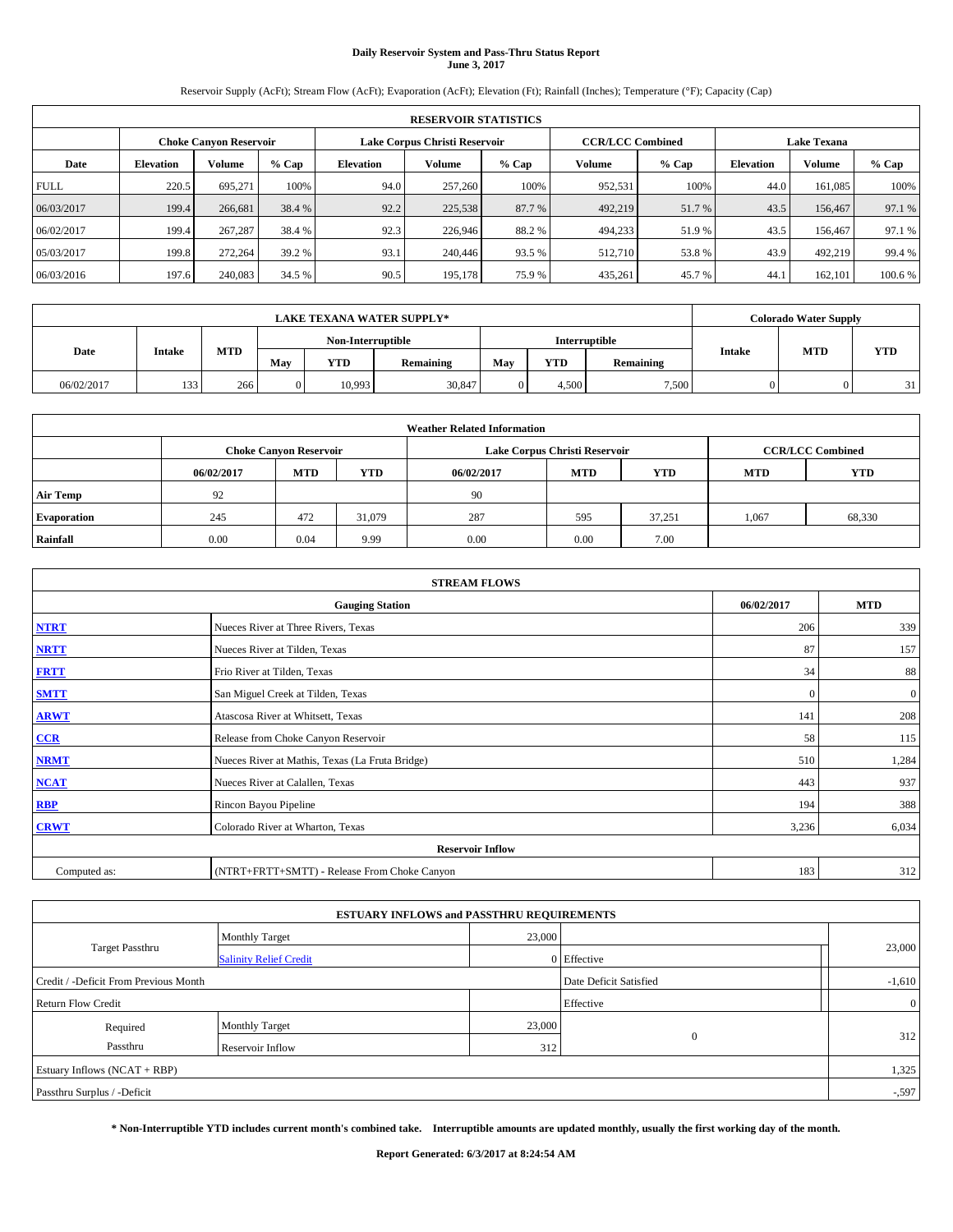# **Daily Reservoir System and Pass-Thru Status Report June 4, 2017**

Reservoir Supply (AcFt); Stream Flow (AcFt); Evaporation (AcFt); Elevation (Ft); Rainfall (Inches); Temperature (°F); Capacity (Cap)

| <b>RESERVOIR STATISTICS</b> |                  |                               |         |           |                               |         |                         |         |                  |                    |         |
|-----------------------------|------------------|-------------------------------|---------|-----------|-------------------------------|---------|-------------------------|---------|------------------|--------------------|---------|
|                             |                  | <b>Choke Canyon Reservoir</b> |         |           | Lake Corpus Christi Reservoir |         | <b>CCR/LCC Combined</b> |         |                  | <b>Lake Texana</b> |         |
| Date                        | <b>Elevation</b> | Volume                        | $%$ Cap | Elevation | Volume                        | $%$ Cap | Volume                  | $%$ Cap | <b>Elevation</b> | <b>Volume</b>      | % Cap   |
| <b>FULL</b>                 | 220.5            | 695.271                       | 100%    | 94.0      | 257,260                       | 100%    | 952,531                 | 100%    | 44.0             | 161.085            | 100%    |
| 06/04/2017                  | 199.4            | 266,984                       | 38.4 %  | 92.2      | 224,659                       | 87.3 %  | 491,643                 | 51.6 %  | 43.5             | 156,467            | 97.1 %  |
| 06/03/2017                  | 199.4            | 266,681                       | 38.4 %  | 92.2      | 225,538                       | 87.7 %  | 492,219                 | 51.7 %  | 43.5             | 156,467            | 97.1 %  |
| 05/04/2017                  | 199.8            | 272.112                       | 39.1 %  | 93.1      | 241.521                       | 93.9 %  | 513,633                 | 53.9 %  | 43.9             | 491,643            | 99.4 %  |
| 06/04/2016                  | 197.7            | 241,460                       | 34.7 %  | 90.7      | 198,397                       | 77.1 %  | 439,857                 | 46.2%   | 44.              | 162,101            | 100.6 % |

| <b>LAKE TEXANA WATER SUPPLY*</b> |                                     |     |                   |            |           |     |               |           | <b>Colorado Water Supply</b> |            |            |  |
|----------------------------------|-------------------------------------|-----|-------------------|------------|-----------|-----|---------------|-----------|------------------------------|------------|------------|--|
|                                  | <b>MTD</b><br>Date<br>Intake<br>May |     | Non-Interruptible |            |           |     | Interruptible |           |                              |            |            |  |
|                                  |                                     |     |                   | <b>YTD</b> | Remaining | May | YTD           | Remaining | Intake                       | <b>MTD</b> | <b>YTD</b> |  |
| 06/03/2017                       | 133                                 | 398 | 0                 | .1,126     | 30,714    |     | 4.500         | 7,500     |                              |            | 31         |  |

| <b>Weather Related Information</b> |            |                               |            |            |                               |                         |            |            |  |  |
|------------------------------------|------------|-------------------------------|------------|------------|-------------------------------|-------------------------|------------|------------|--|--|
|                                    |            | <b>Choke Canyon Reservoir</b> |            |            | Lake Corpus Christi Reservoir | <b>CCR/LCC Combined</b> |            |            |  |  |
|                                    | 06/03/2017 | <b>MTD</b>                    | <b>YTD</b> | 06/03/2017 | <b>MTD</b>                    | <b>YTD</b>              | <b>MTD</b> | <b>YTD</b> |  |  |
| <b>Air Temp</b>                    | 91         |                               |            | 92         |                               |                         |            |            |  |  |
| <b>Evaporation</b>                 | 245        | 717                           | 31.324     | 266        | 861                           | 37.517                  | 1,578      | 68,841     |  |  |
| Rainfall                           | 0.00       | 0.04                          | 9.99       | 0.00       | 0.00                          | 7.00                    |            |            |  |  |

| <b>STREAM FLOWS</b> |                                                 |            |                |  |  |  |  |  |  |
|---------------------|-------------------------------------------------|------------|----------------|--|--|--|--|--|--|
|                     | 06/03/2017                                      | <b>MTD</b> |                |  |  |  |  |  |  |
| <b>NTRT</b>         | Nueces River at Three Rivers, Texas             | 284        | 623            |  |  |  |  |  |  |
| <b>NRTT</b>         | Nueces River at Tilden, Texas                   | 90         | 247            |  |  |  |  |  |  |
| <b>FRTT</b>         | Frio River at Tilden, Texas                     | 23         | 111            |  |  |  |  |  |  |
| <b>SMTT</b>         | San Miguel Creek at Tilden, Texas               | $\Omega$   | $\overline{0}$ |  |  |  |  |  |  |
| <b>ARWT</b>         | Atascosa River at Whitsett, Texas               | 141        | 349            |  |  |  |  |  |  |
| $CCR$               | Release from Choke Canyon Reservoir             | 58         | 173            |  |  |  |  |  |  |
| <b>NRMT</b>         | Nueces River at Mathis, Texas (La Fruta Bridge) | 294        | 1,578          |  |  |  |  |  |  |
| <b>NCAT</b>         | Nueces River at Calallen, Texas                 | 316        | 1,253          |  |  |  |  |  |  |
| RBP                 | Rincon Bayou Pipeline                           | 186        | 574            |  |  |  |  |  |  |
| <b>CRWT</b>         | Colorado River at Wharton, Texas                | 2,581      | 8,615          |  |  |  |  |  |  |
|                     | <b>Reservoir Inflow</b>                         |            |                |  |  |  |  |  |  |
| Computed as:        | (NTRT+FRTT+SMTT) - Release From Choke Canyon    | 249        | 562            |  |  |  |  |  |  |

|                                       | <b>ESTUARY INFLOWS and PASSTHRU REQUIREMENTS</b> |        |                        |                |  |  |  |
|---------------------------------------|--------------------------------------------------|--------|------------------------|----------------|--|--|--|
|                                       | <b>Monthly Target</b>                            | 23,000 |                        |                |  |  |  |
| <b>Target Passthru</b>                | <b>Salinity Relief Credit</b>                    |        | 0 Effective            | 23,000         |  |  |  |
| Credit / -Deficit From Previous Month |                                                  |        | Date Deficit Satisfied | $-1,610$       |  |  |  |
| <b>Return Flow Credit</b>             |                                                  |        | Effective              | $\overline{0}$ |  |  |  |
| Required                              | <b>Monthly Target</b>                            | 23,000 |                        |                |  |  |  |
| Passthru                              | Reservoir Inflow                                 | 562    | $\mathbf{0}$           | 562            |  |  |  |
| Estuary Inflows (NCAT + RBP)          |                                                  |        |                        |                |  |  |  |
| Passthru Surplus / -Deficit           |                                                  |        |                        |                |  |  |  |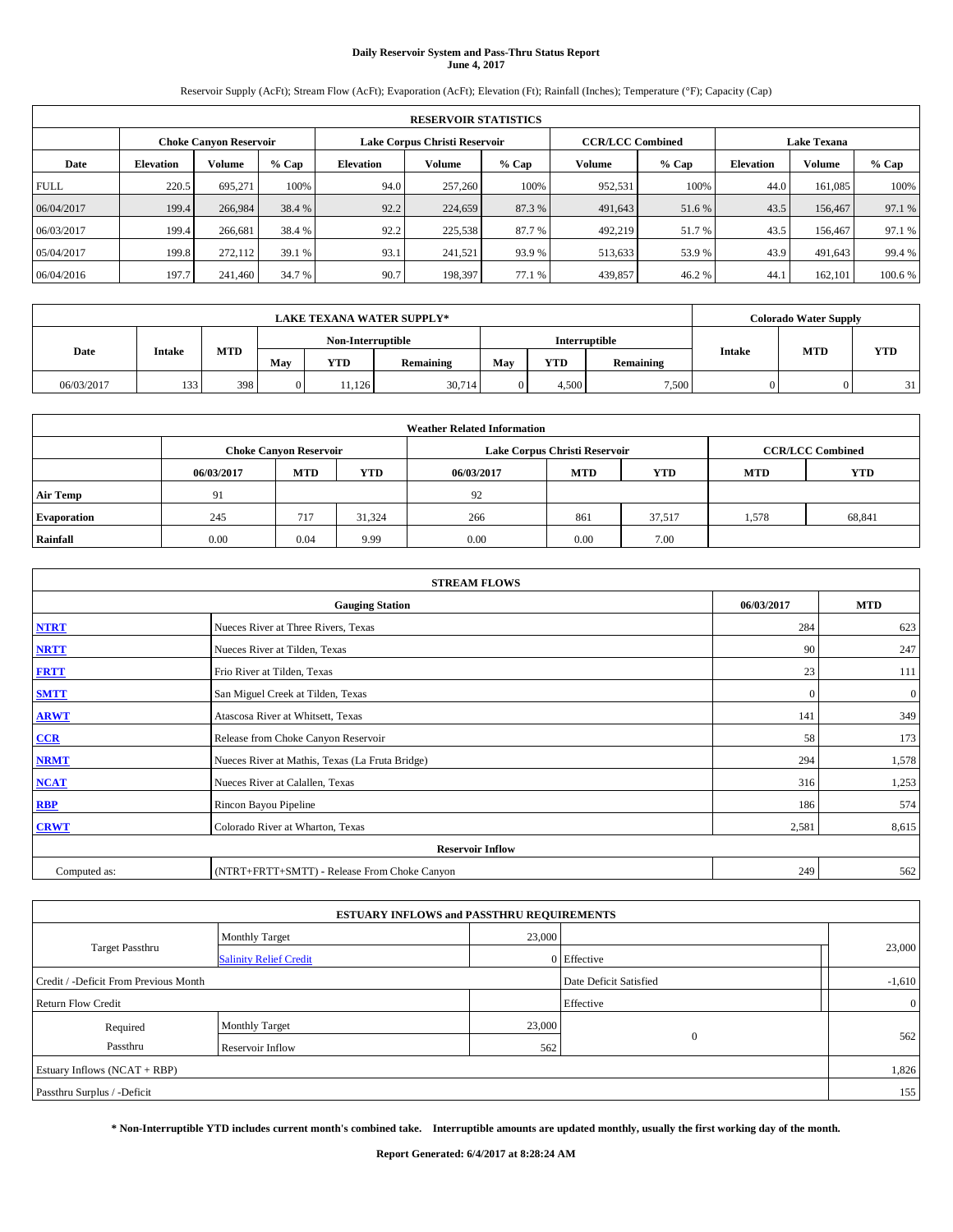# **Daily Reservoir System and Pass-Thru Status Report June 5, 2017**

Reservoir Supply (AcFt); Stream Flow (AcFt); Evaporation (AcFt); Elevation (Ft); Rainfall (Inches); Temperature (°F); Capacity (Cap)

| <b>RESERVOIR STATISTICS</b> |                  |                               |         |           |                               |         |                         |         |                  |                    |         |
|-----------------------------|------------------|-------------------------------|---------|-----------|-------------------------------|---------|-------------------------|---------|------------------|--------------------|---------|
|                             |                  | <b>Choke Canyon Reservoir</b> |         |           | Lake Corpus Christi Reservoir |         | <b>CCR/LCC Combined</b> |         |                  | <b>Lake Texana</b> |         |
| Date                        | <b>Elevation</b> | Volume                        | $%$ Cap | Elevation | Volume                        | $%$ Cap | Volume                  | $%$ Cap | <b>Elevation</b> | <b>Volume</b>      | % Cap   |
| <b>FULL</b>                 | 220.5            | 695.271                       | 100%    | 94.0      | 257,260                       | 100%    | 952,531                 | 100%    | 44.0             | 161.085            | 100%    |
| 06/05/2017                  | 199.4            | 266.231                       | 38.3 %  | 92.2      | 225,362                       | 87.6 %  | 491,593                 | 51.6 %  | 43.5             | 156,467            | 97.1 %  |
| 06/04/2017                  | 199.4            | 266,984                       | 38.4 %  | 92.2      | 224,659                       | 87.3 %  | 491,643                 | 51.6 %  | 43.5             | 156,467            | 97.1 %  |
| 05/05/2017                  | 199.7            | 271,657                       | 39.1 %  | 93.1      | 240,266                       | 93.4 %  | 511,923                 | 53.7 %  | 43.8             | 491,593            | 98.8%   |
| 06/05/2016                  | 197.8            | 243,551                       | 35.0 %  | 90.7      | 199,416                       | 77.5 %  | 442,967                 | 46.5 %  | 44.              | 162,101            | 100.6 % |

| <b>LAKE TEXANA WATER SUPPLY*</b> |        |            |                   |            |           |     |               |           |               | <b>Colorado Water Supply</b> |                |  |  |
|----------------------------------|--------|------------|-------------------|------------|-----------|-----|---------------|-----------|---------------|------------------------------|----------------|--|--|
|                                  |        |            | Non-Interruptible |            |           |     | Interruptible |           |               |                              |                |  |  |
| Date                             | Intake | <b>MTD</b> | May               | <b>YTD</b> | Remaining | May | <b>YTD</b>    | Remaining | <b>Intake</b> | <b>MTD</b>                   | <b>YTD</b>     |  |  |
| 06/04/2017                       | 133    | 531        | 0                 | 1,258      | 30,582    |     | 4,500         | 7,500     |               |                              | $\mathbf{R}^*$ |  |  |

| <b>Weather Related Information</b> |            |                               |            |            |                               |                         |            |            |  |  |
|------------------------------------|------------|-------------------------------|------------|------------|-------------------------------|-------------------------|------------|------------|--|--|
|                                    |            | <b>Choke Canyon Reservoir</b> |            |            | Lake Corpus Christi Reservoir | <b>CCR/LCC Combined</b> |            |            |  |  |
|                                    | 06/04/2017 | <b>MTD</b>                    | <b>YTD</b> | 06/04/2017 | <b>MTD</b>                    | <b>YTD</b>              | <b>MTD</b> | <b>YTD</b> |  |  |
| <b>Air Temp</b>                    | 94         |                               |            | 95         |                               |                         |            |            |  |  |
| <b>Evaporation</b>                 | 314        | 1,031                         | 31,638     | 277        | 1.138                         | 37.794                  | 2,169      | 69,432     |  |  |
| Rainfall                           | 0.01       | 0.05                          | 10.00      | 0.00       | 0.00                          | 7.00                    |            |            |  |  |

| <b>STREAM FLOWS</b> |                                                 |              |              |  |  |  |  |  |  |
|---------------------|-------------------------------------------------|--------------|--------------|--|--|--|--|--|--|
|                     | 06/04/2017                                      | <b>MTD</b>   |              |  |  |  |  |  |  |
| <b>NTRT</b>         | Nueces River at Three Rivers, Texas             | 208          | 832          |  |  |  |  |  |  |
| <b>NRTT</b>         | Nueces River at Tilden, Texas                   | 86           | 333          |  |  |  |  |  |  |
| <b>FRTT</b>         | Frio River at Tilden, Texas                     | 16           | 127          |  |  |  |  |  |  |
| <b>SMTT</b>         | San Miguel Creek at Tilden, Texas               | $\mathbf{0}$ | $\mathbf{0}$ |  |  |  |  |  |  |
| <b>ARWT</b>         | Atascosa River at Whitsett, Texas               | 294          | 643          |  |  |  |  |  |  |
| $CCR$               | Release from Choke Canyon Reservoir             | 58           | 230          |  |  |  |  |  |  |
| <b>NRMT</b>         | Nueces River at Mathis, Texas (La Fruta Bridge) | 294          | 1,872        |  |  |  |  |  |  |
| <b>NCAT</b>         | Nueces River at Calallen, Texas                 | 88           | 1,340        |  |  |  |  |  |  |
| RBP                 | Rincon Bayou Pipeline                           | 194          | 767          |  |  |  |  |  |  |
| <b>CRWT</b>         | Colorado River at Wharton, Texas                | 2,283        | 10,898       |  |  |  |  |  |  |
|                     | <b>Reservoir Inflow</b>                         |              |              |  |  |  |  |  |  |
| Computed as:        | (NTRT+FRTT+SMTT) - Release From Choke Canyon    | 167          | 728          |  |  |  |  |  |  |

| <b>ESTUARY INFLOWS and PASSTHRU REQUIREMENTS</b> |                               |        |                        |            |          |  |  |  |  |
|--------------------------------------------------|-------------------------------|--------|------------------------|------------|----------|--|--|--|--|
|                                                  | <b>Monthly Target</b>         | 23,000 |                        |            |          |  |  |  |  |
| Target Passthru                                  | <b>Salinity Relief Credit</b> |        | 0 Effective            |            | 23,000   |  |  |  |  |
| Credit / -Deficit From Previous Month            |                               |        | Date Deficit Satisfied | 06/04/2017 | $-1,610$ |  |  |  |  |
| <b>Return Flow Credit</b>                        |                               |        | Effective              | 06/04/2017 | 500      |  |  |  |  |
| Required                                         | Monthly Target                | 23,000 |                        |            |          |  |  |  |  |
| Passthru                                         | <b>Reservoir Inflow</b>       | 728    | $\Omega$               |            | 728      |  |  |  |  |
| Estuary Inflows (NCAT + RBP)                     |                               |        |                        |            |          |  |  |  |  |
| Passthru Surplus / -Deficit                      |                               |        |                        |            |          |  |  |  |  |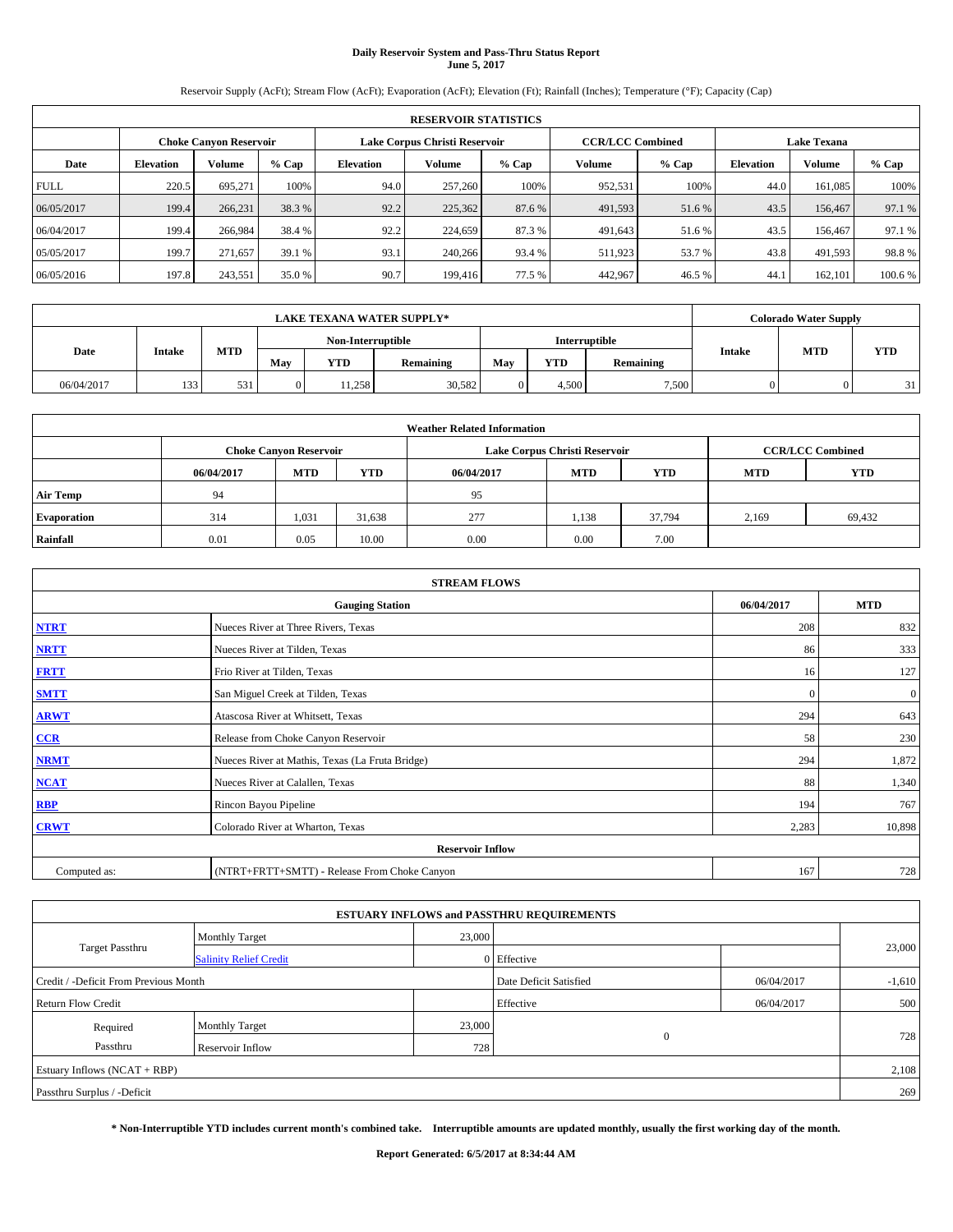# **Daily Reservoir System and Pass-Thru Status Report June 6, 2017**

Reservoir Supply (AcFt); Stream Flow (AcFt); Evaporation (AcFt); Elevation (Ft); Rainfall (Inches); Temperature (°F); Capacity (Cap)

|             | <b>RESERVOIR STATISTICS</b> |                               |         |           |                               |         |                                               |         |                  |               |         |  |
|-------------|-----------------------------|-------------------------------|---------|-----------|-------------------------------|---------|-----------------------------------------------|---------|------------------|---------------|---------|--|
|             |                             | <b>Choke Canyon Reservoir</b> |         |           | Lake Corpus Christi Reservoir |         | <b>CCR/LCC Combined</b><br><b>Lake Texana</b> |         |                  |               |         |  |
| Date        | <b>Elevation</b>            | Volume                        | $%$ Cap | Elevation | Volume                        | $%$ Cap | Volume                                        | $%$ Cap | <b>Elevation</b> | <b>Volume</b> | % Cap   |  |
| <b>FULL</b> | 220.5                       | 695.271                       | 100%    | 94.0      | 257,260                       | 100%    | 952,531                                       | 100%    | 44.0             | 161.085       | 100%    |  |
| 06/06/2017  | 199.3                       | 265,783                       | 38.2 %  | 92.2      | 225,186                       | 87.5 %  | 490,969                                       | 51.5 %  | 43.5             | 157,385       | 97.7 %  |  |
| 06/05/2017  | 199.4                       | 266.231                       | 38.3 %  | 92.2      | 225.362                       | 87.6 %  | 491,593                                       | 51.6 %  | 43.5             | 156,467       | 97.1 %  |  |
| 05/06/2017  | 199.7                       | 271,506                       | 39.1 %  | 93.0      | 239.551                       | 93.1 %  | 511,057                                       | 53.7 %  | 43.8             | 490,969       | 98.8%   |  |
| 06/06/2016  | 198.0                       | 246,772                       | 35.5 %  | 90.8      | 199.927                       | 77.7 %  | 446,699                                       | 46.9%   | 44.              | 162,101       | 100.6 % |  |

|            | <b>LAKE TEXANA WATER SUPPLY*</b> |            |                   |            |           |               |       |           |        | <b>Colorado Water Supply</b> |            |
|------------|----------------------------------|------------|-------------------|------------|-----------|---------------|-------|-----------|--------|------------------------------|------------|
|            |                                  |            | Non-Interruptible |            |           | Interruptible |       |           |        |                              |            |
| Date       | Intake                           | <b>MTD</b> | May               | <b>YTD</b> | Remaining | May           | YTD   | Remaining | Intake | <b>MTD</b>                   | <b>YTD</b> |
| 06/05/2017 | 133                              | 664        | 0                 | 1.391      | 30,449    |               | 4.500 | 7,500     |        |                              | 31         |

| <b>Weather Related Information</b> |            |                                                                                  |        |                               |       |                         |       |        |  |  |
|------------------------------------|------------|----------------------------------------------------------------------------------|--------|-------------------------------|-------|-------------------------|-------|--------|--|--|
|                                    |            | <b>Choke Canyon Reservoir</b>                                                    |        | Lake Corpus Christi Reservoir |       | <b>CCR/LCC Combined</b> |       |        |  |  |
|                                    | 06/05/2017 | <b>YTD</b><br><b>MTD</b><br><b>MTD</b><br>06/05/2017<br><b>YTD</b><br><b>MTD</b> |        |                               |       |                         |       |        |  |  |
| <b>Air Temp</b>                    | 94         |                                                                                  |        | 93                            |       |                         |       |        |  |  |
| <b>Evaporation</b>                 | 270        | 1,301                                                                            | 31,908 | 266                           | 1,404 | 38,060                  | 2,705 | 69,968 |  |  |
| Rainfall                           | 0.01       | 0.06                                                                             | 10.01  | 0.00                          | 0.00  | 7.00                    |       |        |  |  |

|              | <b>STREAM FLOWS</b>                             |              |              |  |  |  |  |  |  |  |  |
|--------------|-------------------------------------------------|--------------|--------------|--|--|--|--|--|--|--|--|
|              | <b>Gauging Station</b>                          | 06/05/2017   | <b>MTD</b>   |  |  |  |  |  |  |  |  |
| <b>NTRT</b>  | Nueces River at Three Rivers, Texas             | 224          | 1,056        |  |  |  |  |  |  |  |  |
| <b>NRTT</b>  | Nueces River at Tilden, Texas                   | 95           | 428          |  |  |  |  |  |  |  |  |
| <b>FRTT</b>  | Frio River at Tilden, Texas                     | 12           | 139          |  |  |  |  |  |  |  |  |
| <b>SMTT</b>  | San Miguel Creek at Tilden, Texas               | $\mathbf{0}$ | $\mathbf{0}$ |  |  |  |  |  |  |  |  |
| <b>ARWT</b>  | Atascosa River at Whitsett, Texas               | 284          | 927          |  |  |  |  |  |  |  |  |
| $CCR$        | Release from Choke Canyon Reservoir             | 58           | 288          |  |  |  |  |  |  |  |  |
| <b>NRMT</b>  | Nueces River at Mathis, Texas (La Fruta Bridge) | 244          | 2,116        |  |  |  |  |  |  |  |  |
| <b>NCAT</b>  | Nueces River at Calallen, Texas                 | 40           | 1,380        |  |  |  |  |  |  |  |  |
| RBP          | Rincon Bayou Pipeline                           | 189          | 957          |  |  |  |  |  |  |  |  |
| <b>CRWT</b>  | Colorado River at Wharton, Texas                | 2,442        | 13,339       |  |  |  |  |  |  |  |  |
|              | <b>Reservoir Inflow</b>                         |              |              |  |  |  |  |  |  |  |  |
| Computed as: | (NTRT+FRTT+SMTT) - Release From Choke Canyon    | 179          | 907          |  |  |  |  |  |  |  |  |

| <b>ESTUARY INFLOWS and PASSTHRU REQUIREMENTS</b> |                               |           |                        |            |          |  |  |  |  |  |
|--------------------------------------------------|-------------------------------|-----------|------------------------|------------|----------|--|--|--|--|--|
|                                                  | <b>Monthly Target</b>         | 23,000    |                        |            |          |  |  |  |  |  |
| Target Passthru                                  | <b>Salinity Relief Credit</b> |           | 0 Effective            |            | 23,000   |  |  |  |  |  |
| Credit / -Deficit From Previous Month            |                               |           | Date Deficit Satisfied | 06/04/2017 | $-1,610$ |  |  |  |  |  |
| Return Flow Credit                               |                               | Effective | 06/04/2017             | 500        |          |  |  |  |  |  |
| Required                                         | <b>Monthly Target</b>         | 23,000    |                        |            |          |  |  |  |  |  |
| Passthru                                         | Reservoir Inflow              | 907       | $\Omega$               |            | 907      |  |  |  |  |  |
| Estuary Inflows (NCAT + RBP)                     |                               |           |                        |            |          |  |  |  |  |  |
| Passthru Surplus / -Deficit                      |                               |           |                        |            |          |  |  |  |  |  |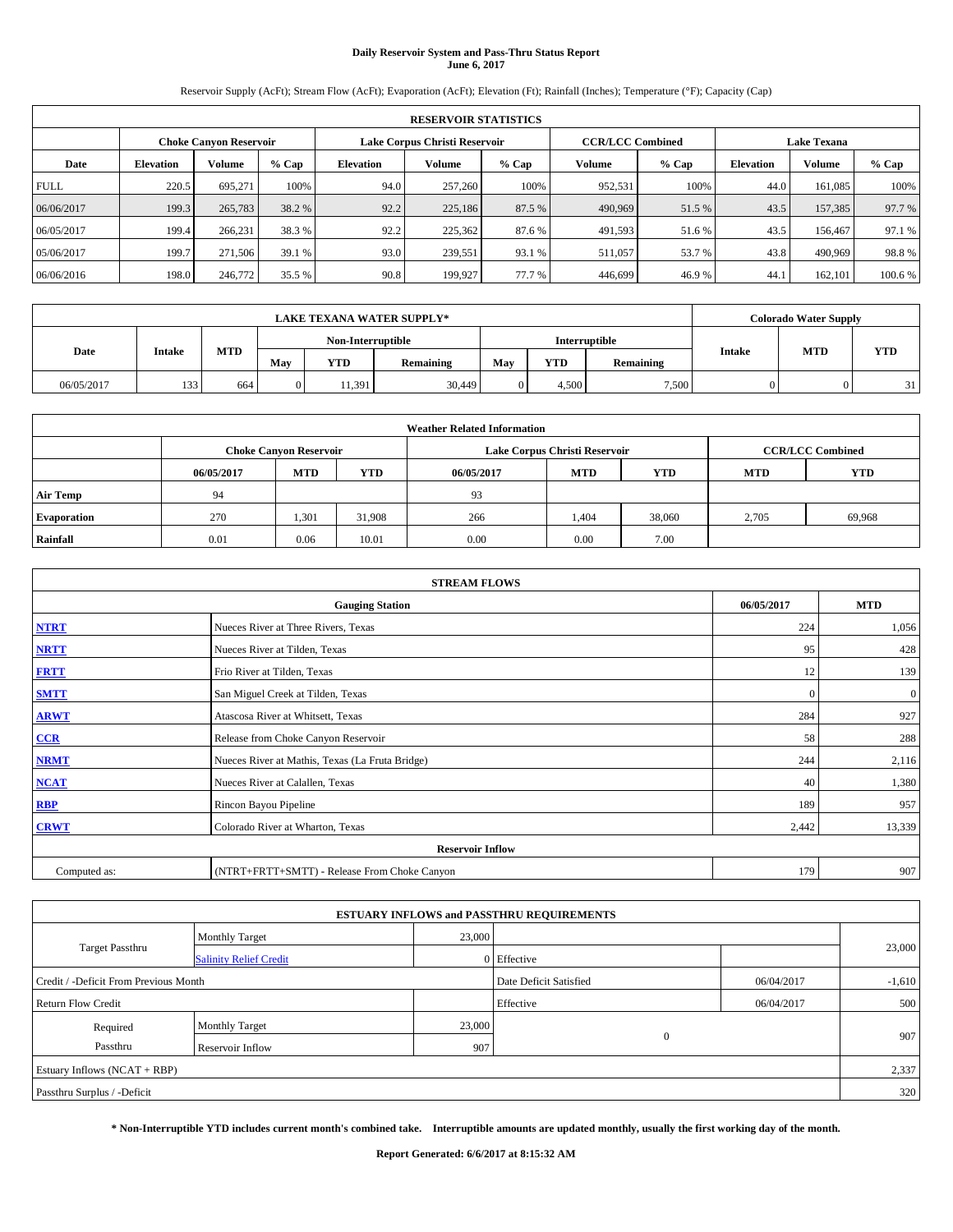# **Daily Reservoir System and Pass-Thru Status Report June 7, 2017**

Reservoir Supply (AcFt); Stream Flow (AcFt); Evaporation (AcFt); Elevation (Ft); Rainfall (Inches); Temperature (°F); Capacity (Cap)

|             | <b>RESERVOIR STATISTICS</b> |                        |         |                  |                               |         |                                               |         |                  |               |        |  |
|-------------|-----------------------------|------------------------|---------|------------------|-------------------------------|---------|-----------------------------------------------|---------|------------------|---------------|--------|--|
|             |                             | Choke Canvon Reservoir |         |                  | Lake Corpus Christi Reservoir |         | <b>CCR/LCC Combined</b><br><b>Lake Texana</b> |         |                  |               |        |  |
| Date        | <b>Elevation</b>            | Volume                 | $%$ Cap | <b>Elevation</b> | <b>Volume</b>                 | $%$ Cap | Volume                                        | $%$ Cap | <b>Elevation</b> | <b>Volume</b> | % Cap  |  |
| <b>FULL</b> | 220.5                       | 695,271                | 100%    | 94.0             | 257,260                       | 100%    | 952,531                                       | 100%    | 44.0             | 161.085       | 100%   |  |
| 06/07/2017  | 199.3                       | 265,335                | 38.2 %  | 92.2             | 224,659                       | 87.3 %  | 489,994                                       | 51.4 %  | 43.6             | 157,385       | 97.7 % |  |
| 06/06/2017  | 199.3                       | 265,783                | 38.2 %  | 92.2             | 225,186                       | 87.5 %  | 490,969                                       | 51.5 %  | 43.6             | 157.385       | 97.7 % |  |
| 05/07/2017  | 199.8                       | 271.961                | 39.1 %  | 93.0             | 239,193                       | 93.0 %  | 511,154                                       | 53.7 %  | 43.8             | 489.994       | 98.8%  |  |
| 06/07/2016  | 198.3                       | 250,578                | 36.0 %  | 90.8             | 200,267                       | 77.8%   | 450,845                                       | 47.3 %  | 44.              | 162,101       | 100.6% |  |

|            | <b>LAKE TEXANA WATER SUPPLY*</b> |            |     |            |                   |               |       |           |        | <b>Colorado Water Supply</b> |            |
|------------|----------------------------------|------------|-----|------------|-------------------|---------------|-------|-----------|--------|------------------------------|------------|
|            |                                  |            |     |            | Non-Interruptible | Interruptible |       |           |        |                              |            |
| Date       | Intake                           | <b>MTD</b> | May | <b>YTD</b> | <b>Remaining</b>  | May           | YTD   | Remaining | Intake | <b>MTD</b>                   | <b>YTD</b> |
| 06/06/2017 |                                  | 664        | 0   | 1.391      | 30,449            |               | 4.500 | 7,500     |        |                              | 31         |

| <b>Weather Related Information</b> |            |                                                                                  |        |      |                               |                         |       |        |  |  |
|------------------------------------|------------|----------------------------------------------------------------------------------|--------|------|-------------------------------|-------------------------|-------|--------|--|--|
|                                    |            | <b>Choke Canyon Reservoir</b>                                                    |        |      | Lake Corpus Christi Reservoir | <b>CCR/LCC Combined</b> |       |        |  |  |
|                                    | 06/06/2017 | <b>YTD</b><br><b>MTD</b><br><b>MTD</b><br>06/06/2017<br><b>YTD</b><br><b>MTD</b> |        |      |                               |                         |       |        |  |  |
| <b>Air Temp</b>                    | 93         |                                                                                  |        | 93   |                               |                         |       |        |  |  |
| <b>Evaporation</b>                 | 339        | 1,640                                                                            | 32,247 | 409  | 1,813                         | 38,469                  | 3,453 | 70,716 |  |  |
| Rainfall                           | 0.00       | 0.06                                                                             | 10.01  | 0.00 | 0.00                          | 7.00                    |       |        |  |  |

|              | <b>STREAM FLOWS</b>                             |              |              |
|--------------|-------------------------------------------------|--------------|--------------|
|              | <b>Gauging Station</b>                          | 06/06/2017   | <b>MTD</b>   |
| <b>NTRT</b>  | Nueces River at Three Rivers, Texas             | 451          | 1,506        |
| <b>NRTT</b>  | Nueces River at Tilden, Texas                   | 103          | 531          |
| <b>FRTT</b>  | Frio River at Tilden, Texas                     | 9            | 147          |
| <b>SMTT</b>  | San Miguel Creek at Tilden, Texas               | $\mathbf{0}$ | $\mathbf{0}$ |
| <b>ARWT</b>  | Atascosa River at Whitsett, Texas               | 120          | 1,047        |
| $CCR$        | Release from Choke Canyon Reservoir             | 58           | 345          |
| <b>NRMT</b>  | Nueces River at Mathis, Texas (La Fruta Bridge) | 212          | 2,328        |
| <b>NCAT</b>  | Nueces River at Calallen, Texas                 |              | 1,384        |
| RBP          | Rincon Bayou Pipeline                           | 163          | 1,119        |
| <b>CRWT</b>  | Colorado River at Wharton, Texas                | 2,223        | 15,562       |
|              | <b>Reservoir Inflow</b>                         |              |              |
| Computed as: | (NTRT+FRTT+SMTT) - Release From Choke Canyon    | 402          | 1,309        |

| <b>ESTUARY INFLOWS and PASSTHRU REQUIREMENTS</b> |                               |        |                        |            |          |  |  |  |  |  |
|--------------------------------------------------|-------------------------------|--------|------------------------|------------|----------|--|--|--|--|--|
|                                                  | <b>Monthly Target</b>         | 23,000 |                        |            |          |  |  |  |  |  |
| <b>Target Passthru</b>                           | <b>Salinity Relief Credit</b> |        | 0 Effective            |            | 23,000   |  |  |  |  |  |
| Credit / -Deficit From Previous Month            |                               |        | Date Deficit Satisfied | 06/04/2017 | $-1,610$ |  |  |  |  |  |
| <b>Return Flow Credit</b>                        |                               |        | Effective              | 06/04/2017 | 500      |  |  |  |  |  |
| Required                                         | Monthly Target                | 23,000 |                        |            |          |  |  |  |  |  |
| Passthru                                         | <b>Reservoir Inflow</b>       | 1,309  | $\Omega$               |            | 1,309    |  |  |  |  |  |
| Estuary Inflows (NCAT + RBP)                     |                               |        |                        |            |          |  |  |  |  |  |
| Passthru Surplus / -Deficit                      |                               |        |                        |            |          |  |  |  |  |  |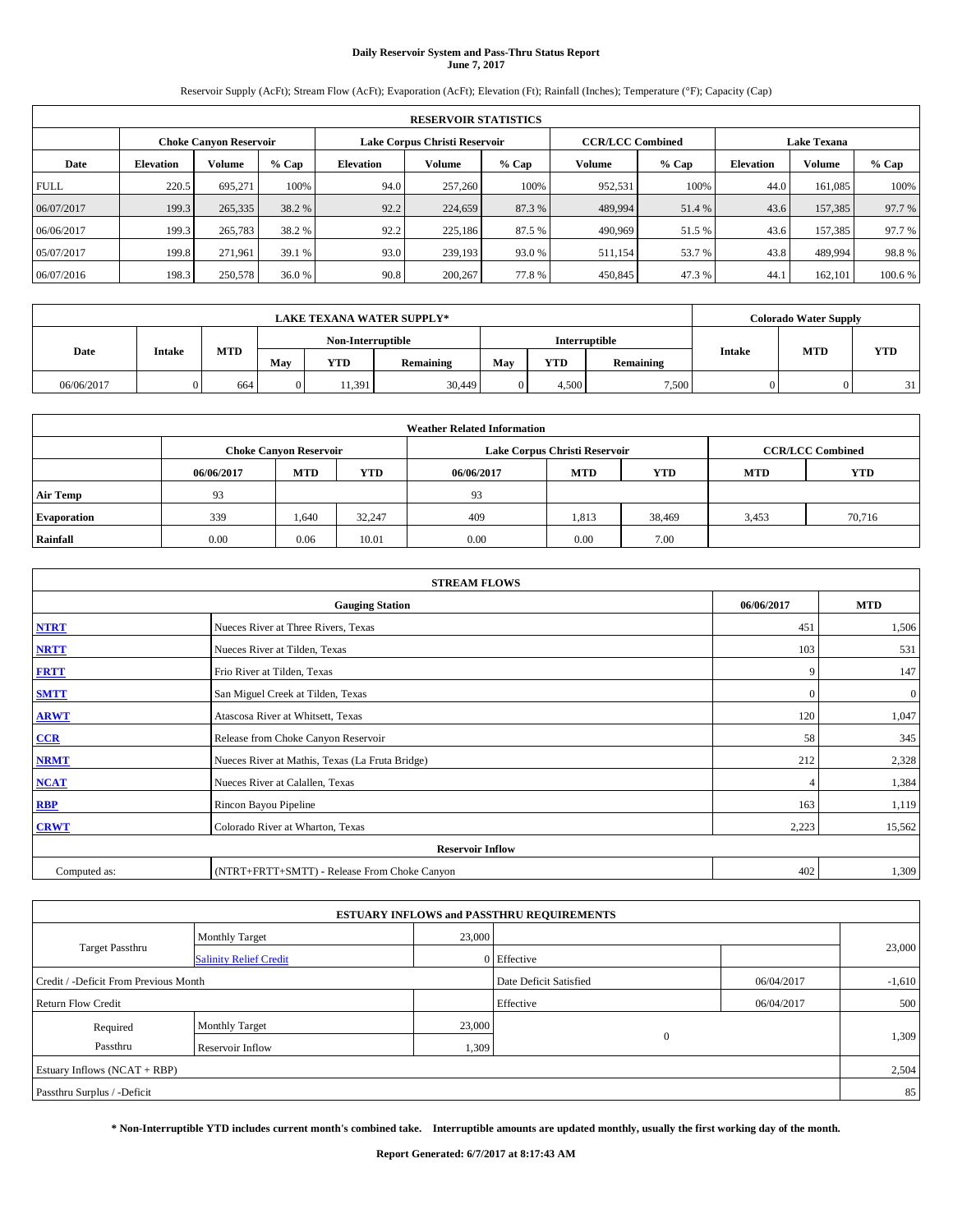# **Daily Reservoir System and Pass-Thru Status Report June 8, 2017**

Reservoir Supply (AcFt); Stream Flow (AcFt); Evaporation (AcFt); Elevation (Ft); Rainfall (Inches); Temperature (°F); Capacity (Cap)

|             | <b>RESERVOIR STATISTICS</b> |                               |         |           |                               |         |                                               |         |                  |               |         |  |
|-------------|-----------------------------|-------------------------------|---------|-----------|-------------------------------|---------|-----------------------------------------------|---------|------------------|---------------|---------|--|
|             |                             | <b>Choke Canyon Reservoir</b> |         |           | Lake Corpus Christi Reservoir |         | <b>CCR/LCC Combined</b><br><b>Lake Texana</b> |         |                  |               |         |  |
| Date        | <b>Elevation</b>            | Volume                        | $%$ Cap | Elevation | Volume                        | $%$ Cap | Volume                                        | $%$ Cap | <b>Elevation</b> | <b>Volume</b> | % Cap   |  |
| <b>FULL</b> | 220.5                       | 695.271                       | 100%    | 94.0      | 257,260                       | 100%    | 952,531                                       | 100%    | 44.0             | 161.085       | 100%    |  |
| 06/08/2017  | 199.4                       | 266,081                       | 38.3 %  | 92.1      | 223,957                       | 87.1 %  | 490,038                                       | 51.4 %  | 43.6             | 157,385       | 97.7 %  |  |
| 06/07/2017  | 199.3                       | 265,335                       | 38.2 %  | 92.2      | 224,659                       | 87.3 %  | 489,994                                       | 51.4%   | 43.6             | 157.385       | 97.7 %  |  |
| 05/08/2017  | 199.7                       | 271,354                       | 39.0 %  | 93.0      | 238,657                       | 92.8%   | 510,011                                       | 53.5 %  | 43.8             | 490,038       | 98.8%   |  |
| 06/08/2016  | 198.6                       | 254,463                       | 36.6 %  | 90.8      | 200,608                       | 78.0%   | 455,071                                       | 47.8%   | 44.2             | 163,121       | 101.3 % |  |

|            | <b>LAKE TEXANA WATER SUPPLY*</b> |            |     |                   |           |               |       |           |        | <b>Colorado Water Supply</b> |            |
|------------|----------------------------------|------------|-----|-------------------|-----------|---------------|-------|-----------|--------|------------------------------|------------|
|            |                                  |            |     | Non-Interruptible |           | Interruptible |       |           |        |                              |            |
| Date       | Intake                           | <b>MTD</b> | May | <b>YTD</b>        | Remaining | May           | YTD   | Remaining | Intake | <b>MTD</b>                   | <b>YTD</b> |
| 06/07/2017 | 132                              | 929        | 0   | 1.656             | 30,184    |               | 4.500 | 7,500     |        |                              | 31         |

|                    | <b>Weather Related Information</b> |                               |            |            |                               |                         |       |        |  |  |  |  |
|--------------------|------------------------------------|-------------------------------|------------|------------|-------------------------------|-------------------------|-------|--------|--|--|--|--|
|                    |                                    | <b>Choke Canyon Reservoir</b> |            |            | Lake Corpus Christi Reservoir | <b>CCR/LCC Combined</b> |       |        |  |  |  |  |
|                    | 06/07/2017                         | <b>MTD</b>                    | <b>YTD</b> | 06/07/2017 | <b>MTD</b>                    | <b>YTD</b>              |       |        |  |  |  |  |
| <b>Air Temp</b>    | 95                                 |                               |            | 93         |                               |                         |       |        |  |  |  |  |
| <b>Evaporation</b> | 349                                | 1,989                         | 32,596     | 358        | 2,171                         | 38,827                  | 4,160 | 71,423 |  |  |  |  |
| Rainfall           | 0.00                               | 0.06                          | 10.01      | 0.00       | 0.00                          | 7.00                    |       |        |  |  |  |  |

| <b>STREAM FLOWS</b> |                                                 |            |            |  |  |  |  |  |
|---------------------|-------------------------------------------------|------------|------------|--|--|--|--|--|
|                     | <b>Gauging Station</b>                          | 06/07/2017 | <b>MTD</b> |  |  |  |  |  |
| <b>NTRT</b>         | Nueces River at Three Rivers, Texas             | 246        | 1,753      |  |  |  |  |  |
| <b>NRTT</b>         | Nueces River at Tilden, Texas                   | 102        | 633        |  |  |  |  |  |
| <b>FRTT</b>         | Frio River at Tilden, Texas                     |            | 152        |  |  |  |  |  |
| <b>SMTT</b>         | San Miguel Creek at Tilden, Texas               |            | 5          |  |  |  |  |  |
| <b>ARWT</b>         | Atascosa River at Whitsett, Texas               | 60         | 1,107      |  |  |  |  |  |
| $CCR$               | Release from Choke Canyon Reservoir             | 58         | 403        |  |  |  |  |  |
| <b>NRMT</b>         | Nueces River at Mathis, Texas (La Fruta Bridge) | 256        | 2,584      |  |  |  |  |  |
| <b>NCAT</b>         | Nueces River at Calallen, Texas                 | 16         | 1,400      |  |  |  |  |  |
| RBP                 | Rincon Bayou Pipeline                           | 118        | 1,237      |  |  |  |  |  |
| <b>CRWT</b>         | Colorado River at Wharton, Texas                | 1,923      | 17,486     |  |  |  |  |  |
|                     | <b>Reservoir Inflow</b>                         |            |            |  |  |  |  |  |
| Computed as:        | (NTRT+FRTT+SMTT) - Release From Choke Canyon    |            |            |  |  |  |  |  |

|                                       |                               |        | <b>ESTUARY INFLOWS and PASSTHRU REQUIREMENTS</b> |            |          |  |
|---------------------------------------|-------------------------------|--------|--------------------------------------------------|------------|----------|--|
|                                       | <b>Monthly Target</b>         | 23,000 |                                                  |            |          |  |
| <b>Target Passthru</b>                | <b>Salinity Relief Credit</b> |        | 0 Effective                                      |            | 23,000   |  |
| Credit / -Deficit From Previous Month |                               |        | Date Deficit Satisfied                           | 06/04/2017 | $-1,610$ |  |
| <b>Return Flow Credit</b>             |                               |        | Effective                                        | 06/04/2017 | 500      |  |
| Required                              | <b>Monthly Target</b>         | 23,000 |                                                  |            |          |  |
| Passthru                              | <b>Reservoir Inflow</b>       | 1,506  | $\Omega$                                         |            | 1,506    |  |
| Estuary Inflows $(NCAT + RBP)$        |                               |        |                                                  |            | 2,637    |  |
| Passthru Surplus / -Deficit           |                               |        |                                                  |            | 21       |  |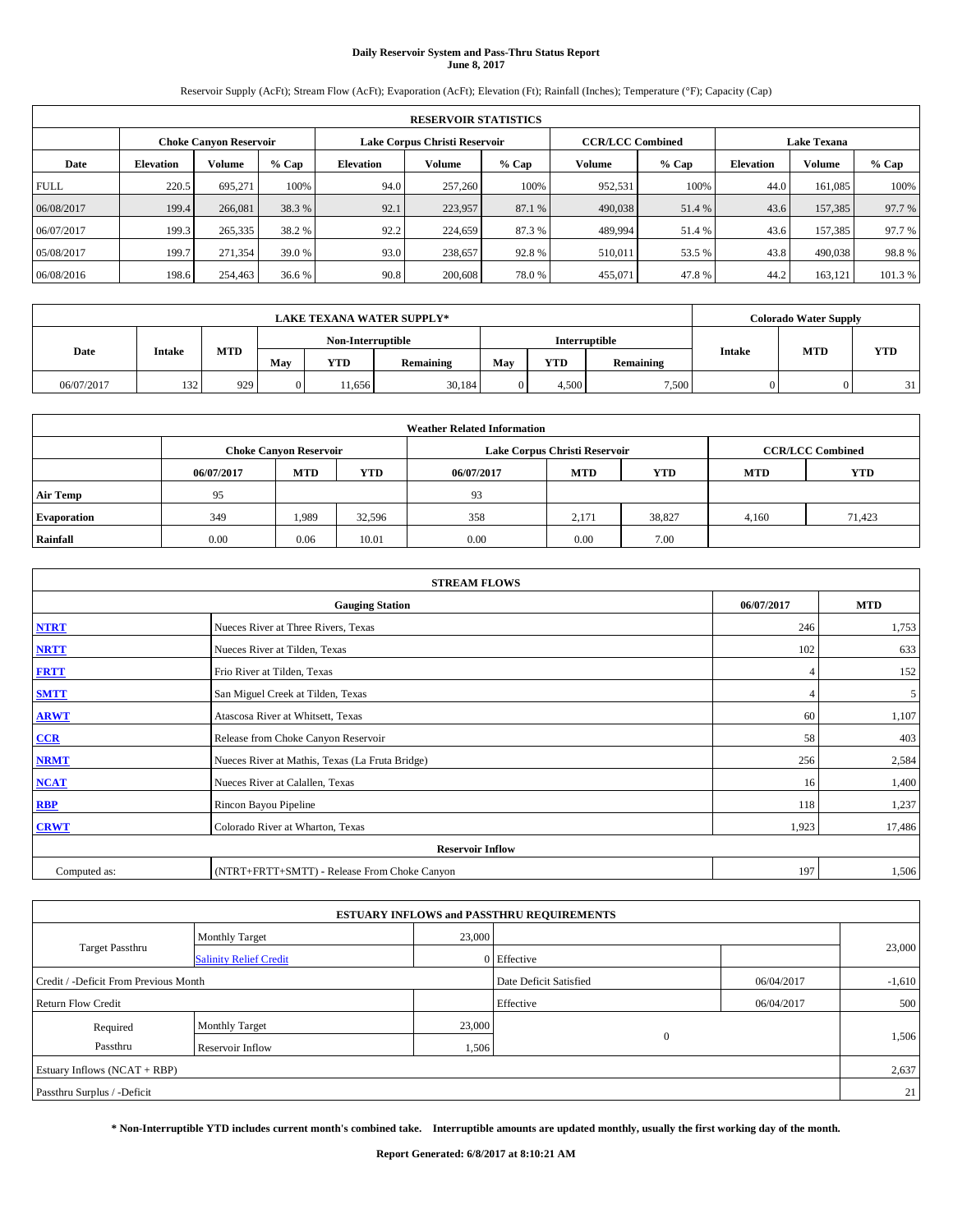# **Daily Reservoir System and Pass-Thru Status Report June 9, 2017**

Reservoir Supply (AcFt); Stream Flow (AcFt); Evaporation (AcFt); Elevation (Ft); Rainfall (Inches); Temperature (°F); Capacity (Cap)

|             | <b>RESERVOIR STATISTICS</b> |                               |         |           |                               |         |                         |         |                    |               |         |  |  |
|-------------|-----------------------------|-------------------------------|---------|-----------|-------------------------------|---------|-------------------------|---------|--------------------|---------------|---------|--|--|
|             |                             | <b>Choke Canyon Reservoir</b> |         |           | Lake Corpus Christi Reservoir |         | <b>CCR/LCC Combined</b> |         | <b>Lake Texana</b> |               |         |  |  |
| Date        | <b>Elevation</b>            | Volume                        | $%$ Cap | Elevation | Volume                        | $%$ Cap | Volume                  | $%$ Cap | <b>Elevation</b>   | <b>Volume</b> | % Cap   |  |  |
| <b>FULL</b> | 220.5                       | 695.271                       | 100%    | 94.0      | 257,260                       | 100%    | 952,531                 | 100%    | 44.0               | 161.085       | 100%    |  |  |
| 06/09/2017  | 199.2                       | 264.291                       | 38.0 %  | 92.1      | 222,904                       | 86.6 %  | 487,195                 | 51.1 %  | 43.6               | 157,385       | 97.7 %  |  |  |
| 06/08/2017  | 199.4                       | 266,081                       | 38.3 %  | 92.1      | 223,957                       | 87.1 %  | 490,038                 | 51.4%   | 43.6               | 157.385       | 97.7 %  |  |  |
| 05/09/2017  | 199.6                       | 269.991                       | 38.8%   | 93.0      | 238,478                       | 92.7 %  | 508,469                 | 53.4 %  | 43.6               | 487,195       | 97.7 %  |  |  |
| 06/09/2016  | 198.8                       | 258,086                       | 37.1 %  | 90.8      | 200,949                       | 78.1 %  | 459,035                 | 48.2%   | 44.2               | 163,121       | 101.3 % |  |  |

|            | <b>LAKE TEXANA WATER SUPPLY*</b> |            |                |                   |           |               |       |           |               | <b>Colorado Water Supply</b> |            |
|------------|----------------------------------|------------|----------------|-------------------|-----------|---------------|-------|-----------|---------------|------------------------------|------------|
|            |                                  |            |                | Non-Interruptible |           | Interruptible |       |           |               |                              |            |
| Date       | Intake                           | <b>MTD</b> | May            | <b>YTD</b>        | Remaining | May           | YTD   | Remaining | <b>Intake</b> | <b>MTD</b>                   | <b>YTD</b> |
| 06/08/2017 | 132                              | 1,061      | $\overline{0}$ | 11.788            | 30,052    |               | 4.500 | 7,500     |               |                              | 31         |

|                    | <b>Weather Related Information</b> |                               |            |            |                               |                         |       |        |  |  |  |  |
|--------------------|------------------------------------|-------------------------------|------------|------------|-------------------------------|-------------------------|-------|--------|--|--|--|--|
|                    |                                    | <b>Choke Canyon Reservoir</b> |            |            | Lake Corpus Christi Reservoir | <b>CCR/LCC Combined</b> |       |        |  |  |  |  |
|                    | 06/08/2017                         | <b>MTD</b>                    | <b>YTD</b> | 06/08/2017 | <b>MTD</b>                    | <b>YTD</b>              |       |        |  |  |  |  |
| <b>Air Temp</b>    | 96                                 |                               |            | 96         |                               |                         |       |        |  |  |  |  |
| <b>Evaporation</b> | 321                                | 2,310                         | 32,917     | 347        | 2.518                         | 39,174                  | 4,828 | 72,091 |  |  |  |  |
| Rainfall           | 0.00                               | 0.06                          | 10.01      | 0.00       | 0.00                          | 7.00                    |       |        |  |  |  |  |

| <b>STREAM FLOWS</b> |                                                    |       |        |  |  |  |  |  |
|---------------------|----------------------------------------------------|-------|--------|--|--|--|--|--|
|                     | <b>MTD</b><br><b>Gauging Station</b><br>06/08/2017 |       |        |  |  |  |  |  |
| <b>NTRT</b>         | Nueces River at Three Rivers, Texas                | 204   | 1,957  |  |  |  |  |  |
| <b>NRTT</b>         | Nueces River at Tilden, Texas                      | 92    | 725    |  |  |  |  |  |
| <b>FRTT</b>         | Frio River at Tilden, Texas                        |       | 154    |  |  |  |  |  |
| <b>SMTT</b>         | San Miguel Creek at Tilden, Texas                  | 3     | $\tau$ |  |  |  |  |  |
| <b>ARWT</b>         | Atascosa River at Whitsett, Texas                  | 39    | 1,147  |  |  |  |  |  |
| $CCR$               | Release from Choke Canyon Reservoir                | 58    | 461    |  |  |  |  |  |
| <b>NRMT</b>         | Nueces River at Mathis, Texas (La Fruta Bridge)    | 250   | 2,835  |  |  |  |  |  |
| <b>NCAT</b>         | Nueces River at Calallen, Texas                    | 14    | 1,413  |  |  |  |  |  |
| RBP                 | Rincon Bayou Pipeline                              | 108   | 1,345  |  |  |  |  |  |
| <b>CRWT</b>         | Colorado River at Wharton, Texas                   | 1,536 | 19,022 |  |  |  |  |  |
|                     | <b>Reservoir Inflow</b>                            |       |        |  |  |  |  |  |
| Computed as:        | (NTRT+FRTT+SMTT) - Release From Choke Canyon       | 152   | 1,657  |  |  |  |  |  |

|                                       |                               |        | <b>ESTUARY INFLOWS and PASSTHRU REQUIREMENTS</b> |            |          |
|---------------------------------------|-------------------------------|--------|--------------------------------------------------|------------|----------|
|                                       | <b>Monthly Target</b>         | 23,000 |                                                  |            |          |
| Target Passthru                       | <b>Salinity Relief Credit</b> |        | 0 Effective                                      |            | 23,000   |
| Credit / -Deficit From Previous Month |                               |        | Date Deficit Satisfied                           | 06/04/2017 | $-1,610$ |
| <b>Return Flow Credit</b>             |                               |        | Effective                                        | 06/04/2017 | 500      |
| Required                              | Monthly Target                | 23,000 |                                                  |            |          |
| Passthru                              | <b>Reservoir Inflow</b>       | 1,657  | $\Omega$                                         |            | 1,657    |
| Estuary Inflows (NCAT + RBP)          |                               |        |                                                  |            | 2,759    |
| Passthru Surplus / -Deficit           |                               |        |                                                  |            | $-9$     |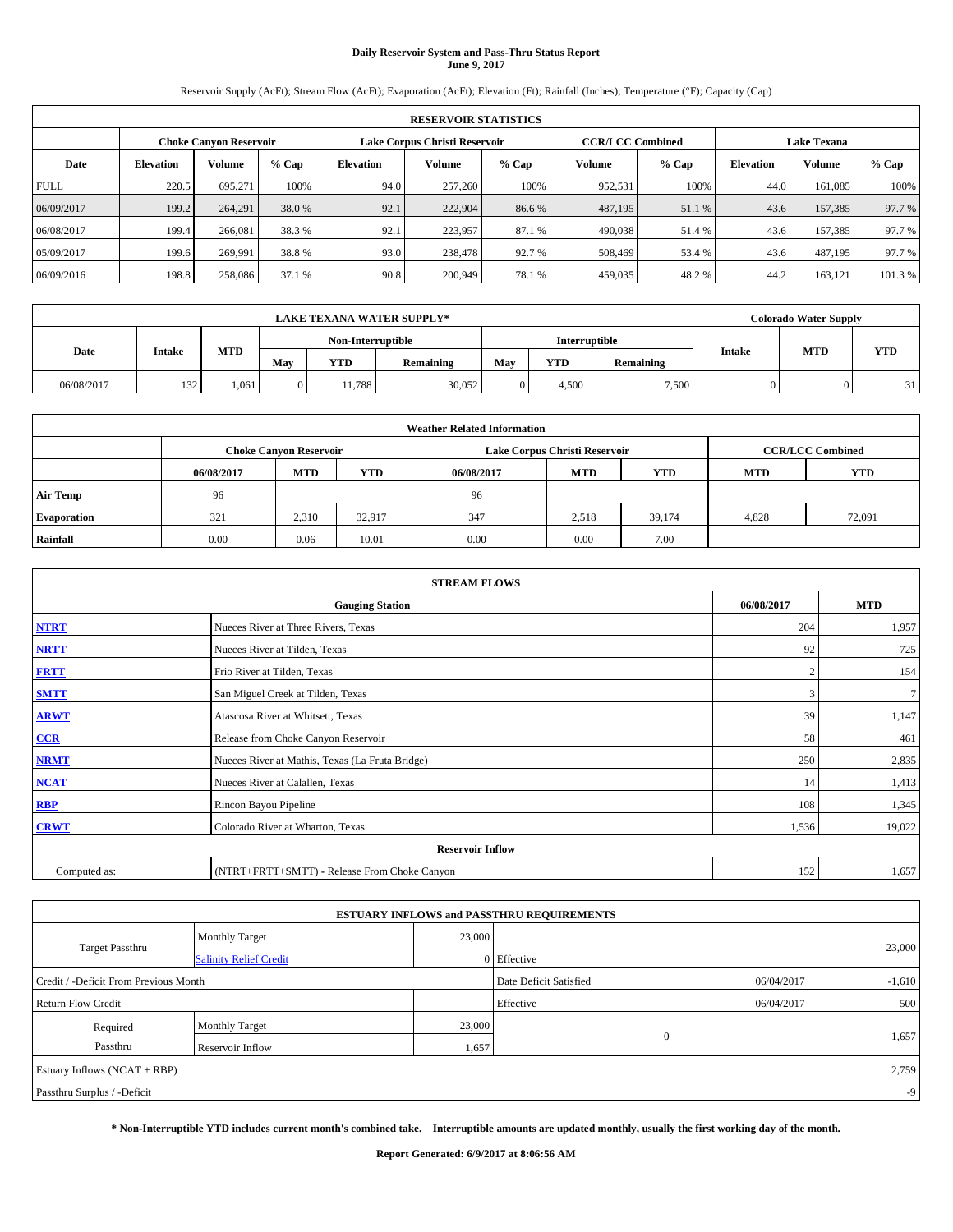# **Daily Reservoir System and Pass-Thru Status Report June 10, 2017**

Reservoir Supply (AcFt); Stream Flow (AcFt); Evaporation (AcFt); Elevation (Ft); Rainfall (Inches); Temperature (°F); Capacity (Cap)

|             | <b>RESERVOIR STATISTICS</b>                                    |         |         |           |         |         |                         |         |                    |               |         |  |  |
|-------------|----------------------------------------------------------------|---------|---------|-----------|---------|---------|-------------------------|---------|--------------------|---------------|---------|--|--|
|             | Lake Corpus Christi Reservoir<br><b>Choke Canyon Reservoir</b> |         |         |           |         |         | <b>CCR/LCC Combined</b> |         | <b>Lake Texana</b> |               |         |  |  |
| Date        | <b>Elevation</b>                                               | Volume  | $%$ Cap | Elevation | Volume  | $%$ Cap | Volume                  | $%$ Cap | <b>Elevation</b>   | <b>Volume</b> | % Cap   |  |  |
| <b>FULL</b> | 220.5                                                          | 695.271 | 100%    | 94.0      | 257,260 | 100%    | 952,531                 | 100%    | 44.0               | 161.085       | 100%    |  |  |
| 06/10/2017  | 199.3                                                          | 265,037 | 38.1 %  | 92.0      | 222,379 | 86.4 %  | 487,416                 | 51.2 %  | 43.6               | 157,385       | 97.7 %  |  |  |
| 06/09/2017  | 199.2                                                          | 264,291 | 38.0 %  | 92.1      | 222,904 | 86.6 %  | 487,195                 | 51.1 %  | 43.6               | 157.385       | 97.7 %  |  |  |
| 05/10/2017  | 199.6                                                          | 269,238 | 38.7 %  | 92.9      | 237,764 | 92.4 %  | 507,002                 | 53.2 %  | 43.6               | 487,416       | 97.7 %  |  |  |
| 06/10/2016  | 199.2                                                          | 262,810 | 37.8 %  | 90.8      | 200,267 | 77.8%   | 463,077                 | 48.6%   | 44.3               | 164,106       | 101.9 % |  |  |

|            | <b>LAKE TEXANA WATER SUPPLY*</b> |            |                   |            |           |               |       |           |               | <b>Colorado Water Supply</b> |            |
|------------|----------------------------------|------------|-------------------|------------|-----------|---------------|-------|-----------|---------------|------------------------------|------------|
|            |                                  |            | Non-Interruptible |            |           | Interruptible |       |           |               |                              |            |
| Date       | Intake                           | <b>MTD</b> | May               | <b>YTD</b> | Remaining | May           | YTD   | Remaining | <b>Intake</b> | <b>MTD</b>                   | <b>YTD</b> |
| 06/09/2017 | 132                              | 1.193      | $\overline{0}$    | 11.920     | 29.920    |               | 4.500 | 7,500     |               |                              | 31         |

|                    | <b>Weather Related Information</b> |                               |            |            |                               |                         |       |        |  |  |  |  |
|--------------------|------------------------------------|-------------------------------|------------|------------|-------------------------------|-------------------------|-------|--------|--|--|--|--|
|                    |                                    | <b>Choke Canyon Reservoir</b> |            |            | Lake Corpus Christi Reservoir | <b>CCR/LCC Combined</b> |       |        |  |  |  |  |
|                    | 06/09/2017                         | <b>MTD</b>                    | <b>YTD</b> | 06/09/2017 | <b>MTD</b>                    | <b>YTD</b>              |       |        |  |  |  |  |
| <b>Air Temp</b>    | 95                                 |                               |            | 92         |                               |                         |       |        |  |  |  |  |
| <b>Evaporation</b> | 383                                | 2,693                         | 33,300     | 255        | 2,773                         | 39.429                  | 5,466 | 72,729 |  |  |  |  |
| Rainfall           | 0.00                               | 0.06                          | 10.01      | 0.00       | 0.00                          | 7.00                    |       |        |  |  |  |  |

| <b>STREAM FLOWS</b> |                                                 |            |            |  |  |  |  |  |  |
|---------------------|-------------------------------------------------|------------|------------|--|--|--|--|--|--|
|                     | <b>Gauging Station</b>                          | 06/09/2017 | <b>MTD</b> |  |  |  |  |  |  |
| <b>NTRT</b>         | Nueces River at Three Rivers, Texas             | 175        | 2,132      |  |  |  |  |  |  |
| <b>NRTT</b>         | Nueces River at Tilden, Texas                   | 80         | 805        |  |  |  |  |  |  |
| <b>FRTT</b>         | Frio River at Tilden, Texas                     |            | 155        |  |  |  |  |  |  |
| <b>SMTT</b>         | San Miguel Creek at Tilden, Texas               |            | 8          |  |  |  |  |  |  |
| <b>ARWT</b>         | Atascosa River at Whitsett, Texas               | 24         | 1,171      |  |  |  |  |  |  |
| $CCR$               | Release from Choke Canyon Reservoir             | 58         | 518        |  |  |  |  |  |  |
| <b>NRMT</b>         | Nueces River at Mathis, Texas (La Fruta Bridge) | 248        | 3,083      |  |  |  |  |  |  |
| <b>NCAT</b>         | Nueces River at Calallen, Texas                 | 34         | 1,447      |  |  |  |  |  |  |
| RBP                 | Rincon Bayou Pipeline                           | 112        | 1,458      |  |  |  |  |  |  |
| <b>CRWT</b>         | Colorado River at Wharton, Texas                | 1,606      | 20,628     |  |  |  |  |  |  |
|                     | <b>Reservoir Inflow</b>                         |            |            |  |  |  |  |  |  |
| Computed as:        | (NTRT+FRTT+SMTT) - Release From Choke Canyon    | 119        | 1,776      |  |  |  |  |  |  |

| <b>ESTUARY INFLOWS and PASSTHRU REQUIREMENTS</b> |                               |        |                        |            |          |  |  |  |  |  |
|--------------------------------------------------|-------------------------------|--------|------------------------|------------|----------|--|--|--|--|--|
|                                                  | <b>Monthly Target</b>         | 23,000 |                        |            |          |  |  |  |  |  |
| <b>Target Passthru</b>                           | <b>Salinity Relief Credit</b> |        | 0 Effective            |            | 23,000   |  |  |  |  |  |
| Credit / -Deficit From Previous Month            |                               |        | Date Deficit Satisfied | 06/04/2017 | $-1,610$ |  |  |  |  |  |
| <b>Return Flow Credit</b>                        |                               |        | Effective              | 06/04/2017 | 500      |  |  |  |  |  |
| Required                                         | Monthly Target                | 23,000 |                        |            |          |  |  |  |  |  |
| Passthru<br><b>Reservoir Inflow</b>              |                               | 1,776  | $\Omega$               |            | 1,776    |  |  |  |  |  |
| Estuary Inflows (NCAT + RBP)                     |                               |        |                        |            |          |  |  |  |  |  |
| Passthru Surplus / -Deficit                      |                               |        |                        |            | 19       |  |  |  |  |  |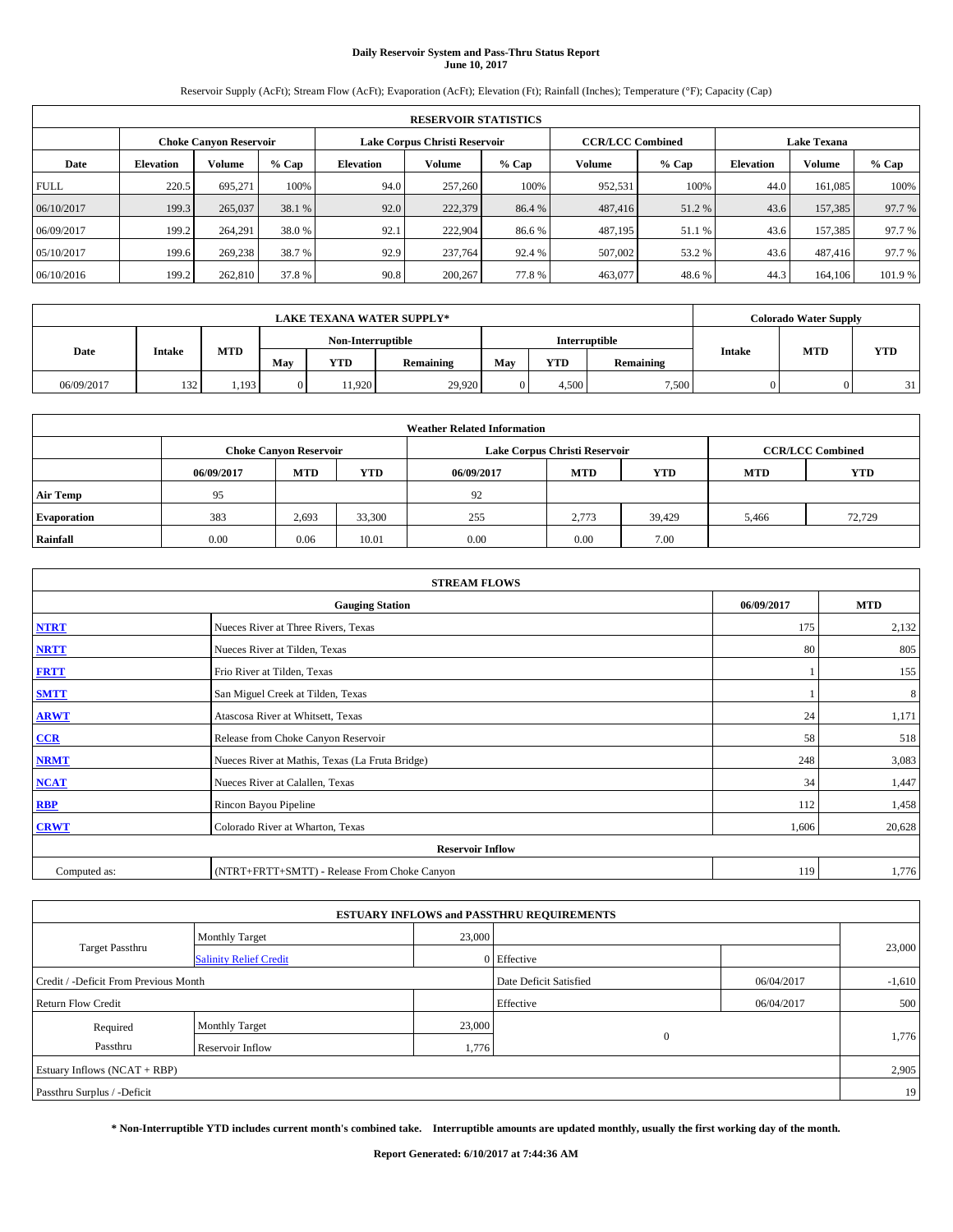# **Daily Reservoir System and Pass-Thru Status Report June 11, 2017**

Reservoir Supply (AcFt); Stream Flow (AcFt); Evaporation (AcFt); Elevation (Ft); Rainfall (Inches); Temperature (°F); Capacity (Cap)

|             | <b>RESERVOIR STATISTICS</b> |                               |         |           |                               |         |                         |         |                  |                    |         |  |
|-------------|-----------------------------|-------------------------------|---------|-----------|-------------------------------|---------|-------------------------|---------|------------------|--------------------|---------|--|
|             |                             | <b>Choke Canyon Reservoir</b> |         |           | Lake Corpus Christi Reservoir |         | <b>CCR/LCC Combined</b> |         |                  | <b>Lake Texana</b> |         |  |
| Date        | <b>Elevation</b>            | Volume                        | $%$ Cap | Elevation | Volume                        | $%$ Cap | Volume                  | $%$ Cap | <b>Elevation</b> | <b>Volume</b>      | % Cap   |  |
| <b>FULL</b> | 220.5                       | 695.271                       | 100%    | 94.0      | 257,260                       | 100%    | 952,531                 | 100%    | 44.0             | 161.085            | 100%    |  |
| 06/11/2017  | 199.3                       | 264,589                       | 38.1 %  | 92.0      | 222,379                       | 86.4 %  | 486,968                 | 51.1 %  | 43.6             | 157,385            | 97.7 %  |  |
| 06/10/2017  | 199.3                       | 265,037                       | 38.1 %  | 92.0      | 222,379                       | 86.4 %  | 487,416                 | 51.2%   | 43.6             | 157.385            | 97.7 %  |  |
| 05/11/2017  | 199.6                       | 269,536                       | 38.8%   | 92.9      | 237,407                       | 92.3 %  | 506,943                 | 53.2 %  | 43.5             | 486,968            | 97.1 %  |  |
| 06/11/2016  | 199.3                       | 264,888                       | 38.1 %  | 90.7      | 199,587                       | 77.6 %  | 464,475                 | 48.8%   | 44.              | 162,101            | 100.6 % |  |

| <b>LAKE TEXANA WATER SUPPLY*</b> |                   |      |                |               |        |            | <b>Colorado Water Supply</b> |       |     |           |               |            |            |
|----------------------------------|-------------------|------|----------------|---------------|--------|------------|------------------------------|-------|-----|-----------|---------------|------------|------------|
|                                  | Non-Interruptible |      |                | Interruptible |        |            |                              |       |     |           |               |            |            |
| Date                             | Intake            |      |                | <b>MTD</b>    | May    | <b>YTD</b> | Remaining                    | May   | YTD | Remaining | <b>Intake</b> | <b>MTD</b> | <b>YTD</b> |
| 06/10/2017                       | 132               | .326 | $\overline{0}$ | 12.053        | 29,787 |            | 4.500                        | 7,500 |     |           | 21            |            |            |

| <b>Weather Related Information</b> |            |                               |            |            |                               |                         |            |            |  |  |
|------------------------------------|------------|-------------------------------|------------|------------|-------------------------------|-------------------------|------------|------------|--|--|
|                                    |            | <b>Choke Canyon Reservoir</b> |            |            | Lake Corpus Christi Reservoir | <b>CCR/LCC Combined</b> |            |            |  |  |
|                                    | 06/10/2017 | <b>MTD</b>                    | <b>YTD</b> | 06/10/2017 | <b>MTD</b>                    | <b>YTD</b>              | <b>MTD</b> | <b>YTD</b> |  |  |
| <b>Air Temp</b>                    | 93         |                               |            | 91         |                               |                         |            |            |  |  |
| <b>Evaporation</b>                 | 313        | 3,006                         | 33,613     | 378        | 3,151                         | 39,807                  | 6,157      | 73,420     |  |  |
| Rainfall                           | 0.00       | 0.06                          | 10.01      | 0.00       | 0.00                          | 7.00                    |            |            |  |  |

| <b>STREAM FLOWS</b> |                                                 |              |        |  |  |  |  |  |  |
|---------------------|-------------------------------------------------|--------------|--------|--|--|--|--|--|--|
|                     | <b>Gauging Station</b>                          |              |        |  |  |  |  |  |  |
| <b>NTRT</b>         | Nueces River at Three Rivers, Texas             | 151          | 2,282  |  |  |  |  |  |  |
| <b>NRTT</b>         | Nueces River at Tilden, Texas                   | 71           | 876    |  |  |  |  |  |  |
| <b>FRTT</b>         | Frio River at Tilden, Texas                     |              | 155    |  |  |  |  |  |  |
| <b>SMTT</b>         | San Miguel Creek at Tilden, Texas               | $\mathbf{0}$ | 8      |  |  |  |  |  |  |
| <b>ARWT</b>         | Atascosa River at Whitsett, Texas               | 16           | 1,186  |  |  |  |  |  |  |
| $CCR$               | Release from Choke Canyon Reservoir             | 58           | 576    |  |  |  |  |  |  |
| <b>NRMT</b>         | Nueces River at Mathis, Texas (La Fruta Bridge) | 236          | 3,319  |  |  |  |  |  |  |
| <b>NCAT</b>         | Nueces River at Calallen, Texas                 | 39           | 1,486  |  |  |  |  |  |  |
| RBP                 | Rincon Bayou Pipeline                           | 108          | 1,566  |  |  |  |  |  |  |
| <b>CRWT</b>         | Colorado River at Wharton, Texas                | 2,362        | 22,990 |  |  |  |  |  |  |
|                     | <b>Reservoir Inflow</b>                         |              |        |  |  |  |  |  |  |
| Computed as:        | (NTRT+FRTT+SMTT) - Release From Choke Canyon    | 94           | 1,870  |  |  |  |  |  |  |

| <b>ESTUARY INFLOWS and PASSTHRU REQUIREMENTS</b> |                               |        |                        |            |          |  |  |  |  |  |
|--------------------------------------------------|-------------------------------|--------|------------------------|------------|----------|--|--|--|--|--|
|                                                  | <b>Monthly Target</b>         | 23,000 |                        |            |          |  |  |  |  |  |
| Target Passthru                                  | <b>Salinity Relief Credit</b> |        | 0 Effective            |            | 23,000   |  |  |  |  |  |
| Credit / -Deficit From Previous Month            |                               |        | Date Deficit Satisfied | 06/04/2017 | $-1,610$ |  |  |  |  |  |
| <b>Return Flow Credit</b>                        |                               |        | Effective              | 06/04/2017 | 500      |  |  |  |  |  |
| Required                                         | <b>Monthly Target</b>         | 23,000 |                        |            |          |  |  |  |  |  |
| Passthru                                         | <b>Reservoir Inflow</b>       | 1,870  | $\mathbf{0}$           |            | 1,870    |  |  |  |  |  |
| Estuary Inflows $(NCAT + RBP)$                   |                               |        |                        |            | 3,052    |  |  |  |  |  |
| Passthru Surplus / -Deficit                      |                               |        |                        |            | 72       |  |  |  |  |  |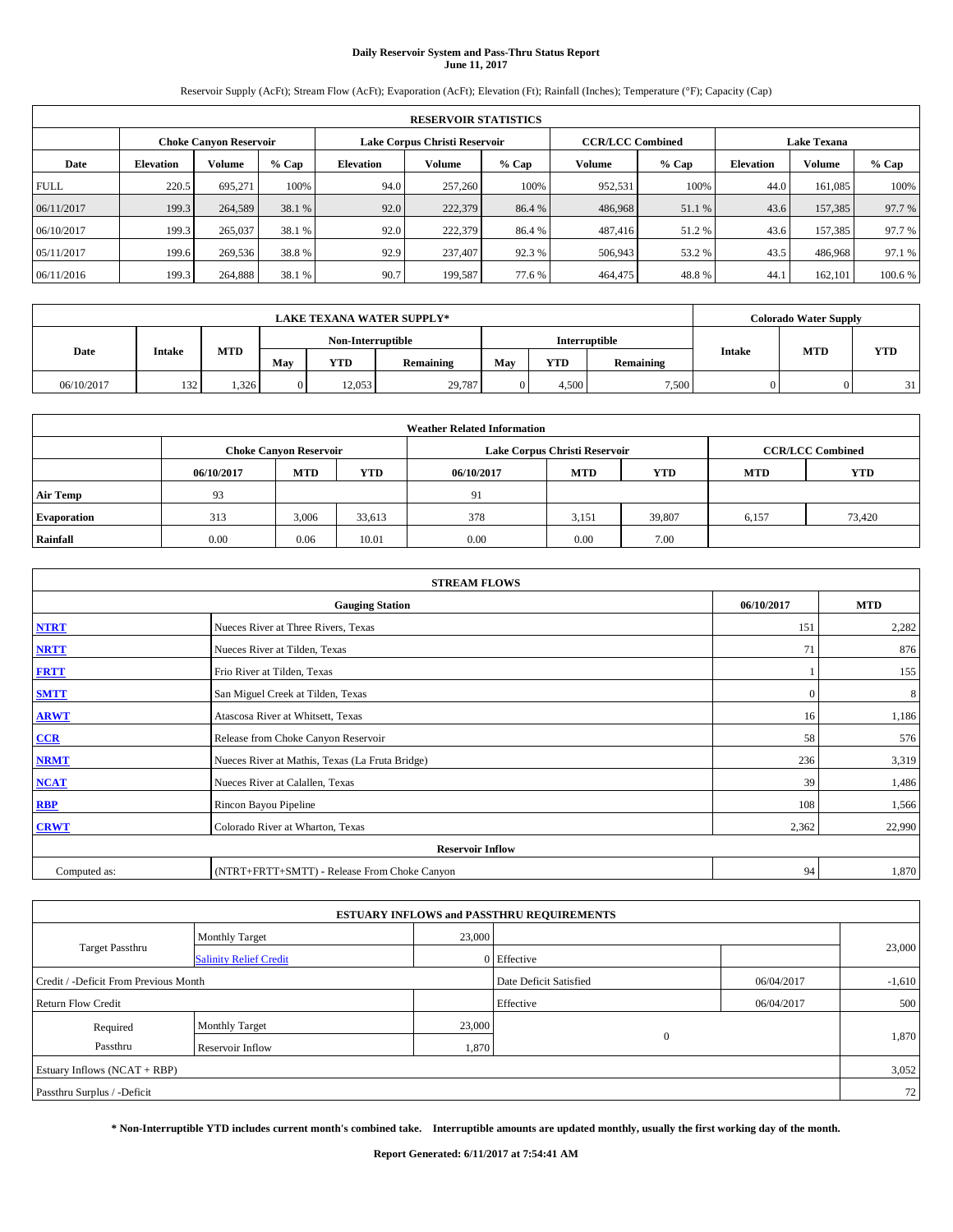# **Daily Reservoir System and Pass-Thru Status Report June 12, 2017**

Reservoir Supply (AcFt); Stream Flow (AcFt); Evaporation (AcFt); Elevation (Ft); Rainfall (Inches); Temperature (°F); Capacity (Cap)

|             | <b>RESERVOIR STATISTICS</b> |                               |        |                  |                               |         |                         |         |                  |                    |         |
|-------------|-----------------------------|-------------------------------|--------|------------------|-------------------------------|---------|-------------------------|---------|------------------|--------------------|---------|
|             |                             | <b>Choke Canyon Reservoir</b> |        |                  | Lake Corpus Christi Reservoir |         | <b>CCR/LCC Combined</b> |         |                  | <b>Lake Texana</b> |         |
| Date        | <b>Elevation</b>            | Volume                        | % Cap  | <b>Elevation</b> | <b>Volume</b>                 | $%$ Cap | Volume                  | $%$ Cap | <b>Elevation</b> | <b>Volume</b>      | % Cap   |
| <b>FULL</b> | 220.5                       | 695,271                       | 100%   | 94.0             | 257,260                       | 100%    | 952,531                 | 100%    | 44.0             | 161.085            | 100%    |
| 06/12/2017  | 199.3                       | 264,142                       | 38.0 % | 92.0             | 221,853                       | 86.2%   | 485,995                 | 51.0 %  | 43.6             | 157,385            | 97.7 %  |
| 06/11/2017  | 199.3                       | 264,589                       | 38.1 % | 92.0             | 222,379                       | 86.4 %  | 486,968                 | 51.1 %  | 43.6             | 157,385            | 97.7 %  |
| 05/12/2017  | 199.6                       | 269,238                       | 38.7 % | 92.9             | 238.121                       | 92.6 %  | 507,359                 | 53.3 %  | 43.5             | 485,995            | 97.1 %  |
| 06/12/2016  | 199.3                       | 265,485                       | 38.2 % | 90.7             | 198,906                       | 77.3 %  | 464,391                 | 48.8%   | 44.              | 162,101            | 100.6 % |

| <b>LAKE TEXANA WATER SUPPLY*</b> |        |      |                   |        |            |               | <b>Colorado Water Supply</b> |            |                  |               |            |            |
|----------------------------------|--------|------|-------------------|--------|------------|---------------|------------------------------|------------|------------------|---------------|------------|------------|
|                                  |        |      | Non-Interruptible |        |            | Interruptible |                              |            |                  |               |            |            |
| Date                             | Intake |      | <b>MTD</b>        | May    | <b>YTD</b> | Remaining     | May                          | <b>YTD</b> | <b>Remaining</b> | <b>Intake</b> | <b>MTD</b> | <b>YTD</b> |
| 06/11/2017                       | 132    | .458 | 0                 | 12.185 | 29,655     |               | 4.500                        | 7,500      |                  | $\Omega$      | 31         |            |

| <b>Weather Related Information</b> |            |                               |            |            |                               |                         |            |            |  |  |
|------------------------------------|------------|-------------------------------|------------|------------|-------------------------------|-------------------------|------------|------------|--|--|
|                                    |            | <b>Choke Canyon Reservoir</b> |            |            | Lake Corpus Christi Reservoir | <b>CCR/LCC Combined</b> |            |            |  |  |
|                                    | 06/11/2017 | <b>MTD</b>                    | <b>YTD</b> | 06/11/2017 | <b>MTD</b>                    | <b>YTD</b>              | <b>MTD</b> | <b>YTD</b> |  |  |
| <b>Air Temp</b>                    | 95         |                               |            | 92         |                               |                         |            |            |  |  |
| <b>Evaporation</b>                 | 373        | 3,379                         | 33,986     | 306        | 3,457                         | 40,113                  | 6,836      | 74,099     |  |  |
| Rainfall                           | 0.00       | 0.06                          | 10.01      | 0.00       | 0.00                          | 7.00                    |            |            |  |  |

| <b>STREAM FLOWS</b> |                                                 |              |        |  |  |  |  |  |  |
|---------------------|-------------------------------------------------|--------------|--------|--|--|--|--|--|--|
|                     | <b>Gauging Station</b>                          |              |        |  |  |  |  |  |  |
| <b>NTRT</b>         | Nueces River at Three Rivers, Texas             | 135          | 2,418  |  |  |  |  |  |  |
| <b>NRTT</b>         | Nueces River at Tilden, Texas                   | 73           | 948    |  |  |  |  |  |  |
| <b>FRTT</b>         | Frio River at Tilden, Texas                     | $\mathbf{0}$ | 156    |  |  |  |  |  |  |
| <b>SMTT</b>         | San Miguel Creek at Tilden, Texas               | $\mathbf{0}$ | 8      |  |  |  |  |  |  |
| <b>ARWT</b>         | Atascosa River at Whitsett, Texas               | 12           | 1,199  |  |  |  |  |  |  |
| $CCR$               | Release from Choke Canyon Reservoir             | 58           | 633    |  |  |  |  |  |  |
| <b>NRMT</b>         | Nueces River at Mathis, Texas (La Fruta Bridge) | 230          | 3,549  |  |  |  |  |  |  |
| <b>NCAT</b>         | Nueces River at Calallen, Texas                 | 9            | 1,495  |  |  |  |  |  |  |
| RBP                 | Rincon Bayou Pipeline                           | 110          | 1,676  |  |  |  |  |  |  |
| <b>CRWT</b>         | Colorado River at Wharton, Texas                | 2,322        | 25,313 |  |  |  |  |  |  |
|                     | <b>Reservoir Inflow</b>                         |              |        |  |  |  |  |  |  |
| Computed as:        | (NTRT+FRTT+SMTT) - Release From Choke Canyon    | 78           | 1,948  |  |  |  |  |  |  |

| <b>ESTUARY INFLOWS and PASSTHRU REQUIREMENTS</b> |                               |        |                        |            |          |  |  |  |  |  |
|--------------------------------------------------|-------------------------------|--------|------------------------|------------|----------|--|--|--|--|--|
|                                                  | <b>Monthly Target</b>         | 23,000 |                        |            |          |  |  |  |  |  |
| <b>Target Passthru</b>                           | <b>Salinity Relief Credit</b> |        | 0 Effective            |            | 23,000   |  |  |  |  |  |
| Credit / -Deficit From Previous Month            |                               |        | Date Deficit Satisfied | 06/04/2017 | $-1,610$ |  |  |  |  |  |
| <b>Return Flow Credit</b>                        |                               |        | Effective              | 06/04/2017 | 500      |  |  |  |  |  |
| Required                                         | Monthly Target                | 23,000 |                        |            |          |  |  |  |  |  |
| Passthru                                         | <b>Reservoir Inflow</b>       | 1,948  | $\Omega$               |            | 1,948    |  |  |  |  |  |
| Estuary Inflows (NCAT + RBP)                     |                               |        |                        |            |          |  |  |  |  |  |
| Passthru Surplus / -Deficit                      |                               |        |                        |            | 113      |  |  |  |  |  |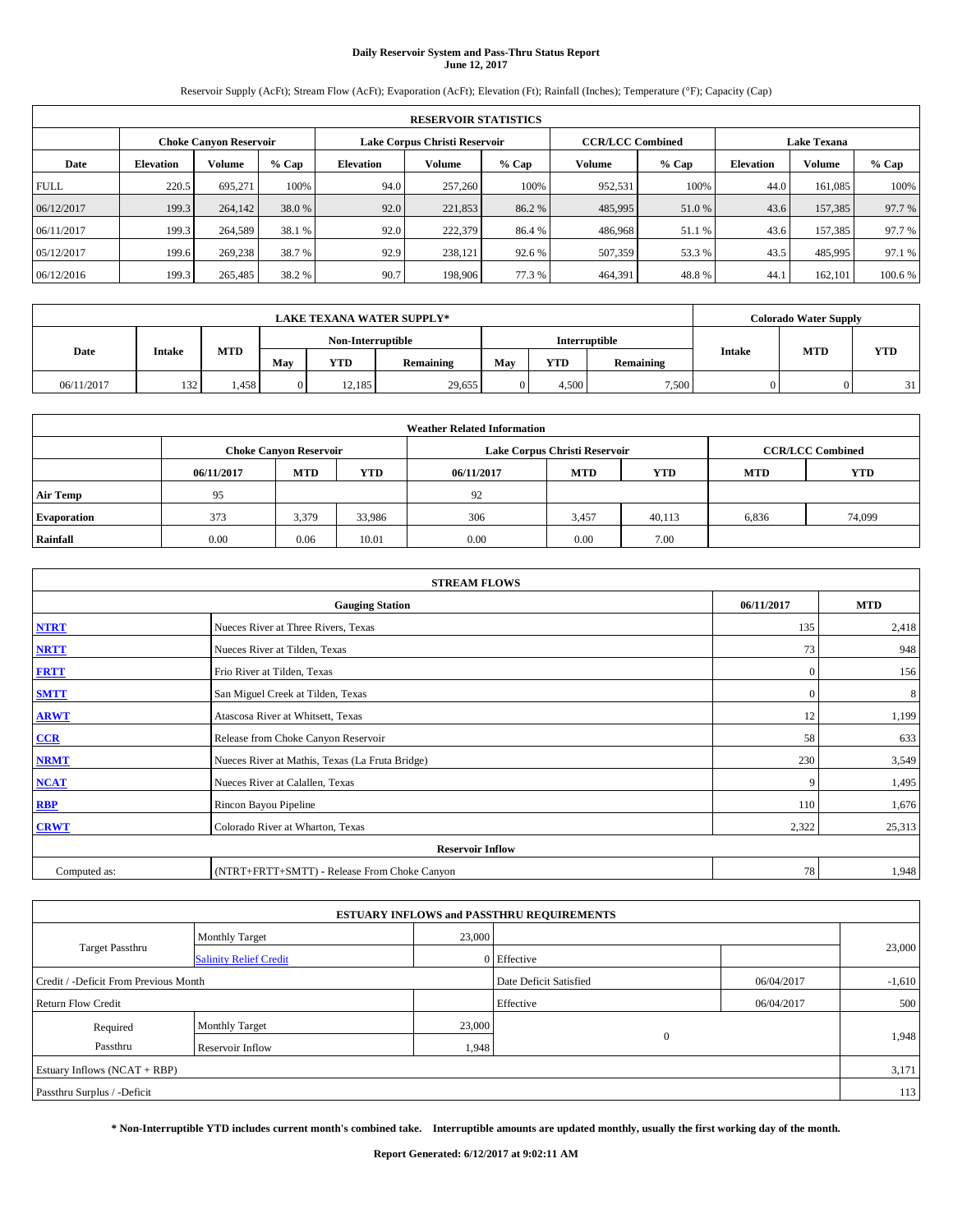## **Daily Reservoir System and Pass-Thru Status Report June 13, 2017**

Reservoir Supply (AcFt); Stream Flow (AcFt); Evaporation (AcFt); Elevation (Ft); Rainfall (Inches); Temperature (°F); Capacity (Cap)

| <b>RESERVOIR STATISTICS</b> |                  |                        |        |                                                          |               |         |         |         |                    |               |         |
|-----------------------------|------------------|------------------------|--------|----------------------------------------------------------|---------------|---------|---------|---------|--------------------|---------------|---------|
|                             |                  | Choke Canvon Reservoir |        | Lake Corpus Christi Reservoir<br><b>CCR/LCC Combined</b> |               |         |         |         | <b>Lake Texana</b> |               |         |
| Date                        | <b>Elevation</b> | Volume                 | % Cap  | <b>Elevation</b>                                         | <b>Volume</b> | $%$ Cap | Volume  | $%$ Cap | <b>Elevation</b>   | <b>Volume</b> | % Cap   |
| <b>FULL</b>                 | 220.5            | 695,271                | 100%   | 94.0                                                     | 257,260       | 100%    | 952,531 | 100%    | 44.0               | 161.085       | 100%    |
| 06/13/2017                  | 199.2            | 263,694                | 37.9 % | 92.0                                                     | 221,328       | 86.0%   | 485,022 | 50.9 %  | 43.5               | 156,467       | 97.1 %  |
| 06/12/2017                  | 199.3            | 264,142                | 38.0%  | 92.0                                                     | 221,853       | 86.2%   | 485,995 | 51.0 %  | 43.6               | 157,385       | 97.7 %  |
| 05/13/2017                  | 199.6            | 269,088                | 38.7 % | 92.9                                                     | 237,407       | 92.3%   | 506,495 | 53.2 %  | 43.5               | 485.022       | 97.1 %  |
| 06/13/2016                  | 199.4            | 267,135                | 38.4 % | 90.6                                                     | 198,057       | 77.0%   | 465,192 | 48.8%   | 44.                | 162,101       | 100.6 % |

|            | <b>LAKE TEXANA WATER SUPPLY*</b> |            |              |                   |           |     |            |               |        |            | <b>Colorado Water Supply</b> |  |  |
|------------|----------------------------------|------------|--------------|-------------------|-----------|-----|------------|---------------|--------|------------|------------------------------|--|--|
|            |                                  |            |              | Non-Interruptible |           |     |            | Interruptible |        |            |                              |  |  |
| Date       | Intake                           | <b>MTD</b> | May          | <b>YTD</b>        | Remaining | May | <b>YTD</b> | Remaining     | Intake | <b>MTD</b> | <b>YTD</b>                   |  |  |
| 06/12/2017 | 132                              | .,590      | $\mathbf{0}$ | 12,317            | 29,523    |     | 4.500      | 7,500         |        |            | 31                           |  |  |

| <b>Weather Related Information</b> |            |                                                                                  |        |      |                               |                         |       |        |  |  |
|------------------------------------|------------|----------------------------------------------------------------------------------|--------|------|-------------------------------|-------------------------|-------|--------|--|--|
|                                    |            | <b>Choke Canyon Reservoir</b>                                                    |        |      | Lake Corpus Christi Reservoir | <b>CCR/LCC Combined</b> |       |        |  |  |
|                                    | 06/12/2017 | <b>YTD</b><br><b>MTD</b><br><b>MTD</b><br><b>YTD</b><br>06/12/2017<br><b>MTD</b> |        |      |                               |                         |       |        |  |  |
| <b>Air Temp</b>                    | 95         |                                                                                  |        | 93   |                               |                         |       |        |  |  |
| <b>Evaporation</b>                 | 364        | 3,743                                                                            | 34,350 | 387  | 3,844                         | 40,500                  | 7,587 | 74,850 |  |  |
| Rainfall                           | 0.00       | 0.06                                                                             | 10.01  | 0.00 | 0.00                          | 7.00                    |       |        |  |  |

| <b>STREAM FLOWS</b> |                                                 |              |            |  |  |  |  |  |  |
|---------------------|-------------------------------------------------|--------------|------------|--|--|--|--|--|--|
|                     | <b>Gauging Station</b>                          | 06/12/2017   | <b>MTD</b> |  |  |  |  |  |  |
| <b>NTRT</b>         | Nueces River at Three Rivers, Texas             | 128          | 2,545      |  |  |  |  |  |  |
| <b>NRTT</b>         | 87                                              | 1,035        |            |  |  |  |  |  |  |
| <b>FRTT</b>         | Frio River at Tilden, Texas                     | $\mathbf{0}$ | 156        |  |  |  |  |  |  |
| <b>SMTT</b>         | San Miguel Creek at Tilden, Texas               | $\mathbf{0}$ | 8          |  |  |  |  |  |  |
| <b>ARWT</b>         | Atascosa River at Whitsett, Texas               | 11           | 1,209      |  |  |  |  |  |  |
| $CCR$               | Release from Choke Canyon Reservoir             | 58           | 691        |  |  |  |  |  |  |
| <b>NRMT</b>         | Nueces River at Mathis, Texas (La Fruta Bridge) | 212          | 3,762      |  |  |  |  |  |  |
| <b>NCAT</b>         | Nueces River at Calallen, Texas                 | $\Omega$     | 1,495      |  |  |  |  |  |  |
| RBP                 | Rincon Bayou Pipeline                           | 108          | 1,785      |  |  |  |  |  |  |
| <b>CRWT</b>         | Colorado River at Wharton, Texas                | 2,045        | 27,357     |  |  |  |  |  |  |
|                     | <b>Reservoir Inflow</b>                         |              |            |  |  |  |  |  |  |
| Computed as:        | (NTRT+FRTT+SMTT) - Release From Choke Canyon    |              |            |  |  |  |  |  |  |

| <b>ESTUARY INFLOWS and PASSTHRU REQUIREMENTS</b> |                               |                        |             |          |        |  |  |  |  |  |
|--------------------------------------------------|-------------------------------|------------------------|-------------|----------|--------|--|--|--|--|--|
|                                                  | <b>Monthly Target</b>         | 23,000                 |             |          |        |  |  |  |  |  |
| <b>Target Passthru</b>                           | <b>Salinity Relief Credit</b> |                        | 0 Effective |          | 23,000 |  |  |  |  |  |
| Credit / -Deficit From Previous Month            |                               | Date Deficit Satisfied | 06/04/2017  | $-1,610$ |        |  |  |  |  |  |
| <b>Return Flow Credit</b>                        |                               | Effective              | 06/04/2017  | 500      |        |  |  |  |  |  |
| Required                                         | <b>Monthly Target</b>         | 23,000                 |             |          |        |  |  |  |  |  |
| Passthru                                         | <b>Reservoir Inflow</b>       | 2,018                  | $\Omega$    |          | 2,018  |  |  |  |  |  |
| Estuary Inflows $(NCAT + RBP)$                   |                               |                        |             |          |        |  |  |  |  |  |
| Passthru Surplus / -Deficit                      |                               |                        |             |          |        |  |  |  |  |  |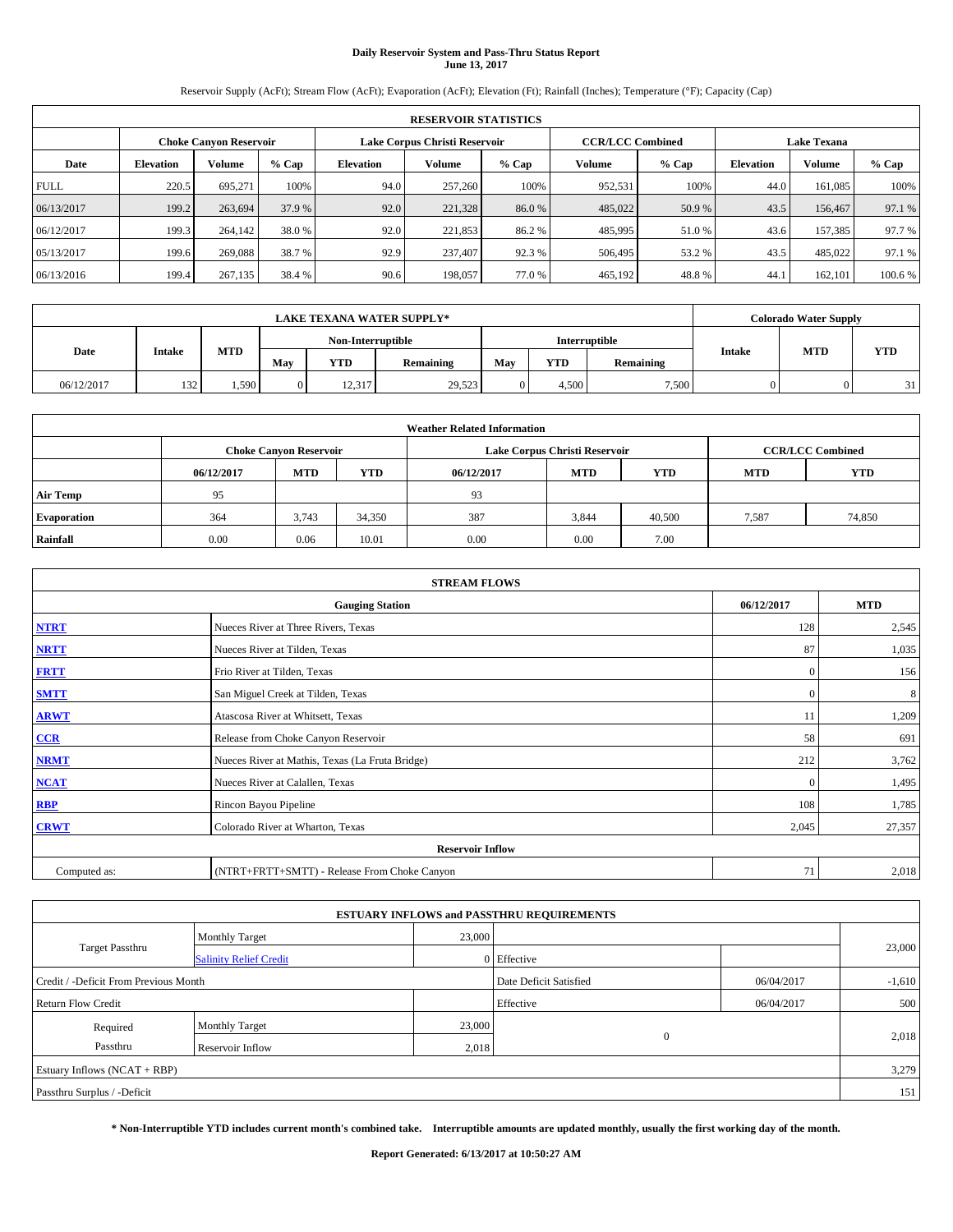# **Daily Reservoir System and Pass-Thru Status Report June 14, 2017**

Reservoir Supply (AcFt); Stream Flow (AcFt); Evaporation (AcFt); Elevation (Ft); Rainfall (Inches); Temperature (°F); Capacity (Cap)

| <b>RESERVOIR STATISTICS</b> |                  |                               |         |                  |                                                          |         |         |         |                  |                    |         |  |
|-----------------------------|------------------|-------------------------------|---------|------------------|----------------------------------------------------------|---------|---------|---------|------------------|--------------------|---------|--|
|                             |                  | <b>Choke Canyon Reservoir</b> |         |                  | <b>CCR/LCC Combined</b><br>Lake Corpus Christi Reservoir |         |         |         |                  | <b>Lake Texana</b> |         |  |
| Date                        | <b>Elevation</b> | Volume                        | $%$ Cap | <b>Elevation</b> | Volume                                                   | $%$ Cap | Volume  | $%$ Cap | <b>Elevation</b> | <b>Volume</b>      | % Cap   |  |
| <b>FULL</b>                 | 220.5            | 695.271                       | 100%    | 94.0             | 257,260                                                  | 100%    | 952,531 | 100%    | 44.0             | 161.085            | 100%    |  |
| 06/14/2017                  | 199.1            | 262,516                       | 37.8 %  | 92.0             | 220,803                                                  | 85.8%   | 483,319 | 50.7 %  | 43.4             | 155,551            | 96.6%   |  |
| 06/13/2017                  | 199.2            | 263,694                       | 37.9 %  | 92.0             | 221.328                                                  | 86.0%   | 485,022 | 50.9 %  | 43.5             | 156,467            | 97.1 %  |  |
| 05/14/2017                  | 199.6            | 268,790                       | 38.7 %  | 92.9             | 236,872                                                  | 92.1 %  | 505,662 | 53.1 %  | 43.5             | 483,319            | 97.1 %  |  |
| 06/14/2016                  | 199.4            | 265,932                       | 38.2 %  | 90.6             | 196,870                                                  | 76.5 %  | 462,802 | 48.6%   | 44.2             | 163,121            | 101.3 % |  |

|            | <b>LAKE TEXANA WATER SUPPLY*</b> |            |                |                   |           |               |       |           |               |            | <b>Colorado Water Supply</b> |  |  |
|------------|----------------------------------|------------|----------------|-------------------|-----------|---------------|-------|-----------|---------------|------------|------------------------------|--|--|
|            |                                  |            |                | Non-Interruptible |           | Interruptible |       |           |               |            |                              |  |  |
| Date       | Intake                           | <b>MTD</b> | May            | <b>YTD</b>        | Remaining | May           | YTD   | Remaining | <b>Intake</b> | <b>MTD</b> | <b>YTD</b>                   |  |  |
| 06/13/2017 | 133                              | 1.722      | $\overline{0}$ | 12.449            | 29,391    |               | 4.500 | 7,500     |               |            | 21                           |  |  |

| <b>Weather Related Information</b> |            |                                                                                  |        |      |                               |                         |       |        |  |  |  |
|------------------------------------|------------|----------------------------------------------------------------------------------|--------|------|-------------------------------|-------------------------|-------|--------|--|--|--|
|                                    |            | <b>Choke Canyon Reservoir</b>                                                    |        |      | Lake Corpus Christi Reservoir | <b>CCR/LCC Combined</b> |       |        |  |  |  |
|                                    | 06/13/2017 | <b>YTD</b><br><b>MTD</b><br><b>MTD</b><br><b>YTD</b><br>06/13/2017<br><b>MTD</b> |        |      |                               |                         |       |        |  |  |  |
| <b>Air Temp</b>                    | 96         |                                                                                  |        | 94   |                               |                         |       |        |  |  |  |
| <b>Evaporation</b>                 | 380        | 4,123                                                                            | 34,730 | 397  | 4,241                         | 40,897                  | 8,364 | 75,627 |  |  |  |
| Rainfall                           | 0.00       | 0.06                                                                             | 10.01  | 0.00 | 0.00                          | 7.00                    |       |        |  |  |  |

| <b>STREAM FLOWS</b> |                                                 |              |            |  |  |  |  |  |  |
|---------------------|-------------------------------------------------|--------------|------------|--|--|--|--|--|--|
|                     | <b>Gauging Station</b>                          | 06/13/2017   | <b>MTD</b> |  |  |  |  |  |  |
| <b>NTRT</b>         | Nueces River at Three Rivers, Texas             | 151          | 2,697      |  |  |  |  |  |  |
| <b>NRTT</b>         | Nueces River at Tilden, Texas                   | 97           | 1,132      |  |  |  |  |  |  |
| <b>FRTT</b>         | Frio River at Tilden, Texas                     |              | 157        |  |  |  |  |  |  |
| <b>SMTT</b>         | San Miguel Creek at Tilden, Texas               | $\mathbf{0}$ | 8          |  |  |  |  |  |  |
| <b>ARWT</b>         | Atascosa River at Whitsett, Texas               | 12           | 1,222      |  |  |  |  |  |  |
| $CCR$               | Release from Choke Canyon Reservoir             | 58           | 748        |  |  |  |  |  |  |
| <b>NRMT</b>         | Nueces River at Mathis, Texas (La Fruta Bridge) | 197          | 3,958      |  |  |  |  |  |  |
| <b>NCAT</b>         | Nueces River at Calallen, Texas                 | $\mathbf{0}$ | 1,495      |  |  |  |  |  |  |
| RBP                 | Rincon Bayou Pipeline                           | 49           | 1,833      |  |  |  |  |  |  |
| <b>CRWT</b>         | Colorado River at Wharton, Texas                | 1,715        | 29,072     |  |  |  |  |  |  |
|                     | <b>Reservoir Inflow</b>                         |              |            |  |  |  |  |  |  |
| Computed as:        | (NTRT+FRTT+SMTT) - Release From Choke Canyon    |              |            |  |  |  |  |  |  |

| <b>ESTUARY INFLOWS and PASSTHRU REQUIREMENTS</b> |                               |                        |             |            |        |  |  |  |  |  |
|--------------------------------------------------|-------------------------------|------------------------|-------------|------------|--------|--|--|--|--|--|
|                                                  | <b>Monthly Target</b>         | 23,000                 |             |            |        |  |  |  |  |  |
| <b>Target Passthru</b>                           | <b>Salinity Relief Credit</b> |                        | 0 Effective |            | 23,000 |  |  |  |  |  |
| Credit / -Deficit From Previous Month            |                               | Date Deficit Satisfied | 06/04/2017  | $-1,610$   |        |  |  |  |  |  |
| <b>Return Flow Credit</b>                        |                               |                        | Effective   | 06/04/2017 | 500    |  |  |  |  |  |
| Required                                         | Monthly Target                | 23,000                 |             |            |        |  |  |  |  |  |
| Passthru                                         | <b>Reservoir Inflow</b>       | 2,113                  | $\Omega$    |            | 2,113  |  |  |  |  |  |
| Estuary Inflows (NCAT + RBP)                     |                               |                        |             |            |        |  |  |  |  |  |
| Passthru Surplus / -Deficit                      |                               |                        |             |            |        |  |  |  |  |  |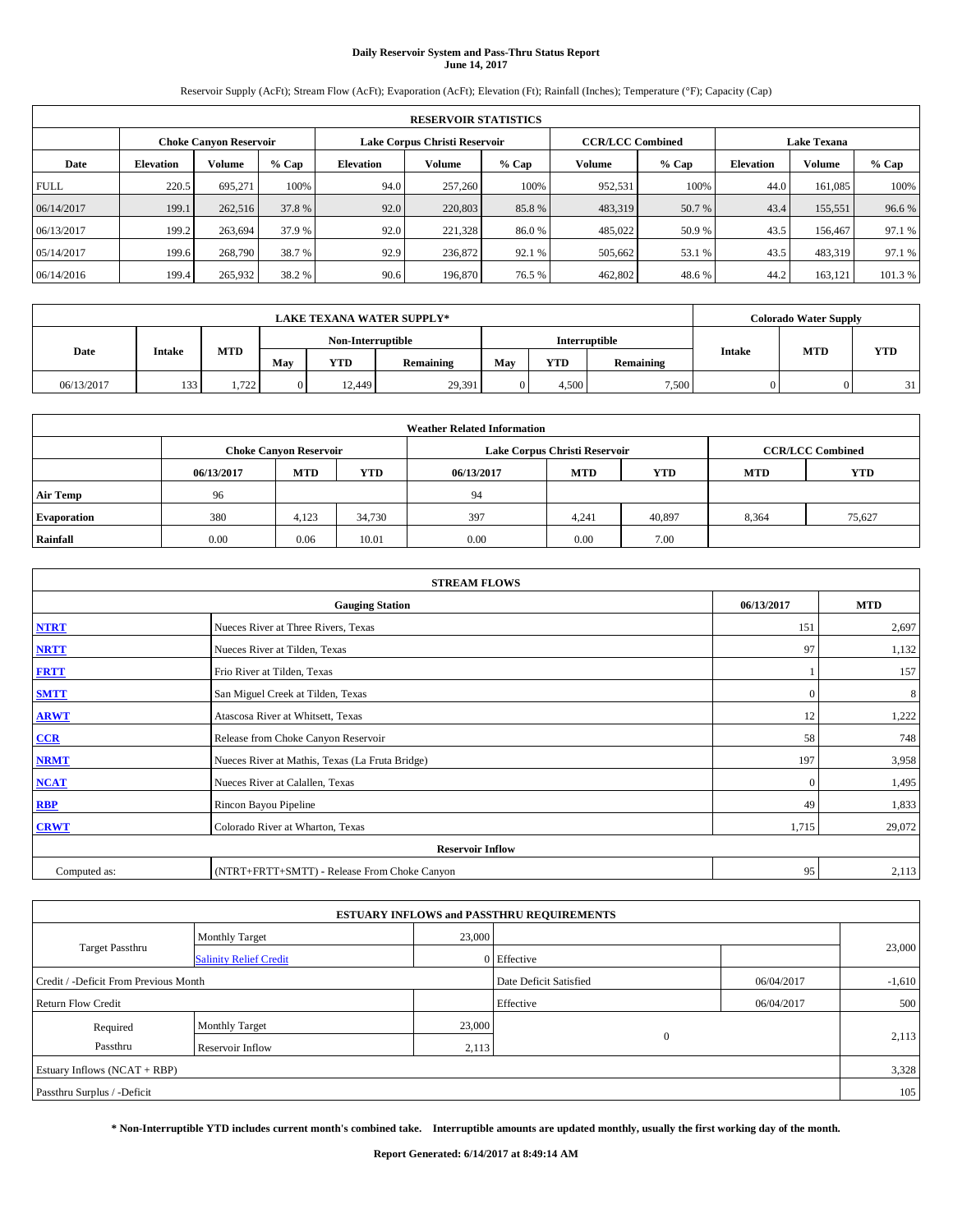# **Daily Reservoir System and Pass-Thru Status Report June 15, 2017**

Reservoir Supply (AcFt); Stream Flow (AcFt); Evaporation (AcFt); Elevation (Ft); Rainfall (Inches); Temperature (°F); Capacity (Cap)

|             | <b>RESERVOIR STATISTICS</b> |                               |         |           |                               |         |                         |         |                    |               |         |
|-------------|-----------------------------|-------------------------------|---------|-----------|-------------------------------|---------|-------------------------|---------|--------------------|---------------|---------|
|             |                             | <b>Choke Canyon Reservoir</b> |         |           | Lake Corpus Christi Reservoir |         | <b>CCR/LCC Combined</b> |         | <b>Lake Texana</b> |               |         |
| Date        | <b>Elevation</b>            | Volume                        | $%$ Cap | Elevation | Volume                        | $%$ Cap | Volume                  | $%$ Cap | <b>Elevation</b>   | <b>Volume</b> | % Cap   |
| <b>FULL</b> | 220.5                       | 695.271                       | 100%    | 94.0      | 257,260                       | 100%    | 952,531                 | 100%    | 44.0               | 161.085       | 100%    |
| 06/15/2017  | 199.1                       | 262,369                       | 37.7 %  | 91.9      | 220,279                       | 85.6 %  | 482,648                 | 50.7 %  | 43.4               | 155,551       | 96.6%   |
| 06/14/2017  | 199.1                       | 262,516                       | 37.8%   | 92.0      | 220,803                       | 85.8%   | 483,319                 | 50.7 %  | 43.4               | 155,551       | 96.6%   |
| 05/15/2017  | 199.6                       | 268,970                       | 38.7 %  | 92.8      | 236,337                       | 91.9 %  | 505,307                 | 53.0 %  | 43.5               | 482,648       | 97.1 %  |
| 06/15/2016  | 199.4                       | 265,932                       | 38.2 %  | 90.5      | 196,193                       | 76.3 %  | 462,125                 | 48.5%   | 44.                | 162,101       | 100.6 % |

|            | <b>LAKE TEXANA WATER SUPPLY*</b> |            |                   |            |           |               |       |           |               |            | <b>Colorado Water Supply</b> |  |  |
|------------|----------------------------------|------------|-------------------|------------|-----------|---------------|-------|-----------|---------------|------------|------------------------------|--|--|
|            |                                  |            | Non-Interruptible |            |           | Interruptible |       |           |               |            |                              |  |  |
| Date       | Intake                           | <b>MTD</b> | May               | <b>YTD</b> | Remaining | May           | YTD   | Remaining | <b>Intake</b> | <b>MTD</b> | <b>YTD</b>                   |  |  |
| 06/14/2017 | 133                              | 1.855      | $\overline{0}$    | 12.582     | 29.258    |               | 4.500 | 7,500     |               |            | 21                           |  |  |

| <b>Weather Related Information</b> |            |                               |            |            |                               |                         |            |            |  |
|------------------------------------|------------|-------------------------------|------------|------------|-------------------------------|-------------------------|------------|------------|--|
|                                    |            | <b>Choke Canyon Reservoir</b> |            |            | Lake Corpus Christi Reservoir | <b>CCR/LCC Combined</b> |            |            |  |
|                                    | 06/14/2017 | <b>MTD</b>                    | <b>YTD</b> | 06/14/2017 | <b>MTD</b>                    | <b>YTD</b>              | <b>MTD</b> | <b>YTD</b> |  |
| <b>Air Temp</b>                    | 96         |                               |            | 94         |                               |                         |            |            |  |
| <b>Evaporation</b>                 | 388        | 4,511                         | 35,118     | 377        | 4,618                         | 41,274                  | 9,129      | 76,392     |  |
| Rainfall                           | 0.00       | 0.06                          | 10.01      | 0.00       | 0.00                          | 7.00                    |            |            |  |

| <b>STREAM FLOWS</b> |                                                 |              |        |  |  |  |  |  |  |
|---------------------|-------------------------------------------------|--------------|--------|--|--|--|--|--|--|
|                     | 06/14/2017                                      | <b>MTD</b>   |        |  |  |  |  |  |  |
| <b>NTRT</b>         | Nueces River at Three Rivers, Texas             | 153          | 2,850  |  |  |  |  |  |  |
| <b>NRTT</b>         | Nueces River at Tilden, Texas                   | 120          | 1,252  |  |  |  |  |  |  |
| <b>FRTT</b>         | Frio River at Tilden, Texas                     | $\mathbf{0}$ | 157    |  |  |  |  |  |  |
| <b>SMTT</b>         | San Miguel Creek at Tilden, Texas               | $\mathbf{0}$ | 8      |  |  |  |  |  |  |
| <b>ARWT</b>         | Atascosa River at Whitsett, Texas               | 11           | 1,233  |  |  |  |  |  |  |
| $CCR$               | Release from Choke Canyon Reservoir             | 58           | 806    |  |  |  |  |  |  |
| <b>NRMT</b>         | Nueces River at Mathis, Texas (La Fruta Bridge) | 196          | 4,154  |  |  |  |  |  |  |
| <b>NCAT</b>         | Nueces River at Calallen, Texas                 | $\mathbf{0}$ | 1,495  |  |  |  |  |  |  |
| RBP                 | Rincon Bayou Pipeline                           | $\Omega$     | 1,833  |  |  |  |  |  |  |
| <b>CRWT</b>         | Colorado River at Wharton, Texas                | 1,515        | 30,587 |  |  |  |  |  |  |
|                     |                                                 |              |        |  |  |  |  |  |  |
| Computed as:        | 96                                              | 2,209        |        |  |  |  |  |  |  |

|                                       |                               |        | <b>ESTUARY INFLOWS and PASSTHRU REQUIREMENTS</b> |            |          |  |  |  |  |
|---------------------------------------|-------------------------------|--------|--------------------------------------------------|------------|----------|--|--|--|--|
|                                       | <b>Monthly Target</b>         | 23,000 |                                                  |            |          |  |  |  |  |
| <b>Target Passthru</b>                | <b>Salinity Relief Credit</b> |        | 0 Effective                                      |            | 23,000   |  |  |  |  |
| Credit / -Deficit From Previous Month |                               |        | Date Deficit Satisfied                           | 06/04/2017 | $-1,610$ |  |  |  |  |
| <b>Return Flow Credit</b>             |                               |        | Effective                                        | 06/04/2017 | 500      |  |  |  |  |
| Required                              | Monthly Target                | 23,000 |                                                  |            |          |  |  |  |  |
| Passthru                              | <b>Reservoir Inflow</b>       | 2,209  | $\Omega$                                         |            | 2,209    |  |  |  |  |
| Estuary Inflows (NCAT + RBP)          |                               |        |                                                  |            |          |  |  |  |  |
| Passthru Surplus / -Deficit           |                               |        |                                                  |            |          |  |  |  |  |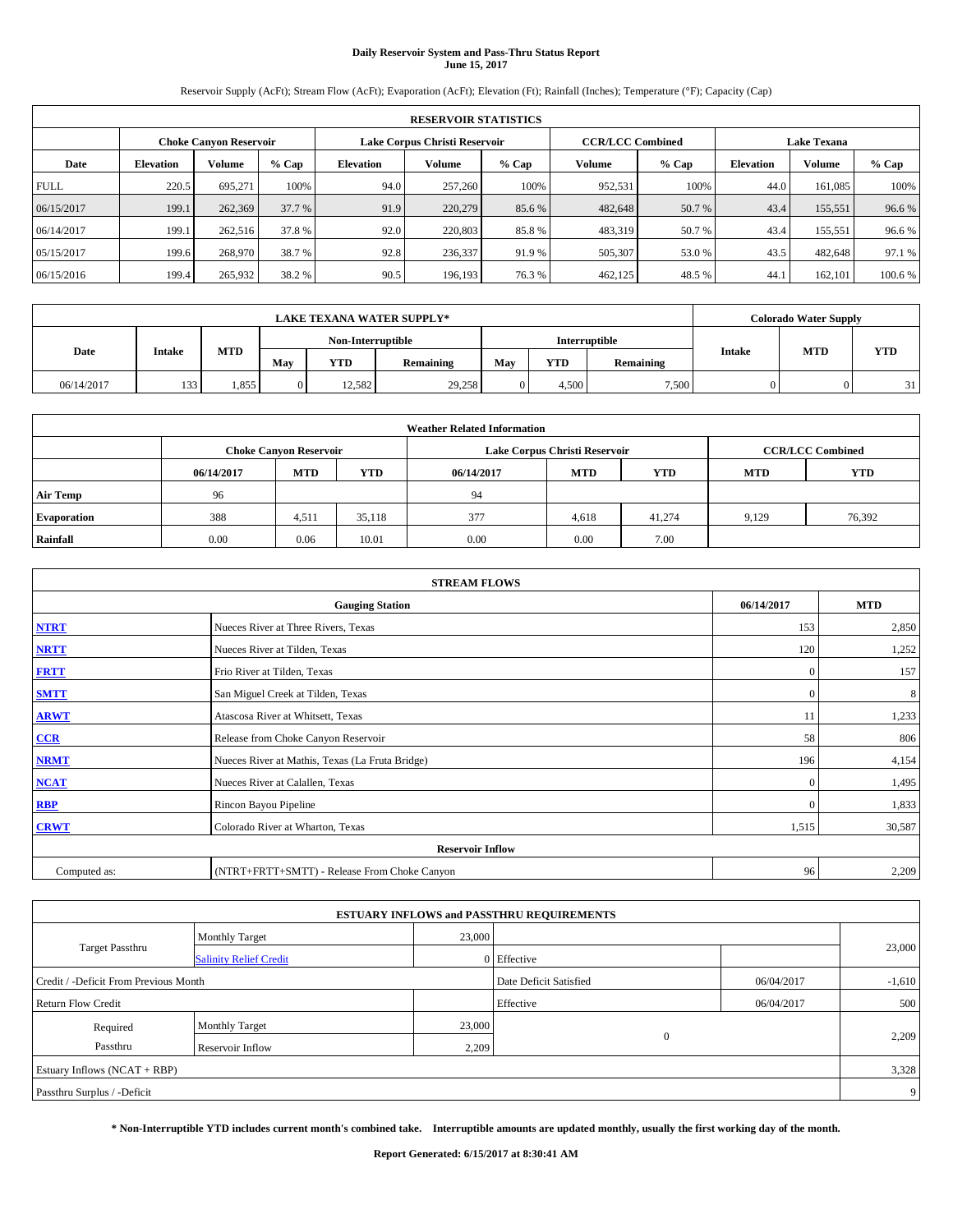# **Daily Reservoir System and Pass-Thru Status Report June 16, 2017**

Reservoir Supply (AcFt); Stream Flow (AcFt); Evaporation (AcFt); Elevation (Ft); Rainfall (Inches); Temperature (°F); Capacity (Cap)

|             | <b>RESERVOIR STATISTICS</b> |                               |         |           |                               |         |                         |         |                  |                    |         |
|-------------|-----------------------------|-------------------------------|---------|-----------|-------------------------------|---------|-------------------------|---------|------------------|--------------------|---------|
|             |                             | <b>Choke Canyon Reservoir</b> |         |           | Lake Corpus Christi Reservoir |         | <b>CCR/LCC Combined</b> |         |                  | <b>Lake Texana</b> |         |
| Date        | <b>Elevation</b>            | Volume                        | $%$ Cap | Elevation | Volume                        | $%$ Cap | Volume                  | $%$ Cap | <b>Elevation</b> | <b>Volume</b>      | % Cap   |
| <b>FULL</b> | 220.5                       | 695.271                       | 100%    | 94.0      | 257,260                       | 100%    | 952,531                 | 100%    | 44.0             | 161.085            | 100%    |
| 06/16/2017  | 199.1                       | 261,478                       | 37.6 %  | 91.9      | 219,406                       | 85.3 %  | 480,884                 | 50.5 %  | 43.3             | 154,639            | 96.0%   |
| 06/15/2017  | 199.1                       | 262,369                       | 37.7 %  | 91.9      | 220,279                       | 85.6 %  | 482,648                 | 50.7 %  | 43.4             | 155,551            | 96.6%   |
| 05/16/2017  | 199.5                       | 268,342                       | 38.6 %  | 92.8      | 235,269                       | 91.5 %  | 503,611                 | 52.9 %  | 43.4             | 480.884            | 96.6%   |
| 06/16/2016  | 199.4                       | 266,081                       | 38.3%   | 90.5      | 195,347                       | 75.9%   | 461,428                 | 48.4%   | 44.              | 162,101            | 100.6 % |

| <b>LAKE TEXANA WATER SUPPLY*</b> |        |            |                |                   |           |     |       |               |                             | <b>Colorado Water Supply</b> |            |
|----------------------------------|--------|------------|----------------|-------------------|-----------|-----|-------|---------------|-----------------------------|------------------------------|------------|
|                                  |        |            |                | Non-Interruptible |           |     |       | Interruptible |                             |                              |            |
| Date                             | Intake | <b>MTD</b> | May            | <b>YTD</b>        | Remaining | May | YTD   | Remaining     | <b>MTD</b><br><b>Intake</b> |                              | <b>YTD</b> |
| 06/15/2017                       | 133    | 1,987      | $\overline{0}$ | 12.715            | 29,125    |     | 4.500 | 7,500         |                             |                              | 21         |

| <b>Weather Related Information</b> |            |                               |            |            |                               |                         |            |            |  |
|------------------------------------|------------|-------------------------------|------------|------------|-------------------------------|-------------------------|------------|------------|--|
|                                    |            | <b>Choke Canyon Reservoir</b> |            |            | Lake Corpus Christi Reservoir | <b>CCR/LCC Combined</b> |            |            |  |
|                                    | 06/15/2017 | <b>MTD</b>                    | <b>YTD</b> | 06/15/2017 | <b>MTD</b>                    | <b>YTD</b>              | <b>MTD</b> | <b>YTD</b> |  |
| <b>Air Temp</b>                    | 99         |                               |            | 95         |                               |                         |            |            |  |
| <b>Evaporation</b>                 | 413        | 4.924                         | 35,531     | 214        | 4,832                         | 41.488                  | 9,756      | 77,019     |  |
| Rainfall                           | 0.00       | 0.06                          | 10.01      | 0.00       | 0.00                          | 7.00                    |            |            |  |

| <b>STREAM FLOWS</b> |                                                 |              |        |  |  |  |  |  |
|---------------------|-------------------------------------------------|--------------|--------|--|--|--|--|--|
|                     | 06/15/2017                                      | <b>MTD</b>   |        |  |  |  |  |  |
| <b>NTRT</b>         | Nueces River at Three Rivers, Texas             | 156          | 3,006  |  |  |  |  |  |
| <b>NRTT</b>         | Nueces River at Tilden, Texas                   | 156          | 1,408  |  |  |  |  |  |
| <b>FRTT</b>         | Frio River at Tilden, Texas                     | $\mathbf{0}$ | 158    |  |  |  |  |  |
| <b>SMTT</b>         | San Miguel Creek at Tilden, Texas               | $\mathbf{0}$ | 8      |  |  |  |  |  |
| <b>ARWT</b>         | Atascosa River at Whitsett, Texas               | 11           | 1,244  |  |  |  |  |  |
| $CCR$               | Release from Choke Canyon Reservoir             | 58           | 863    |  |  |  |  |  |
| <b>NRMT</b>         | Nueces River at Mathis, Texas (La Fruta Bridge) | 200          | 4,354  |  |  |  |  |  |
| <b>NCAT</b>         | Nueces River at Calallen, Texas                 | $\mathbf{0}$ | 1,495  |  |  |  |  |  |
| RBP                 | Rincon Bayou Pipeline                           | $\Omega$     | 1,833  |  |  |  |  |  |
| <b>CRWT</b>         | Colorado River at Wharton, Texas                | 1,513        | 32,099 |  |  |  |  |  |
|                     | <b>Reservoir Inflow</b>                         |              |        |  |  |  |  |  |
| Computed as:        | (NTRT+FRTT+SMTT) - Release From Choke Canyon    | 98           | 2,308  |  |  |  |  |  |

|                                       |                               |        | <b>ESTUARY INFLOWS and PASSTHRU REQUIREMENTS</b> |            |          |  |  |  |  |
|---------------------------------------|-------------------------------|--------|--------------------------------------------------|------------|----------|--|--|--|--|
|                                       | <b>Monthly Target</b>         | 23,000 |                                                  |            |          |  |  |  |  |
| <b>Target Passthru</b>                | <b>Salinity Relief Credit</b> |        | 0 Effective                                      |            | 23,000   |  |  |  |  |
| Credit / -Deficit From Previous Month |                               |        | Date Deficit Satisfied                           | 06/04/2017 | $-1,610$ |  |  |  |  |
| <b>Return Flow Credit</b>             |                               |        | Effective                                        | 06/04/2017 | 500      |  |  |  |  |
| Required                              | Monthly Target                | 23,000 |                                                  |            |          |  |  |  |  |
| Passthru                              | <b>Reservoir Inflow</b>       | 2,308  | $\Omega$                                         |            | 2,308    |  |  |  |  |
| Estuary Inflows (NCAT + RBP)          |                               |        |                                                  |            |          |  |  |  |  |
| Passthru Surplus / -Deficit           |                               |        |                                                  |            |          |  |  |  |  |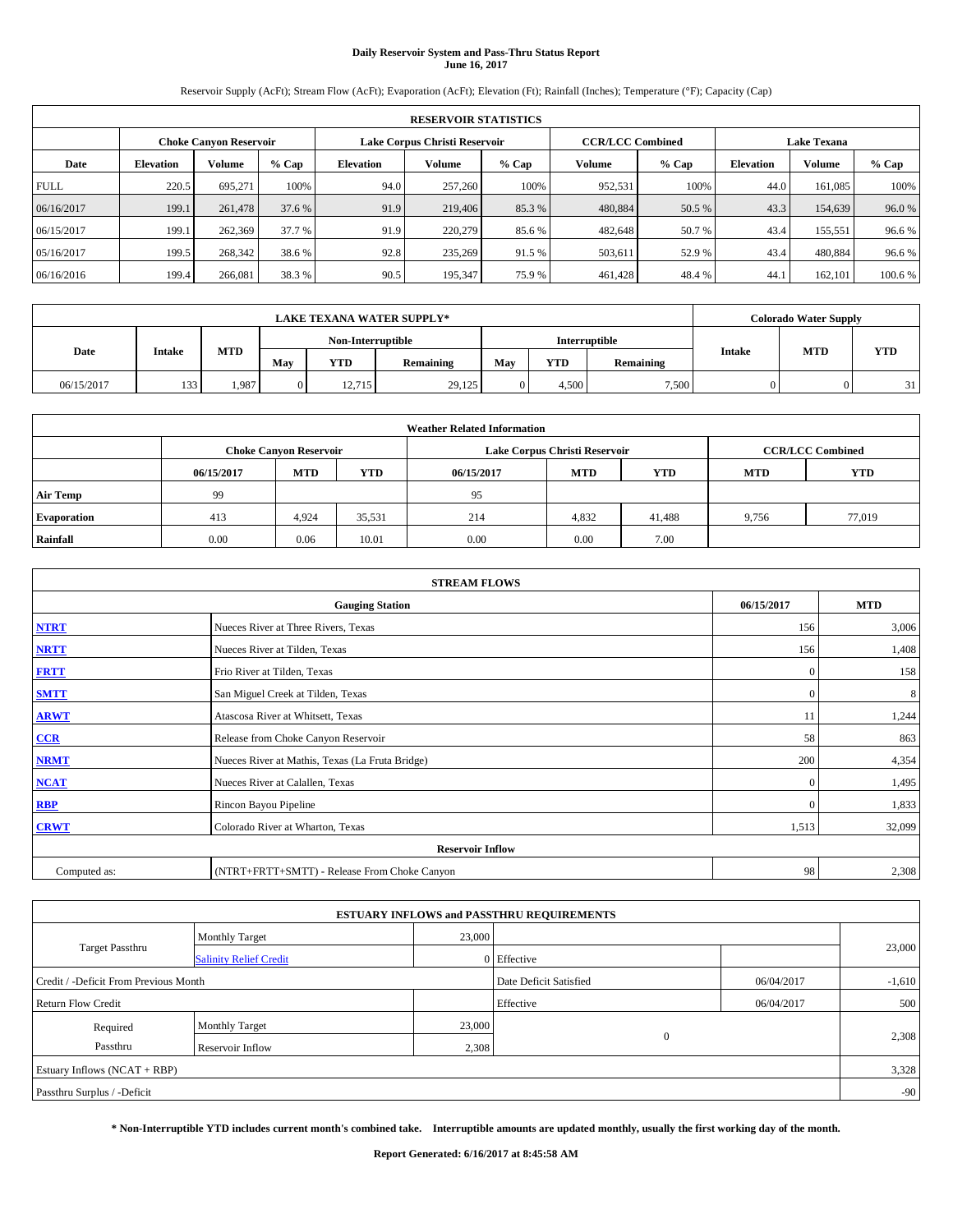## **Daily Reservoir System and Pass-Thru Status Report June 17, 2017**

Reservoir Supply (AcFt); Stream Flow (AcFt); Evaporation (AcFt); Elevation (Ft); Rainfall (Inches); Temperature (°F); Capacity (Cap)

| <b>RESERVOIR STATISTICS</b> |                  |                        |        |                  |                               |         |                         |         |                  |                    |         |
|-----------------------------|------------------|------------------------|--------|------------------|-------------------------------|---------|-------------------------|---------|------------------|--------------------|---------|
|                             |                  | Choke Canvon Reservoir |        |                  | Lake Corpus Christi Reservoir |         | <b>CCR/LCC Combined</b> |         |                  | <b>Lake Texana</b> |         |
| Date                        | <b>Elevation</b> | Volume                 | % Cap  | <b>Elevation</b> | <b>Volume</b>                 | $%$ Cap | Volume                  | $%$ Cap | <b>Elevation</b> | <b>Volume</b>      | % Cap   |
| <b>FULL</b>                 | 220.5            | 695,271                | 100%   | 94.0             | 257,260                       | 100%    | 952,531                 | 100%    | 44.0             | 161.085            | 100%    |
| 06/17/2017                  | 199.0            | 260,583                | 37.5 % | 91.8             | 218,708                       | 85.0%   | 479,291                 | 50.3 %  | 43.2             | 153,730            | 95.4 %  |
| 06/16/2017                  | 199.1            | 261,478                | 37.6 % | 91.9             | 219,406                       | 85.3%   | 480,884                 | 50.5 %  | 43.3             | 154,639            | 96.0%   |
| 05/17/2017                  | 199.5            | 267,438                | 38.5 % | 92.8             | 235,447                       | 91.5 %  | 502,885                 | 52.8%   | 43.3             | 479.291            | 96.0%   |
| 06/17/2016                  | 199.4            | 266,984                | 38.4 % | 90.5             | 195.178                       | 75.9%   | 462,162                 | 48.5 %  | 44.              | 162,101            | 100.6 % |

| <b>LAKE TEXANA WATER SUPPLY*</b> |        |            |              |                   |           |     |            |               |               | <b>Colorado Water Supply</b> |    |  |            |
|----------------------------------|--------|------------|--------------|-------------------|-----------|-----|------------|---------------|---------------|------------------------------|----|--|------------|
|                                  |        |            |              | Non-Interruptible |           |     |            | Interruptible |               |                              |    |  | <b>YTD</b> |
| Date                             | Intake | <b>MTD</b> | May          | <b>YTD</b>        | Remaining | May | <b>YTD</b> | Remaining     | <b>Intake</b> | <b>MTD</b>                   |    |  |            |
| 06/16/2017                       | 133    | 2.120      | $\mathbf{0}$ | 12.847            | 28,993    |     | 4.500      | 7,500         |               |                              | 31 |  |            |

| <b>Weather Related Information</b> |            |                               |            |            |                                        |                         |        |        |  |  |  |
|------------------------------------|------------|-------------------------------|------------|------------|----------------------------------------|-------------------------|--------|--------|--|--|--|
|                                    |            | <b>Choke Canyon Reservoir</b> |            |            | Lake Corpus Christi Reservoir          | <b>CCR/LCC Combined</b> |        |        |  |  |  |
|                                    | 06/16/2017 | <b>MTD</b>                    | <b>YTD</b> | 06/16/2017 | <b>MTD</b><br><b>YTD</b><br><b>MTD</b> |                         |        |        |  |  |  |
| <b>Air Temp</b>                    | 101        |                               |            | 98         |                                        |                         |        |        |  |  |  |
| <b>Evaporation</b>                 | 403        | 5,327                         | 35,934     | 325        | 5,157                                  | 41,813                  | 10,484 | 77,747 |  |  |  |
| Rainfall                           | 0.00       | 0.06                          | 10.01      | 0.00       | 0.00                                   | 7.00                    |        |        |  |  |  |

| <b>STREAM FLOWS</b>                                |                                                 |              |        |  |  |  |  |  |  |
|----------------------------------------------------|-------------------------------------------------|--------------|--------|--|--|--|--|--|--|
| <b>MTD</b><br><b>Gauging Station</b><br>06/16/2017 |                                                 |              |        |  |  |  |  |  |  |
| <b>NTRT</b>                                        | Nueces River at Three Rivers, Texas             | 182          | 3,188  |  |  |  |  |  |  |
| <b>NRTT</b>                                        | Nueces River at Tilden, Texas                   | 206          | 1,614  |  |  |  |  |  |  |
| <b>FRTT</b>                                        | Frio River at Tilden, Texas                     | $\mathbf{0}$ | 158    |  |  |  |  |  |  |
| <b>SMTT</b>                                        | San Miguel Creek at Tilden, Texas               | $\mathbf{0}$ | 8      |  |  |  |  |  |  |
| <b>ARWT</b>                                        | Atascosa River at Whitsett, Texas               | 11           | 1,255  |  |  |  |  |  |  |
| $CCR$                                              | Release from Choke Canyon Reservoir             | 58           | 921    |  |  |  |  |  |  |
| <b>NRMT</b>                                        | Nueces River at Mathis, Texas (La Fruta Bridge) | 202          | 4,557  |  |  |  |  |  |  |
| <b>NCAT</b>                                        | Nueces River at Calallen, Texas                 | $\mathbf{0}$ | 1,495  |  |  |  |  |  |  |
| RBP                                                | Rincon Bayou Pipeline                           | 77           | 1,910  |  |  |  |  |  |  |
| <b>CRWT</b>                                        | Colorado River at Wharton, Texas                | 879          | 32,979 |  |  |  |  |  |  |
|                                                    | <b>Reservoir Inflow</b>                         |              |        |  |  |  |  |  |  |
| Computed as:                                       | (NTRT+FRTT+SMTT) - Release From Choke Canyon    | 125          | 2,432  |  |  |  |  |  |  |

| <b>ESTUARY INFLOWS and PASSTHRU REQUIREMENTS</b> |                               |        |                        |            |          |  |  |  |  |
|--------------------------------------------------|-------------------------------|--------|------------------------|------------|----------|--|--|--|--|
|                                                  | <b>Monthly Target</b>         | 23,000 |                        |            |          |  |  |  |  |
| Target Passthru                                  | <b>Salinity Relief Credit</b> |        | 0 Effective            |            | 23,000   |  |  |  |  |
| Credit / -Deficit From Previous Month            |                               |        | Date Deficit Satisfied | 06/04/2017 | $-1,610$ |  |  |  |  |
| <b>Return Flow Credit</b>                        |                               |        | Effective              | 06/04/2017 | 500      |  |  |  |  |
| Required                                         | Monthly Target                | 23,000 |                        |            |          |  |  |  |  |
| Passthru                                         | <b>Reservoir Inflow</b>       | 2,432  | $\Omega$               |            | 2,432    |  |  |  |  |
| Estuary Inflows (NCAT + RBP)                     |                               |        |                        |            |          |  |  |  |  |
| Passthru Surplus / -Deficit                      |                               |        |                        |            |          |  |  |  |  |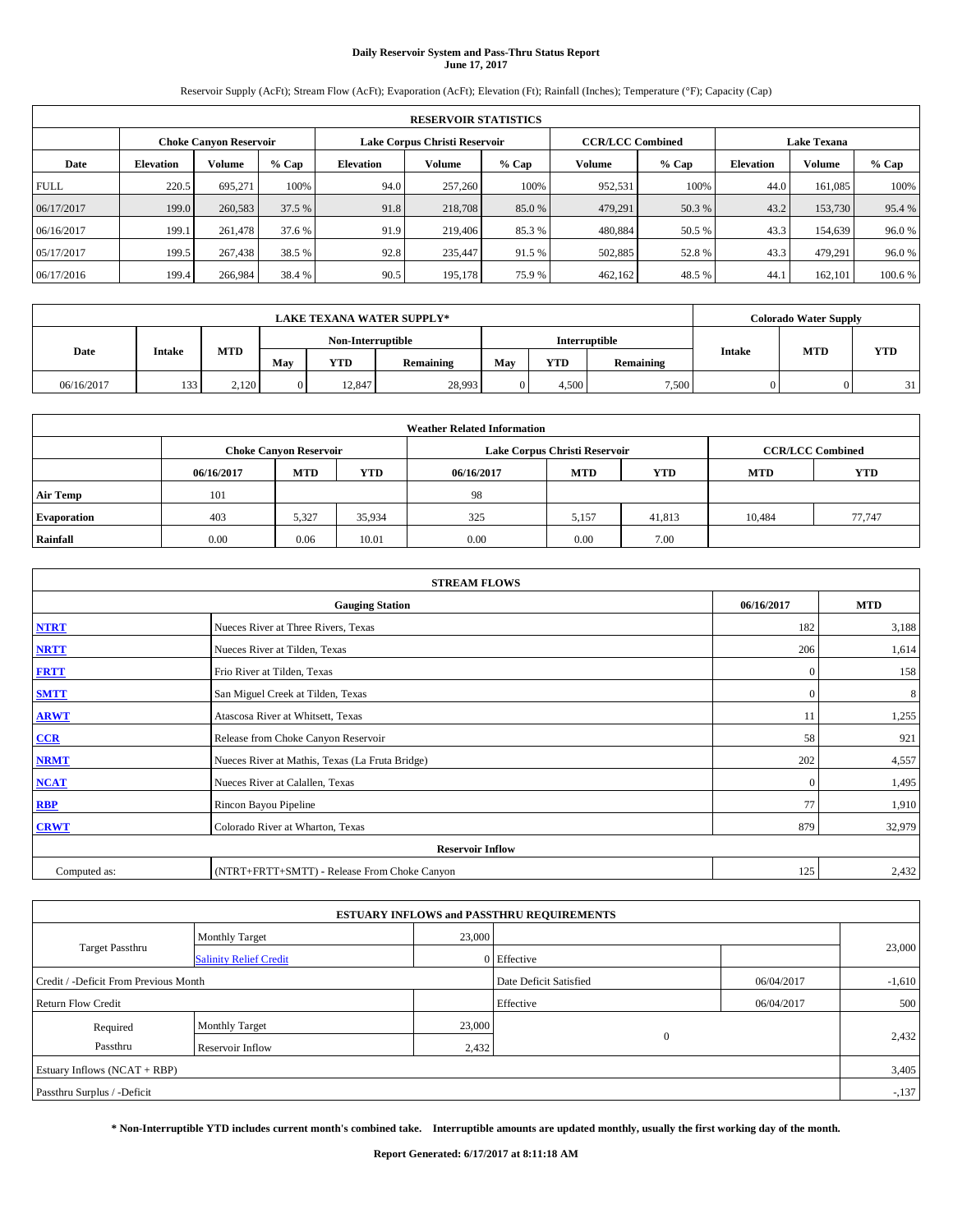# **Daily Reservoir System and Pass-Thru Status Report June 18, 2017**

Reservoir Supply (AcFt); Stream Flow (AcFt); Evaporation (AcFt); Elevation (Ft); Rainfall (Inches); Temperature (°F); Capacity (Cap)

|             | <b>RESERVOIR STATISTICS</b> |                               |         |                  |                               |         |                         |         |                  |                    |         |
|-------------|-----------------------------|-------------------------------|---------|------------------|-------------------------------|---------|-------------------------|---------|------------------|--------------------|---------|
|             |                             | <b>Choke Canyon Reservoir</b> |         |                  | Lake Corpus Christi Reservoir |         | <b>CCR/LCC Combined</b> |         |                  | <b>Lake Texana</b> |         |
| Date        | <b>Elevation</b>            | Volume                        | $%$ Cap | <b>Elevation</b> | <b>Volume</b>                 | $%$ Cap | Volume                  | $%$ Cap | <b>Elevation</b> | <b>Volume</b>      | % Cap   |
| <b>FULL</b> | 220.5                       | 695,271                       | 100%    | 94.0             | 257,260                       | 100%    | 952,531                 | 100%    | 44.0             | 161.085            | 100%    |
| 06/18/2017  | 199.0                       | 260,142                       | 37.4 %  | 91.8             | 218,185                       | 84.8%   | 478,327                 | 50.2 %  | 43.2             | 153,730            | 95.4 %  |
| 06/17/2017  | 199.0                       | 260,583                       | 37.5 %  | 91.8             | 218,708                       | 85.0%   | 479.291                 | 50.3 %  | 43.2             | 153,730            | 95.4 %  |
| 05/18/2017  | 199.4                       | 266,984                       | 38.4 %  | 92.7             | 234,557                       | 91.2%   | 501,541                 | 52.7 %  | 43.2             | 478.327            | 95.4 %  |
| 06/18/2016  | 199.4                       | 266,380                       | 38.3 %  | 90.4             | 193.997                       | 75.4 %  | 460,377                 | 48.3%   | 44.              | 162,101            | 100.6 % |

|            | <b>LAKE TEXANA WATER SUPPLY*</b> |            |                   |            |               |     |       |           | <b>Colorado Water Supply</b> |            |            |
|------------|----------------------------------|------------|-------------------|------------|---------------|-----|-------|-----------|------------------------------|------------|------------|
|            |                                  |            | Non-Interruptible |            | Interruptible |     |       |           |                              |            |            |
| Date       | <b>Intake</b>                    | <b>MTD</b> | May               | <b>YTD</b> | Remaining     | May | YTD   | Remaining | <b>Intake</b>                | <b>MTD</b> | <b>YTD</b> |
| 06/17/2017 | 132                              | 2.252      | $\overline{0}$    | 12.980     | 28,860        |     | 4.500 | 7,500     |                              |            | 31         |

| <b>Weather Related Information</b> |            |                                                                                  |        |      |                               |        |                         |        |  |  |
|------------------------------------|------------|----------------------------------------------------------------------------------|--------|------|-------------------------------|--------|-------------------------|--------|--|--|
|                                    |            | <b>Choke Canyon Reservoir</b>                                                    |        |      | Lake Corpus Christi Reservoir |        | <b>CCR/LCC Combined</b> |        |  |  |
|                                    | 06/17/2017 | <b>YTD</b><br><b>MTD</b><br><b>MTD</b><br><b>YTD</b><br><b>MTD</b><br>06/17/2017 |        |      |                               |        |                         |        |  |  |
| <b>Air Temp</b>                    | 103        |                                                                                  |        | 98   |                               |        |                         |        |  |  |
| <b>Evaporation</b>                 | 446        | 5,773                                                                            | 36,380 | 376  | 5,533                         | 42,189 | 11,306                  | 78,569 |  |  |
| Rainfall                           | 0.00       | 0.06                                                                             | 10.01  | 0.00 | 0.00                          | 7.00   |                         |        |  |  |

|              | <b>STREAM FLOWS</b>                             |              |            |  |  |  |  |  |  |  |
|--------------|-------------------------------------------------|--------------|------------|--|--|--|--|--|--|--|
|              | <b>Gauging Station</b>                          | 06/17/2017   | <b>MTD</b> |  |  |  |  |  |  |  |
| <b>NTRT</b>  | Nueces River at Three Rivers, Texas             | 208          | 3,396      |  |  |  |  |  |  |  |
| <b>NRTT</b>  | Nueces River at Tilden, Texas                   | 226          | 1,840      |  |  |  |  |  |  |  |
| <b>FRTT</b>  | Frio River at Tilden, Texas                     | $\mathbf{0}$ | 158        |  |  |  |  |  |  |  |
| <b>SMTT</b>  | San Miguel Creek at Tilden, Texas               | $\mathbf{0}$ | 8          |  |  |  |  |  |  |  |
| <b>ARWT</b>  | Atascosa River at Whitsett, Texas               | 11           | 1,266      |  |  |  |  |  |  |  |
| $CCR$        | Release from Choke Canyon Reservoir             | 58           | 979        |  |  |  |  |  |  |  |
| <b>NRMT</b>  | Nueces River at Mathis, Texas (La Fruta Bridge) | 202          | 4,759      |  |  |  |  |  |  |  |
| <b>NCAT</b>  | Nueces River at Calallen, Texas                 | $\mathbf{0}$ | 1,495      |  |  |  |  |  |  |  |
| RBP          | Rincon Bayou Pipeline                           | $\Omega$     | 1,910      |  |  |  |  |  |  |  |
| <b>CRWT</b>  | Colorado River at Wharton, Texas                | 669          | 33,648     |  |  |  |  |  |  |  |
|              | <b>Reservoir Inflow</b>                         |              |            |  |  |  |  |  |  |  |
| Computed as: | (NTRT+FRTT+SMTT) - Release From Choke Canyon    | 151          | 2,583      |  |  |  |  |  |  |  |

| <b>ESTUARY INFLOWS and PASSTHRU REQUIREMENTS</b> |                               |        |                        |            |          |  |  |  |  |
|--------------------------------------------------|-------------------------------|--------|------------------------|------------|----------|--|--|--|--|
|                                                  | <b>Monthly Target</b>         | 23,000 |                        |            |          |  |  |  |  |
| Target Passthru                                  | <b>Salinity Relief Credit</b> |        | 0 Effective            |            | 23,000   |  |  |  |  |
| Credit / -Deficit From Previous Month            |                               |        | Date Deficit Satisfied | 06/04/2017 | $-1,610$ |  |  |  |  |
| <b>Return Flow Credit</b>                        |                               |        | Effective              | 06/04/2017 | 500      |  |  |  |  |
| Required                                         | Monthly Target                | 23,000 |                        |            |          |  |  |  |  |
| Passthru                                         | <b>Reservoir Inflow</b>       | 2,583  | $\Omega$               |            | 2,583    |  |  |  |  |
| Estuary Inflows (NCAT + RBP)                     |                               |        |                        |            |          |  |  |  |  |
| Passthru Surplus / -Deficit                      |                               |        |                        |            |          |  |  |  |  |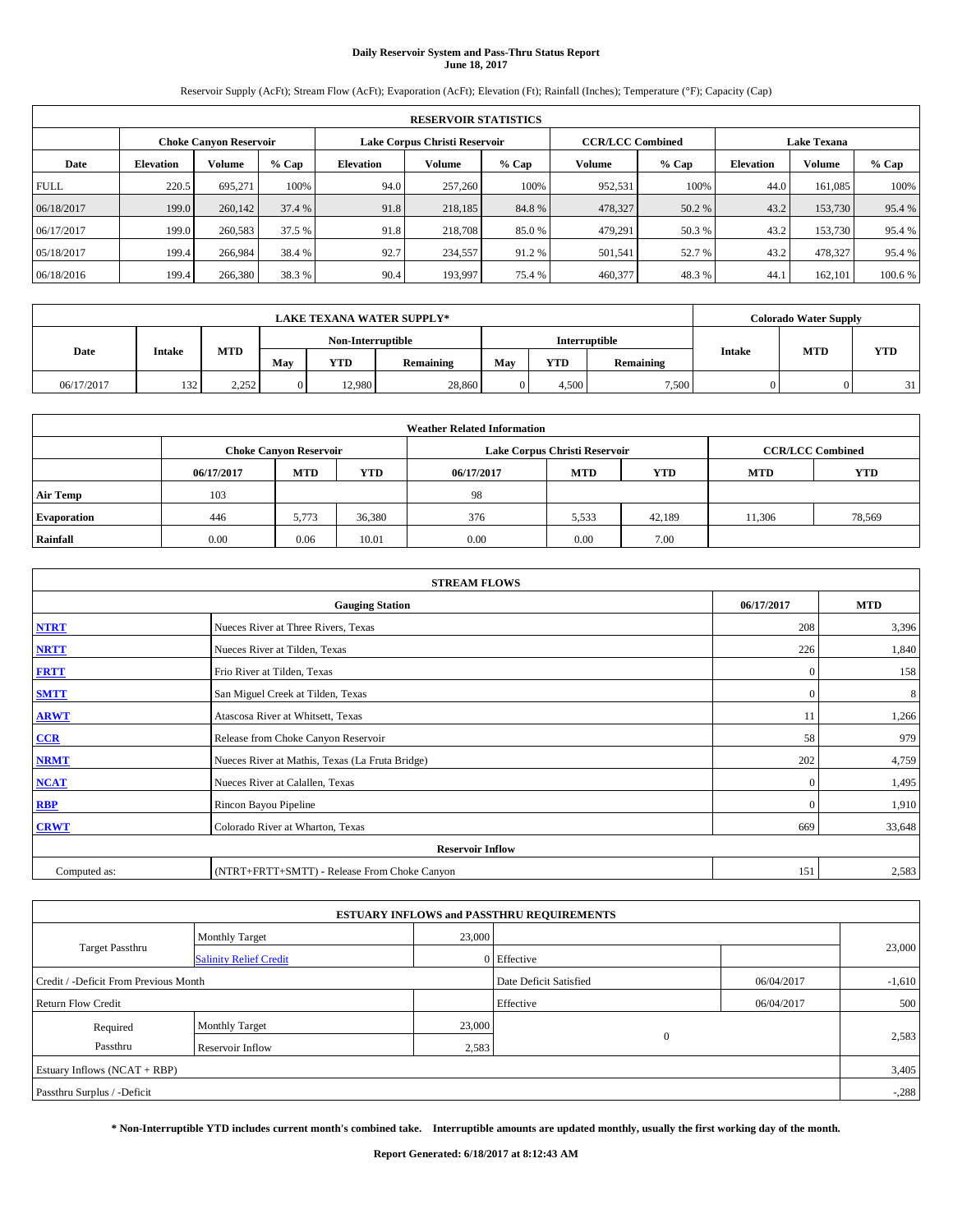## **Daily Reservoir System and Pass-Thru Status Report June 19, 2017**

Reservoir Supply (AcFt); Stream Flow (AcFt); Evaporation (AcFt); Elevation (Ft); Rainfall (Inches); Temperature (°F); Capacity (Cap)

|             | <b>RESERVOIR STATISTICS</b> |                               |         |           |                               |         |                                               |         |                  |               |         |  |
|-------------|-----------------------------|-------------------------------|---------|-----------|-------------------------------|---------|-----------------------------------------------|---------|------------------|---------------|---------|--|
|             |                             | <b>Choke Canyon Reservoir</b> |         |           | Lake Corpus Christi Reservoir |         | <b>CCR/LCC Combined</b><br><b>Lake Texana</b> |         |                  |               |         |  |
| Date        | <b>Elevation</b>            | Volume                        | $%$ Cap | Elevation | Volume                        | $%$ Cap | Volume                                        | $%$ Cap | <b>Elevation</b> | <b>Volume</b> | % Cap   |  |
| <b>FULL</b> | 220.5                       | 695.271                       | 100%    | 94.0      | 257,260                       | 100%    | 952,531                                       | 100%    | 44.0             | 161.085       | 100%    |  |
| 06/19/2017  | 199.0                       | 261,031                       | 37.5 %  | 91.8      | 218,359                       | 84.9%   | 479,390                                       | 50.3 %  | 43.2             | 153,730       | 95.4 %  |  |
| 06/18/2017  | 199.0                       | 260,142                       | 37.4 %  | 91.8      | 218,185                       | 84.8%   | 478,327                                       | 50.2%   | 43.2             | 153,730       | 95.4 %  |  |
| 05/19/2017  | 199.4                       | 266,380                       | 38.3 %  | 92.7      | 233,313                       | 90.7 %  | 499,693                                       | 52.5 %  | 43.2             | 479.390       | 95.4 %  |  |
| 06/19/2016  | 199.4                       | 266,529                       | 38.3%   | 90.5      | 195,516                       | 76.0%   | 462,045                                       | 48.5 %  | 44.              | 162,101       | 100.6 % |  |

|            | <b>LAKE TEXANA WATER SUPPLY*</b> |            |                   |            |               |     |       |           |               | <b>Colorado Water Supply</b> |            |
|------------|----------------------------------|------------|-------------------|------------|---------------|-----|-------|-----------|---------------|------------------------------|------------|
|            |                                  |            | Non-Interruptible |            | Interruptible |     |       |           |               |                              |            |
| Date       | Intake                           | <b>MTD</b> | May               | <b>YTD</b> | Remaining     | May | YTD   | Remaining | <b>Intake</b> | <b>MTD</b>                   | <b>YTD</b> |
| 06/18/2017 | 133                              | 2,385      | $\overline{0}$    | 13.112     | 28,728        |     | 4.500 | 7,500     |               |                              | 31         |

| <b>Weather Related Information</b> |            |                               |                                                                    |      |                               |        |                         |        |  |  |
|------------------------------------|------------|-------------------------------|--------------------------------------------------------------------|------|-------------------------------|--------|-------------------------|--------|--|--|
|                                    |            | <b>Choke Canyon Reservoir</b> |                                                                    |      | Lake Corpus Christi Reservoir |        | <b>CCR/LCC Combined</b> |        |  |  |
|                                    | 06/18/2017 | <b>MTD</b>                    | <b>YTD</b><br><b>MTD</b><br><b>YTD</b><br><b>MTD</b><br>06/18/2017 |      |                               |        |                         |        |  |  |
| <b>Air Temp</b>                    | 100        |                               |                                                                    | 97   |                               |        |                         |        |  |  |
| <b>Evaporation</b>                 | 413        | 6,186                         | 36,793                                                             | 203  | 5,736                         | 42,392 | 11.922                  | 79,185 |  |  |
| Rainfall                           | 0.00       | 0.06                          | 10.01                                                              | 0.00 | 0.00                          | 7.00   |                         |        |  |  |

|              | <b>STREAM FLOWS</b>                             |              |            |  |  |  |  |  |  |  |
|--------------|-------------------------------------------------|--------------|------------|--|--|--|--|--|--|--|
|              | <b>Gauging Station</b>                          | 06/18/2017   | <b>MTD</b> |  |  |  |  |  |  |  |
| <b>NTRT</b>  | Nueces River at Three Rivers, Texas             | 240          | 3,637      |  |  |  |  |  |  |  |
| <b>NRTT</b>  | Nueces River at Tilden, Texas                   | 184          | 2,025      |  |  |  |  |  |  |  |
| <b>FRTT</b>  | Frio River at Tilden, Texas                     | $\mathbf{0}$ | 158        |  |  |  |  |  |  |  |
| <b>SMTT</b>  | San Miguel Creek at Tilden, Texas               | $\mathbf{0}$ | 8          |  |  |  |  |  |  |  |
| <b>ARWT</b>  | Atascosa River at Whitsett, Texas               | 11           | 1,276      |  |  |  |  |  |  |  |
| $CCR$        | Release from Choke Canyon Reservoir             | 58           | 1,036      |  |  |  |  |  |  |  |
| <b>NRMT</b>  | Nueces River at Mathis, Texas (La Fruta Bridge) | 202          | 4,962      |  |  |  |  |  |  |  |
| <b>NCAT</b>  | Nueces River at Calallen, Texas                 |              | 1,495      |  |  |  |  |  |  |  |
| RBP          | Rincon Bayou Pipeline                           | $\mathbf{0}$ | 1,910      |  |  |  |  |  |  |  |
| <b>CRWT</b>  | Colorado River at Wharton, Texas                | 677          | 34,325     |  |  |  |  |  |  |  |
|              | <b>Reservoir Inflow</b>                         |              |            |  |  |  |  |  |  |  |
| Computed as: | (NTRT+FRTT+SMTT) - Release From Choke Canyon    | 183          | 2,766      |  |  |  |  |  |  |  |

| <b>ESTUARY INFLOWS and PASSTHRU REQUIREMENTS</b> |                               |           |                        |            |          |  |  |  |  |  |
|--------------------------------------------------|-------------------------------|-----------|------------------------|------------|----------|--|--|--|--|--|
|                                                  | <b>Monthly Target</b>         | 23,000    |                        |            |          |  |  |  |  |  |
| <b>Target Passthru</b>                           | <b>Salinity Relief Credit</b> |           | 0 Effective            |            | 23,000   |  |  |  |  |  |
| Credit / -Deficit From Previous Month            |                               |           | Date Deficit Satisfied | 06/04/2017 | $-1,610$ |  |  |  |  |  |
| <b>Return Flow Credit</b>                        |                               | Effective | 06/04/2017             | 500        |          |  |  |  |  |  |
| Required                                         | <b>Monthly Target</b>         | 23,000    |                        |            |          |  |  |  |  |  |
| Passthru                                         | <b>Reservoir Inflow</b>       | 2,766     | $\Omega$               |            | 2,766    |  |  |  |  |  |
| Estuary Inflows $(NCAT + RBP)$                   |                               |           |                        |            |          |  |  |  |  |  |
| Passthru Surplus / -Deficit                      |                               |           |                        |            |          |  |  |  |  |  |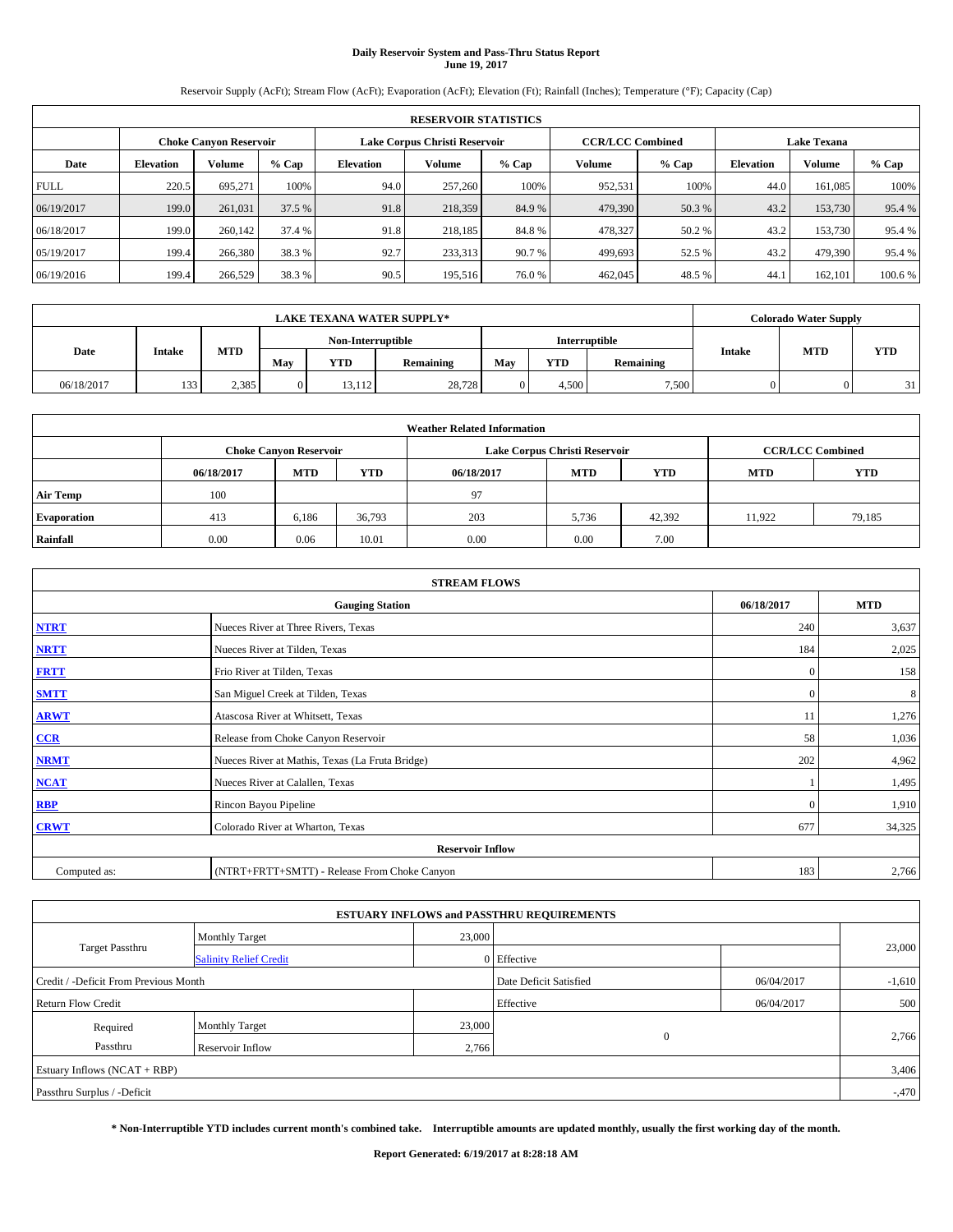## **Daily Reservoir System and Pass-Thru Status Report June 20, 2017**

Reservoir Supply (AcFt); Stream Flow (AcFt); Evaporation (AcFt); Elevation (Ft); Rainfall (Inches); Temperature (°F); Capacity (Cap)

|             | <b>RESERVOIR STATISTICS</b> |                               |         |           |                               |         |                         |         |                  |                    |        |  |
|-------------|-----------------------------|-------------------------------|---------|-----------|-------------------------------|---------|-------------------------|---------|------------------|--------------------|--------|--|
|             |                             | <b>Choke Canyon Reservoir</b> |         |           | Lake Corpus Christi Reservoir |         | <b>CCR/LCC Combined</b> |         |                  | <b>Lake Texana</b> |        |  |
| Date        | <b>Elevation</b>            | Volume                        | $%$ Cap | Elevation | Volume                        | $%$ Cap | Volume                  | $%$ Cap | <b>Elevation</b> | <b>Volume</b>      | % Cap  |  |
| <b>FULL</b> | 220.5                       | 695.271                       | 100%    | 94.0      | 257,260                       | 100%    | 952,531                 | 100%    | 44.0             | 161.085            | 100%   |  |
| 06/20/2017  | 199.0                       | 260,289                       | 37.4 %  | 91.8      | 218,359                       | 84.9%   | 478,648                 | 50.3 %  | 43.1             | 152,823            | 94.9%  |  |
| 06/19/2017  | 199.0                       | 261,031                       | 37.5 %  | 91.8      | 218,359                       | 84.9%   | 479,390                 | 50.3 %  | 43.2             | 153,730            | 95.4 % |  |
| 05/20/2017  | 199.4                       | 266,231                       | 38.3 %  | 92.7      | 233,136                       | 90.6 %  | 499,367                 | 52.4 %  | 43.2             | 478,648            | 95.4 % |  |
| 06/20/2016  | 199.4                       | 266,529                       | 38.3%   | 90.3      | 192,480                       | 74.8%   | 459,009                 | 48.2%   | 44.              | 162,101            | 100.6% |  |

|            | <b>LAKE TEXANA WATER SUPPLY*</b> |            |                   |            |           |     |               |           |               | <b>Colorado Water Supply</b> |            |
|------------|----------------------------------|------------|-------------------|------------|-----------|-----|---------------|-----------|---------------|------------------------------|------------|
|            |                                  |            | Non-Interruptible |            |           |     | Interruptible |           |               |                              |            |
| Date       | Intake                           | <b>MTD</b> | May               | <b>YTD</b> | Remaining | May | YTD           | Remaining | <b>Intake</b> | <b>MTD</b>                   | <b>YTD</b> |
| 06/19/2017 | 133                              | 2.518      | $\overline{0}$    | 13.245     | 28,595    |     | 4.500         | 7,500     |               |                              | 21         |

|                    | <b>Weather Related Information</b> |                                                                                  |        |      |                               |                         |        |        |  |  |  |  |
|--------------------|------------------------------------|----------------------------------------------------------------------------------|--------|------|-------------------------------|-------------------------|--------|--------|--|--|--|--|
|                    |                                    | <b>Choke Canyon Reservoir</b>                                                    |        |      | Lake Corpus Christi Reservoir | <b>CCR/LCC Combined</b> |        |        |  |  |  |  |
|                    | 06/19/2017                         | <b>YTD</b><br><b>MTD</b><br><b>MTD</b><br><b>YTD</b><br><b>MTD</b><br>06/19/2017 |        |      |                               |                         |        |        |  |  |  |  |
| <b>Air Temp</b>    | 98                                 |                                                                                  |        | 95   |                               |                         |        |        |  |  |  |  |
| <b>Evaporation</b> | 343                                | 6,529                                                                            | 37.136 | 386  | 6,122                         | 42,778                  | 12,651 | 79,914 |  |  |  |  |
| Rainfall           | 0.00                               | 0.06                                                                             | 10.01  | 0.00 | 0.00                          | 7.00                    |        |        |  |  |  |  |

| <b>STREAM FLOWS</b> |                                                 |              |            |  |  |  |  |  |
|---------------------|-------------------------------------------------|--------------|------------|--|--|--|--|--|
|                     | <b>Gauging Station</b>                          | 06/19/2017   | <b>MTD</b> |  |  |  |  |  |
| <b>NTRT</b>         | Nueces River at Three Rivers, Texas             | 214          | 3,851      |  |  |  |  |  |
| <b>NRTT</b>         | Nueces River at Tilden, Texas                   | 154          | 2,179      |  |  |  |  |  |
| <b>FRTT</b>         | Frio River at Tilden, Texas                     | $\mathbf{0}$ | 158        |  |  |  |  |  |
| <b>SMTT</b>         | San Miguel Creek at Tilden, Texas               | $\mathbf{0}$ | 8          |  |  |  |  |  |
| <b>ARWT</b>         | Atascosa River at Whitsett, Texas               | 10           | 1,286      |  |  |  |  |  |
| $CCR$               | Release from Choke Canyon Reservoir             | 58           | 1,094      |  |  |  |  |  |
| <b>NRMT</b>         | Nueces River at Mathis, Texas (La Fruta Bridge) | 256          | 5,218      |  |  |  |  |  |
| <b>NCAT</b>         | Nueces River at Calallen, Texas                 | 6            | 1,502      |  |  |  |  |  |
| RBP                 | Rincon Bayou Pipeline                           | 72           | 1,983      |  |  |  |  |  |
| <b>CRWT</b>         | Colorado River at Wharton, Texas                | 1,060        | 35,385     |  |  |  |  |  |
|                     | <b>Reservoir Inflow</b>                         |              |            |  |  |  |  |  |
| Computed as:        | (NTRT+FRTT+SMTT) - Release From Choke Canyon    | 157          | 2,923      |  |  |  |  |  |

|                                       |                               |        | <b>ESTUARY INFLOWS and PASSTHRU REQUIREMENTS</b> |            |          |  |
|---------------------------------------|-------------------------------|--------|--------------------------------------------------|------------|----------|--|
|                                       | <b>Monthly Target</b>         | 23,000 |                                                  |            |          |  |
| <b>Target Passthru</b>                | <b>Salinity Relief Credit</b> |        | 0 Effective                                      |            | 23,000   |  |
| Credit / -Deficit From Previous Month |                               |        | Date Deficit Satisfied                           | 06/04/2017 | $-1,610$ |  |
| <b>Return Flow Credit</b>             |                               |        | Effective                                        | 06/04/2017 | 500      |  |
| Required                              | Monthly Target                | 23,000 |                                                  |            |          |  |
| Passthru                              | <b>Reservoir Inflow</b>       | 2,923  | $\Omega$                                         |            | 2,923    |  |
| Estuary Inflows (NCAT + RBP)          |                               |        |                                                  |            | 3,484    |  |
| Passthru Surplus / -Deficit           |                               |        |                                                  |            | $-549$   |  |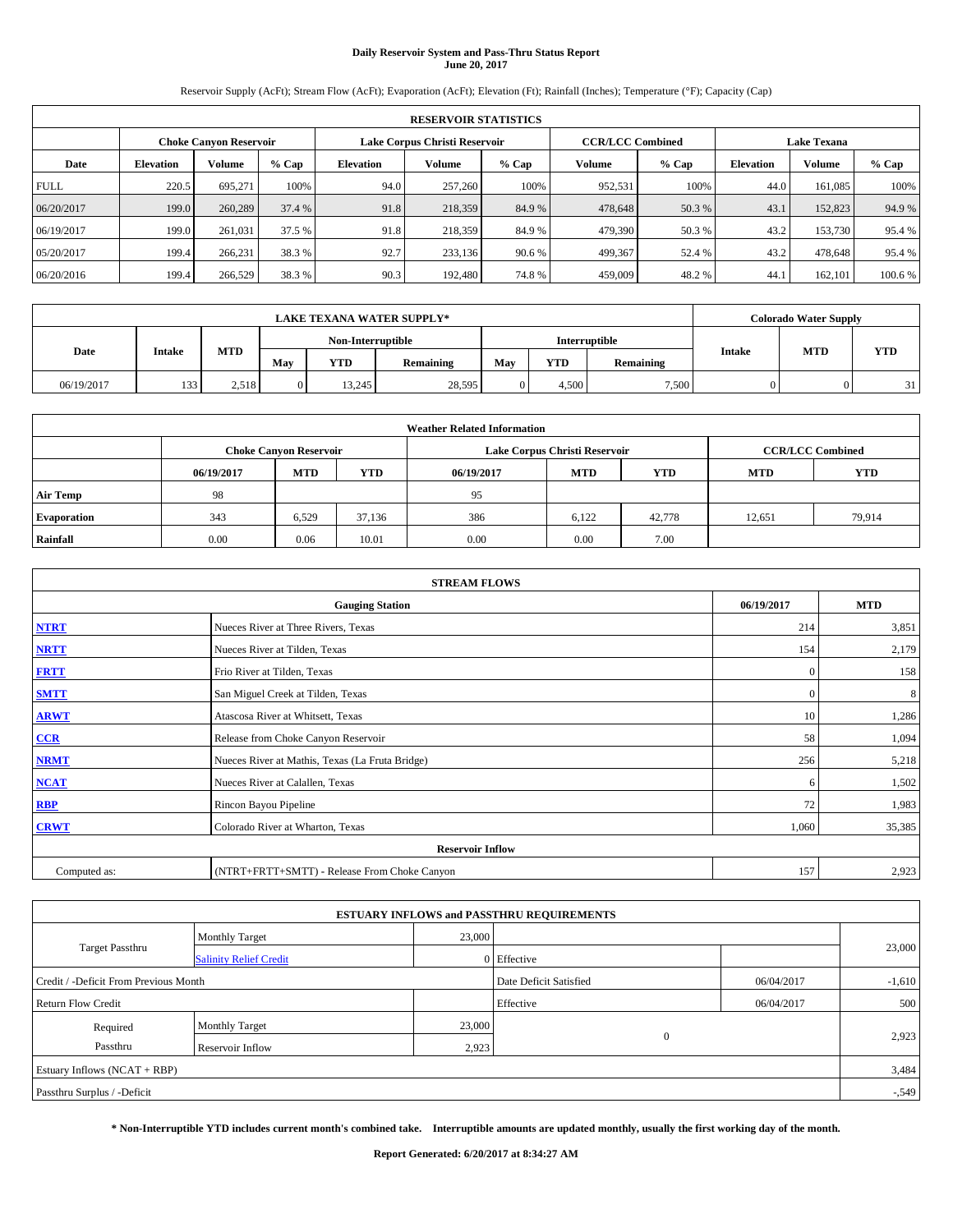## **Daily Reservoir System and Pass-Thru Status Report June 21, 2017**

Reservoir Supply (AcFt); Stream Flow (AcFt); Evaporation (AcFt); Elevation (Ft); Rainfall (Inches); Temperature (°F); Capacity (Cap)

|             | <b>RESERVOIR STATISTICS</b> |                               |         |                               |         |         |                         |         |                    |               |         |  |  |
|-------------|-----------------------------|-------------------------------|---------|-------------------------------|---------|---------|-------------------------|---------|--------------------|---------------|---------|--|--|
|             |                             | <b>Choke Canyon Reservoir</b> |         | Lake Corpus Christi Reservoir |         |         | <b>CCR/LCC Combined</b> |         | <b>Lake Texana</b> |               |         |  |  |
| Date        | <b>Elevation</b>            | Volume                        | $%$ Cap | Elevation                     | Volume  | $%$ Cap | Volume                  | $%$ Cap | <b>Elevation</b>   | <b>Volume</b> | % Cap   |  |  |
| <b>FULL</b> | 220.5                       | 695.271                       | 100%    | 94.0                          | 257,260 | 100%    | 952,531                 | 100%    | 44.0               | 161.085       | 100%    |  |  |
| 06/21/2017  | 198.9                       | 259,408                       | 37.3 %  | 91.8                          | 217,837 | 84.7 %  | 477,245                 | 50.1 %  | 43.0               | 151.919       | 94.3%   |  |  |
| 06/20/2017  | 199.0                       | 260,289                       | 37.4 %  | 91.8                          | 218,359 | 84.9%   | 478,648                 | 50.3 %  | 43.1               | 152,823       | 94.9%   |  |  |
| 05/21/2017  | 199.4                       | 266,081                       | 38.3 %  | 92.7                          | 233,491 | 90.8%   | 499,572                 | 52.4 %  | 43.2               | 477,245       | 95.4 %  |  |  |
| 06/21/2016  | 199.4                       | 266,231                       | 38.3%   | 90.3                          | 191,976 | 74.6 %  | 458,207                 | 48.1%   | 44.                | 162,101       | 100.6 % |  |  |

|            | <b>LAKE TEXANA WATER SUPPLY*</b> |            |                |                   |           |               |       |           |               | <b>Colorado Water Supply</b> |            |
|------------|----------------------------------|------------|----------------|-------------------|-----------|---------------|-------|-----------|---------------|------------------------------|------------|
|            |                                  |            |                | Non-Interruptible |           | Interruptible |       |           |               |                              |            |
| Date       | Intake                           | <b>MTD</b> | May            | <b>YTD</b>        | Remaining | May           | YTD   | Remaining | <b>Intake</b> | <b>MTD</b>                   | <b>YTD</b> |
| 06/20/2017 | 133                              | 2,651      | $\overline{0}$ | 13,378            | 28,462    |               | 4.500 | 7,500     |               |                              | 21         |

|                    | <b>Weather Related Information</b> |                                                                                  |        |      |                               |                         |        |        |  |  |  |  |
|--------------------|------------------------------------|----------------------------------------------------------------------------------|--------|------|-------------------------------|-------------------------|--------|--------|--|--|--|--|
|                    |                                    | <b>Choke Canyon Reservoir</b>                                                    |        |      | Lake Corpus Christi Reservoir | <b>CCR/LCC Combined</b> |        |        |  |  |  |  |
|                    | 06/20/2017                         | <b>YTD</b><br><b>MTD</b><br><b>MTD</b><br><b>YTD</b><br><b>MTD</b><br>06/20/2017 |        |      |                               |                         |        |        |  |  |  |  |
| <b>Air Temp</b>    | 99                                 |                                                                                  |        | 99   |                               |                         |        |        |  |  |  |  |
| <b>Evaporation</b> | 385                                | 6,914                                                                            | 37,521 | 365  | 6,487                         | 43,143                  | 13,401 | 80,664 |  |  |  |  |
| Rainfall           | 0.00                               | 0.06                                                                             | 10.01  | 0.00 | 0.00                          | 7.00                    |        |        |  |  |  |  |

| <b>STREAM FLOWS</b> |                                                 |              |            |  |  |  |  |  |
|---------------------|-------------------------------------------------|--------------|------------|--|--|--|--|--|
|                     | <b>Gauging Station</b>                          | 06/20/2017   | <b>MTD</b> |  |  |  |  |  |
| <b>NTRT</b>         | Nueces River at Three Rivers, Texas             | 197          | 4,048      |  |  |  |  |  |
| <b>NRTT</b>         | Nueces River at Tilden, Texas                   | 128          | 2,307      |  |  |  |  |  |
| <b>FRTT</b>         | Frio River at Tilden, Texas                     | $\mathbf{0}$ | 158        |  |  |  |  |  |
| <b>SMTT</b>         | San Miguel Creek at Tilden, Texas               | $\mathbf{0}$ | 8          |  |  |  |  |  |
| <b>ARWT</b>         | Atascosa River at Whitsett, Texas               | 10           | 1,296      |  |  |  |  |  |
| $CCR$               | Release from Choke Canyon Reservoir             | 58           | 1,151      |  |  |  |  |  |
| <b>NRMT</b>         | Nueces River at Mathis, Texas (La Fruta Bridge) | 294          | 5,512      |  |  |  |  |  |
| <b>NCAT</b>         | Nueces River at Calallen, Texas                 | $\mathbf{0}$ | 1,502      |  |  |  |  |  |
| RBP                 | Rincon Bayou Pipeline                           | 104          | 2,086      |  |  |  |  |  |
| <b>CRWT</b>         | Colorado River at Wharton, Texas                | 1,235        | 36,619     |  |  |  |  |  |
|                     | <b>Reservoir Inflow</b>                         |              |            |  |  |  |  |  |
| Computed as:        | (NTRT+FRTT+SMTT) - Release From Choke Canyon    | 140          | 3,062      |  |  |  |  |  |

|                                       |                               |        | <b>ESTUARY INFLOWS and PASSTHRU REQUIREMENTS</b> |            |          |  |
|---------------------------------------|-------------------------------|--------|--------------------------------------------------|------------|----------|--|
|                                       | <b>Monthly Target</b>         | 23,000 |                                                  |            |          |  |
| <b>Target Passthru</b>                | <b>Salinity Relief Credit</b> |        | 0 Effective                                      |            | 23,000   |  |
| Credit / -Deficit From Previous Month |                               |        | Date Deficit Satisfied                           | 06/04/2017 | $-1,610$ |  |
| <b>Return Flow Credit</b>             |                               |        | Effective                                        | 06/04/2017 | 500      |  |
| Required                              | Monthly Target                | 23,000 |                                                  |            |          |  |
| Passthru                              | <b>Reservoir Inflow</b>       | 3,062  | $\theta$                                         |            | 3,062    |  |
| Estuary Inflows (NCAT + RBP)          |                               |        |                                                  |            | 3,588    |  |
| Passthru Surplus / -Deficit           |                               |        |                                                  |            | $-584$   |  |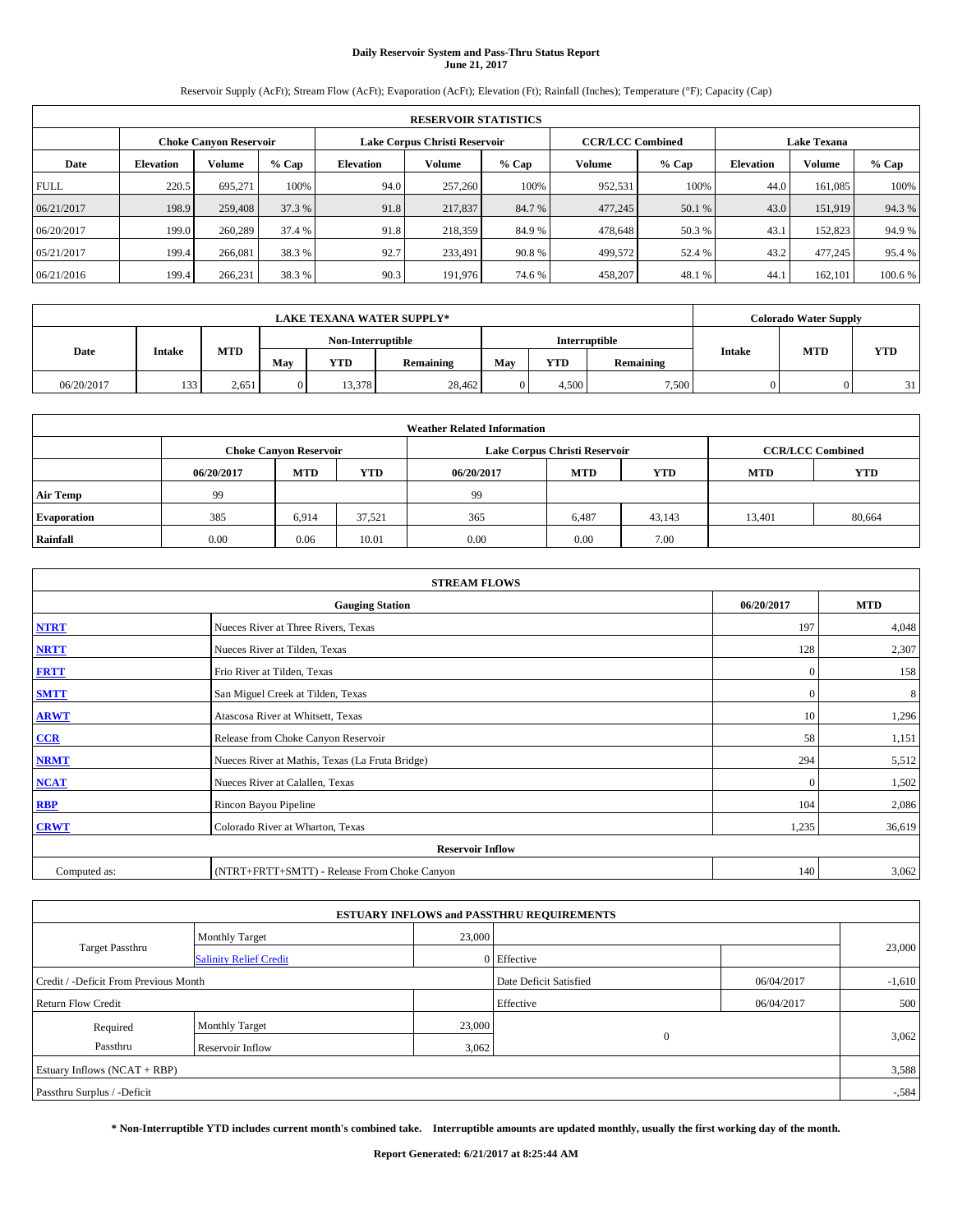# **Daily Reservoir System and Pass-Thru Status Report June 22, 2017**

Reservoir Supply (AcFt); Stream Flow (AcFt); Evaporation (AcFt); Elevation (Ft); Rainfall (Inches); Temperature (°F); Capacity (Cap)

|             | <b>RESERVOIR STATISTICS</b> |                               |         |           |                               |         |         |                         |                    |               |         |  |  |
|-------------|-----------------------------|-------------------------------|---------|-----------|-------------------------------|---------|---------|-------------------------|--------------------|---------------|---------|--|--|
|             |                             | <b>Choke Canyon Reservoir</b> |         |           | Lake Corpus Christi Reservoir |         |         | <b>CCR/LCC Combined</b> | <b>Lake Texana</b> |               |         |  |  |
| Date        | <b>Elevation</b>            | Volume                        | $%$ Cap | Elevation | Volume                        | $%$ Cap | Volume  | $%$ Cap                 | <b>Elevation</b>   | <b>Volume</b> | % Cap   |  |  |
| <b>FULL</b> | 220.5                       | 695.271                       | 100%    | 94.0      | 257,260                       | 100%    | 952,531 | 100%                    | 44.0               | 161.085       | 100%    |  |  |
| 06/22/2017  | 198.9                       | 258,673                       | 37.2 %  | 91.7      | 216,618                       | 84.2 %  | 475,291 | 49.9 %                  | 43.0               | 151.919       | 94.3%   |  |  |
| 06/21/2017  | 198.9                       | 259,408                       | 37.3 %  | 91.8      | 217,837                       | 84.7 %  | 477,245 | 50.1 %                  | 43.0               | 151.919       | 94.3%   |  |  |
| 05/22/2017  | 199.4                       | 266,984                       | 38.4 %  | 92.6      | 232,781                       | 90.5 %  | 499,765 | 52.5 %                  | 43.2               | 475.291       | 95.4 %  |  |  |
| 06/22/2016  | 199.3                       | 264,888                       | 38.1 %  | 90.2      | 190,465                       | 74.0%   | 455,353 | 47.8%                   | 44.                | 162,101       | 100.6 % |  |  |

|            | <b>LAKE TEXANA WATER SUPPLY*</b> |            |                   |            |           |     |               |           |               | <b>Colorado Water Supply</b> |            |
|------------|----------------------------------|------------|-------------------|------------|-----------|-----|---------------|-----------|---------------|------------------------------|------------|
|            |                                  |            | Non-Interruptible |            |           |     | Interruptible |           |               |                              |            |
| Date       | Intake                           | <b>MTD</b> | May               | <b>YTD</b> | Remaining | May | YTD           | Remaining | <b>Intake</b> | <b>MTD</b>                   | <b>YTD</b> |
| 06/21/2017 | 133                              | 2,784      | $\overline{0}$    | 13,511     | 28,329    |     | 4.500         | 7,500     |               |                              | 31         |

|                    | <b>Weather Related Information</b> |                                                                                  |        |      |                               |                         |        |        |  |  |  |  |
|--------------------|------------------------------------|----------------------------------------------------------------------------------|--------|------|-------------------------------|-------------------------|--------|--------|--|--|--|--|
|                    |                                    | <b>Choke Canyon Reservoir</b>                                                    |        |      | Lake Corpus Christi Reservoir | <b>CCR/LCC Combined</b> |        |        |  |  |  |  |
|                    | 06/21/2017                         | <b>YTD</b><br><b>MTD</b><br><b>MTD</b><br><b>YTD</b><br><b>MTD</b><br>06/21/2017 |        |      |                               |                         |        |        |  |  |  |  |
| <b>Air Temp</b>    | 99                                 |                                                                                  |        | 97   |                               |                         |        |        |  |  |  |  |
| <b>Evaporation</b> | 478                                | 7,392                                                                            | 37,999 | 466  | 6,953                         | 43,609                  | 14,345 | 81,608 |  |  |  |  |
| Rainfall           | 0.00                               | 0.06                                                                             | 10.01  | 0.00 | 0.00                          | 7.00                    |        |        |  |  |  |  |

| <b>STREAM FLOWS</b>     |                                                 |              |        |  |  |  |  |  |  |
|-------------------------|-------------------------------------------------|--------------|--------|--|--|--|--|--|--|
|                         | <b>Gauging Station</b>                          |              |        |  |  |  |  |  |  |
| <b>NTRT</b>             | Nueces River at Three Rivers, Texas             | 181          | 4,229  |  |  |  |  |  |  |
| <b>NRTT</b>             | Nueces River at Tilden, Texas                   | 107          | 2,414  |  |  |  |  |  |  |
| <b>FRTT</b>             | Frio River at Tilden, Texas                     | $\mathbf{0}$ | 158    |  |  |  |  |  |  |
| <b>SMTT</b>             | San Miguel Creek at Tilden, Texas               | $\mathbf{0}$ | 8      |  |  |  |  |  |  |
| <b>ARWT</b>             | Atascosa River at Whitsett, Texas               | 11           | 1,307  |  |  |  |  |  |  |
| $CCR$                   | Release from Choke Canyon Reservoir             | 58           | 1,209  |  |  |  |  |  |  |
| <b>NRMT</b>             | Nueces River at Mathis, Texas (La Fruta Bridge) | 306          | 5,817  |  |  |  |  |  |  |
| <b>NCAT</b>             | Nueces River at Calallen, Texas                 | $\mathbf{0}$ | 1,502  |  |  |  |  |  |  |
| RBP                     | Rincon Bayou Pipeline                           | 66           | 2,152  |  |  |  |  |  |  |
| <b>CRWT</b>             | Colorado River at Wharton, Texas                | 1,219        | 37,838 |  |  |  |  |  |  |
| <b>Reservoir Inflow</b> |                                                 |              |        |  |  |  |  |  |  |
| Computed as:            | (NTRT+FRTT+SMTT) - Release From Choke Canyon    | 123          | 3,186  |  |  |  |  |  |  |

| <b>ESTUARY INFLOWS and PASSTHRU REQUIREMENTS</b> |                               |                        |             |            |          |  |  |  |  |  |
|--------------------------------------------------|-------------------------------|------------------------|-------------|------------|----------|--|--|--|--|--|
|                                                  | <b>Monthly Target</b>         | 23,000                 |             |            |          |  |  |  |  |  |
| <b>Target Passthru</b>                           | <b>Salinity Relief Credit</b> |                        | 0 Effective |            | 23,000   |  |  |  |  |  |
| Credit / -Deficit From Previous Month            |                               | Date Deficit Satisfied | 06/04/2017  | $-1,610$   |          |  |  |  |  |  |
| <b>Return Flow Credit</b>                        |                               |                        | Effective   | 06/04/2017 | 500      |  |  |  |  |  |
| Required                                         | <b>Monthly Target</b>         | 23,000                 |             |            |          |  |  |  |  |  |
| Passthru                                         | <b>Reservoir Inflow</b>       | 3,186                  | $\Omega$    |            | 3,186    |  |  |  |  |  |
| Estuary Inflows (NCAT + RBP)                     |                               |                        |             |            |          |  |  |  |  |  |
| Passthru Surplus / -Deficit                      |                               |                        |             |            | $-0.642$ |  |  |  |  |  |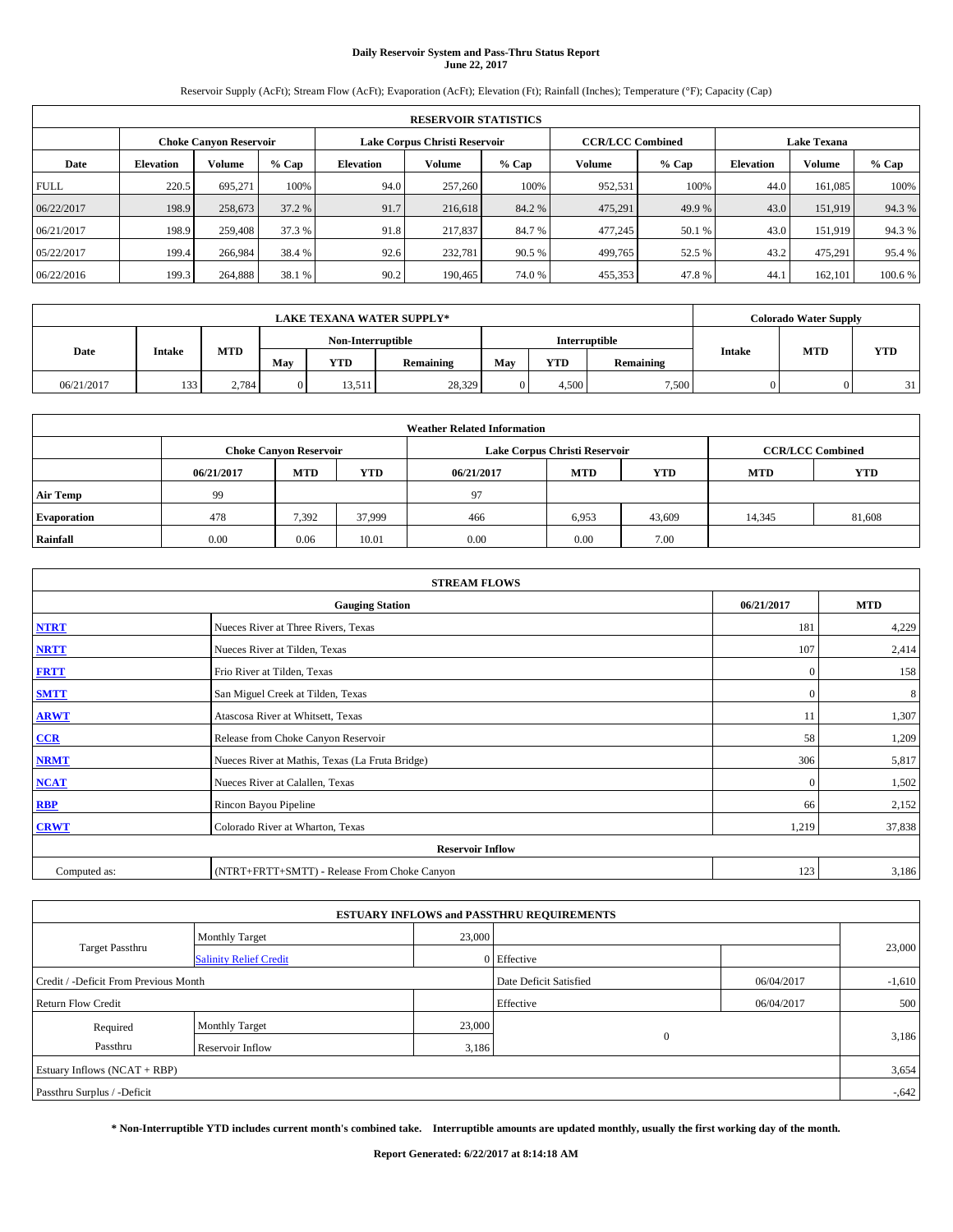## **Daily Reservoir System and Pass-Thru Status Report June 23, 2017**

Reservoir Supply (AcFt); Stream Flow (AcFt); Evaporation (AcFt); Elevation (Ft); Rainfall (Inches); Temperature (°F); Capacity (Cap)

|             | <b>RESERVOIR STATISTICS</b> |                               |         |           |                               |         |                         |         |                  |                    |         |  |
|-------------|-----------------------------|-------------------------------|---------|-----------|-------------------------------|---------|-------------------------|---------|------------------|--------------------|---------|--|
|             |                             | <b>Choke Canyon Reservoir</b> |         |           | Lake Corpus Christi Reservoir |         | <b>CCR/LCC Combined</b> |         |                  | <b>Lake Texana</b> |         |  |
| Date        | <b>Elevation</b>            | Volume                        | $%$ Cap | Elevation | Volume                        | $%$ Cap | Volume                  | $%$ Cap | <b>Elevation</b> | <b>Volume</b>      | % Cap   |  |
| <b>FULL</b> | 220.5                       | 695.271                       | 100%    | 94.0      | 257,260                       | 100%    | 952,531                 | 100%    | 44.0             | 161.085            | 100%    |  |
| 06/23/2017  | 198.8                       | 258,233                       | 37.1 %  | 91.7      | 215,402                       | 83.7 %  | 473,635                 | 49.7 %  | 42.9             | 151,018            | 93.8%   |  |
| 06/22/2017  | 198.9                       | 258,673                       | 37.2 %  | 91.7      | 216,618                       | 84.2 %  | 475,291                 | 49.9%   | 43.0             | 151.919            | 94.3%   |  |
| 05/23/2017  | 199.4                       | 266,681                       | 38.4 %  | 92.6      | 232,071                       | 90.2 %  | 498,752                 | 52.4 %  | 43.3             | 473,635            | 96.0%   |  |
| 06/23/2016  | 199.3                       | 265,186                       | 38.1 %  | 90.2      | 190.129                       | 73.9 %  | 455,315                 | 47.8%   | 44.              | 162,101            | 100.6 % |  |

| <b>LAKE TEXANA WATER SUPPLY*</b> |                   |            |                |               |           |     |       | <b>Colorado Water Supply</b> |               |            |            |
|----------------------------------|-------------------|------------|----------------|---------------|-----------|-----|-------|------------------------------|---------------|------------|------------|
|                                  | Non-Interruptible |            |                | Interruptible |           |     |       |                              |               |            |            |
| Date                             | Intake            | <b>MTD</b> | May            | <b>YTD</b>    | Remaining | May | YTD   | Remaining                    | <b>Intake</b> | <b>MTD</b> | <b>YTD</b> |
| 06/22/2017                       | 133               | 2.917      | $\overline{0}$ | 13,644        | 28,196    |     | 4.500 | 7,500                        |               |            | 21         |

| <b>Weather Related Information</b> |            |                               |            |            |                               |                         |            |            |  |  |  |
|------------------------------------|------------|-------------------------------|------------|------------|-------------------------------|-------------------------|------------|------------|--|--|--|
|                                    |            | <b>Choke Canyon Reservoir</b> |            |            | Lake Corpus Christi Reservoir | <b>CCR/LCC Combined</b> |            |            |  |  |  |
|                                    | 06/22/2017 | <b>MTD</b>                    | <b>YTD</b> | 06/22/2017 | <b>MTD</b>                    | <b>YTD</b>              | <b>MTD</b> | <b>YTD</b> |  |  |  |
| <b>Air Temp</b>                    | 102        |                               |            | 104        |                               |                         |            |            |  |  |  |
| <b>Evaporation</b>                 | 401        | 7,793                         | 38,400     | 486        | 7,439                         | 44,095                  | 15,232     | 82,495     |  |  |  |
| Rainfall                           | 0.00       | 0.06                          | 10.01      | 0.00       | 0.00                          | 7.00                    |            |            |  |  |  |

| <b>STREAM FLOWS</b> |                                                 |              |        |  |  |  |  |  |  |
|---------------------|-------------------------------------------------|--------------|--------|--|--|--|--|--|--|
|                     | <b>Gauging Station</b>                          |              |        |  |  |  |  |  |  |
| <b>NTRT</b>         | Nueces River at Three Rivers, Texas             | 164          | 4,393  |  |  |  |  |  |  |
| <b>NRTT</b>         | Nueces River at Tilden, Texas                   | 88           | 2,502  |  |  |  |  |  |  |
| <b>FRTT</b>         | Frio River at Tilden, Texas                     | $\mathbf{0}$ | 158    |  |  |  |  |  |  |
| <b>SMTT</b>         | San Miguel Creek at Tilden, Texas               | $\mathbf{0}$ | 8      |  |  |  |  |  |  |
| <b>ARWT</b>         | Atascosa River at Whitsett, Texas               | 10           | 1,316  |  |  |  |  |  |  |
| $CCR$               | Release from Choke Canyon Reservoir             | 58           | 1,266  |  |  |  |  |  |  |
| <b>NRMT</b>         | Nueces River at Mathis, Texas (La Fruta Bridge) | 335          | 6,153  |  |  |  |  |  |  |
| <b>NCAT</b>         | Nueces River at Calallen, Texas                 | $\mathbf{0}$ | 1,502  |  |  |  |  |  |  |
| RBP                 | Rincon Bayou Pipeline                           | 31           | 2,183  |  |  |  |  |  |  |
| <b>CRWT</b>         | Colorado River at Wharton, Texas                | 1,195        | 39,033 |  |  |  |  |  |  |
|                     | <b>Reservoir Inflow</b>                         |              |        |  |  |  |  |  |  |
| Computed as:        | (NTRT+FRTT+SMTT) - Release From Choke Canyon    | 107          | 3,292  |  |  |  |  |  |  |

| <b>ESTUARY INFLOWS and PASSTHRU REQUIREMENTS</b> |                               |                        |             |            |        |  |  |  |  |  |
|--------------------------------------------------|-------------------------------|------------------------|-------------|------------|--------|--|--|--|--|--|
|                                                  | <b>Monthly Target</b>         | 23,000                 |             |            |        |  |  |  |  |  |
| <b>Target Passthru</b>                           | <b>Salinity Relief Credit</b> |                        | 0 Effective |            | 23,000 |  |  |  |  |  |
| Credit / -Deficit From Previous Month            |                               | Date Deficit Satisfied | 06/04/2017  | $-1,610$   |        |  |  |  |  |  |
| <b>Return Flow Credit</b>                        |                               |                        | Effective   | 06/04/2017 | 500    |  |  |  |  |  |
| Required                                         | <b>Monthly Target</b>         | 23,000                 |             |            |        |  |  |  |  |  |
| Passthru                                         | <b>Reservoir Inflow</b>       | 3,292                  | $\Omega$    |            | 3,292  |  |  |  |  |  |
| Estuary Inflows $(NCAT + RBP)$                   |                               |                        |             |            |        |  |  |  |  |  |
| Passthru Surplus / -Deficit                      |                               |                        |             |            | $-718$ |  |  |  |  |  |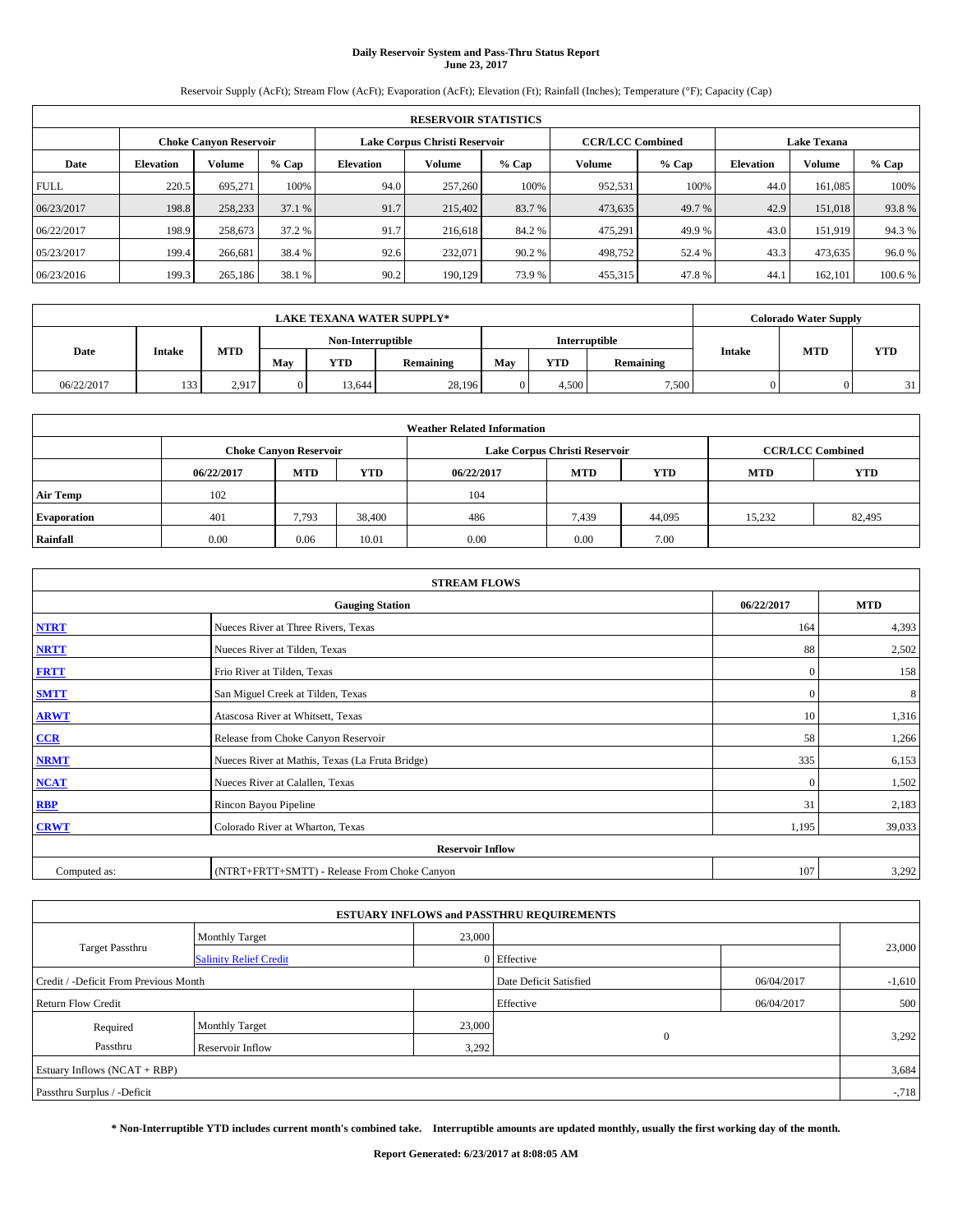# **Daily Reservoir System and Pass-Thru Status Report June 24, 2017**

Reservoir Supply (AcFt); Stream Flow (AcFt); Evaporation (AcFt); Elevation (Ft); Rainfall (Inches); Temperature (°F); Capacity (Cap)

|             | <b>RESERVOIR STATISTICS</b> |                               |         |           |                               |         |                         |         |                  |                    |         |  |  |
|-------------|-----------------------------|-------------------------------|---------|-----------|-------------------------------|---------|-------------------------|---------|------------------|--------------------|---------|--|--|
|             |                             | <b>Choke Canyon Reservoir</b> |         |           | Lake Corpus Christi Reservoir |         | <b>CCR/LCC Combined</b> |         |                  | <b>Lake Texana</b> |         |  |  |
| Date        | <b>Elevation</b>            | Volume                        | $%$ Cap | Elevation | Volume                        | $%$ Cap | Volume                  | $%$ Cap | <b>Elevation</b> | <b>Volume</b>      | % Cap   |  |  |
| <b>FULL</b> | 220.5                       | 662,281                       | 100%    | 94.0      | 256,339                       | 100%    | 919.160                 | 100%    | 44.0             | 161.085            | 100%    |  |  |
| 06/24/2017  | 198.8                       | 239,125                       | 36.1 %  | 91.7      | 212,485                       | 82.9 %  | 451,610                 | 49.1 %  | 42.9             | 151,018            | 93.8%   |  |  |
| 6/23/2017   | 198.8                       | 258,233                       | 39.0 %  | 91.7      | 215,402                       | 84.0 %  | 473,635                 | 51.5 %  | 42.9             | 151.018            | 93.8%   |  |  |
| 5/24/2017   | 199.4                       | 266,529                       | 40.2 %  | 92.6      | 232,426                       | 90.7 %  | 498,955                 | 54.3 %  | 43.6             | 451,610            | 97.7 %  |  |  |
| 6/24/2016   | 199.3                       | 265,037                       | 40.0 %  | 90.1      | 189.125                       | 73.8%   | 454,162                 | 49.4 %  | 44.              | 162,101            | 100.6 % |  |  |

| <b>LAKE TEXANA WATER SUPPLY*</b> |               |            |                   |                |           |               |            | <b>Colorado Water Supply</b> |               |            |            |
|----------------------------------|---------------|------------|-------------------|----------------|-----------|---------------|------------|------------------------------|---------------|------------|------------|
|                                  |               |            | Non-Interruptible |                |           | Interruptible |            |                              |               |            |            |
| Date                             | <b>Intake</b> | <b>MTD</b> | May               | <b>YTD</b>     | Remaining | May           | <b>YTD</b> | Remaining                    | <b>Intake</b> | <b>MTD</b> | <b>YTD</b> |
| 6/23/2017                        | 133           | 3,050      |                   | 0.777<br>13.77 | 28,063    |               | 4,500      | 7,500                        |               |            | 31         |

| <b>Weather Related Information</b> |           |                               |        |           |                               |                         |            |            |  |  |  |
|------------------------------------|-----------|-------------------------------|--------|-----------|-------------------------------|-------------------------|------------|------------|--|--|--|
|                                    |           | <b>Choke Canyon Reservoir</b> |        |           | Lake Corpus Christi Reservoir | <b>CCR/LCC Combined</b> |            |            |  |  |  |
|                                    | 6/23/2017 | <b>MTD</b>                    | YTD    | 6/23/2017 | <b>MTD</b>                    | YTD                     | <b>MTD</b> | <b>YTD</b> |  |  |  |
| <b>Air Temp</b>                    | 103       |                               |        | 98        |                               |                         |            |            |  |  |  |
| <b>Evaporation</b>                 | 417       | 8,210                         | 38,817 | 486       | 7.925                         | 44,581                  | 16,135     | 83,398     |  |  |  |
| Rainfall                           | 0.00      | 0.06                          | 10.01  | 0.00      | 0.00                          | 7.00                    |            |            |  |  |  |

| <b>STREAM FLOWS</b> |                                                 |              |        |  |  |  |  |  |  |
|---------------------|-------------------------------------------------|--------------|--------|--|--|--|--|--|--|
|                     | <b>Gauging Station</b>                          |              |        |  |  |  |  |  |  |
| <b>NTRT</b>         | Nueces River at Three Rivers, Texas             |              |        |  |  |  |  |  |  |
| <b>NRTT</b>         | Nueces River at Tilden, Texas                   | 73           | 2,575  |  |  |  |  |  |  |
| <b>FRTT</b>         | Frio River at Tilden, Texas                     | $\mathbf{0}$ | 158    |  |  |  |  |  |  |
| <b>SMTT</b>         | San Miguel Creek at Tilden, Texas               | 0            | 8      |  |  |  |  |  |  |
| <b>ARWT</b>         | Atascosa River at Whitsett, Texas               | 9            | 1,325  |  |  |  |  |  |  |
| $CCR$               | Release from Choke Canyon Reservoir             | 58           | 1,324  |  |  |  |  |  |  |
| <b>NRMT</b>         | Nueces River at Mathis, Texas (La Fruta Bridge) | 367          | 6,520  |  |  |  |  |  |  |
| <b>NCAT</b>         | Nueces River at Calallen, Texas                 | 0            | 1,502  |  |  |  |  |  |  |
| RBP                 | Rincon Bayou Pipeline                           | 107          | 2,290  |  |  |  |  |  |  |
| <b>CRWT</b>         | Colorado River at Wharton, Texas                | 1,513        | 40,546 |  |  |  |  |  |  |
|                     | <b>Reservoir Inflow</b>                         |              |        |  |  |  |  |  |  |
| Computed as:        | (NTRT+FRTT+SMTT) - Release From Choke Canyon    | 94           | 3,386  |  |  |  |  |  |  |

| <b>ESTUARY INFLOWS and PASSTHRU REQUIREMENTS</b> |                               |                                    |              |          |          |  |  |  |  |  |
|--------------------------------------------------|-------------------------------|------------------------------------|--------------|----------|----------|--|--|--|--|--|
|                                                  | <b>Monthly Target</b>         | 23,000                             |              |          |          |  |  |  |  |  |
| <b>Target Passthru</b>                           | <b>Salinity Relief Credit</b> |                                    | 0 Effective  |          | 23,000   |  |  |  |  |  |
| Credit / -Deficit From Previous Month            |                               | Date Deficit Satisfied<br>6/4/2017 |              | $-1,610$ |          |  |  |  |  |  |
| <b>Return Flow Credit</b>                        |                               |                                    | Effective    | 6/4/2017 | 500      |  |  |  |  |  |
| Required                                         | <b>Monthly Target</b>         | 23,000                             |              |          |          |  |  |  |  |  |
| Passthru                                         | Reservoir Inflow              | 3,386                              | $\mathbf{0}$ |          | 3,386    |  |  |  |  |  |
| Estuary Inflows (NCAT + RBP)                     |                               |                                    |              |          |          |  |  |  |  |  |
| Passthru Surplus / -Deficit                      |                               |                                    |              |          | $-0.705$ |  |  |  |  |  |

**\* Non-Interruptible YTD includes current month's combined take. Interruptible amounts are updated monthly, usually the first working day of the month. Effective June 24, 2017, updated total reservoir capacities for Choke Canyon Reservoir (2012 TWDB Volumetric Survey) and Lake Corpus Christi (2016 TWDB Volumetric Survey) are being reflected in the Daily Reservoir System and Pass-Thru Status Report. Report Generated: 6/24/2017 at 9:57:37 AM**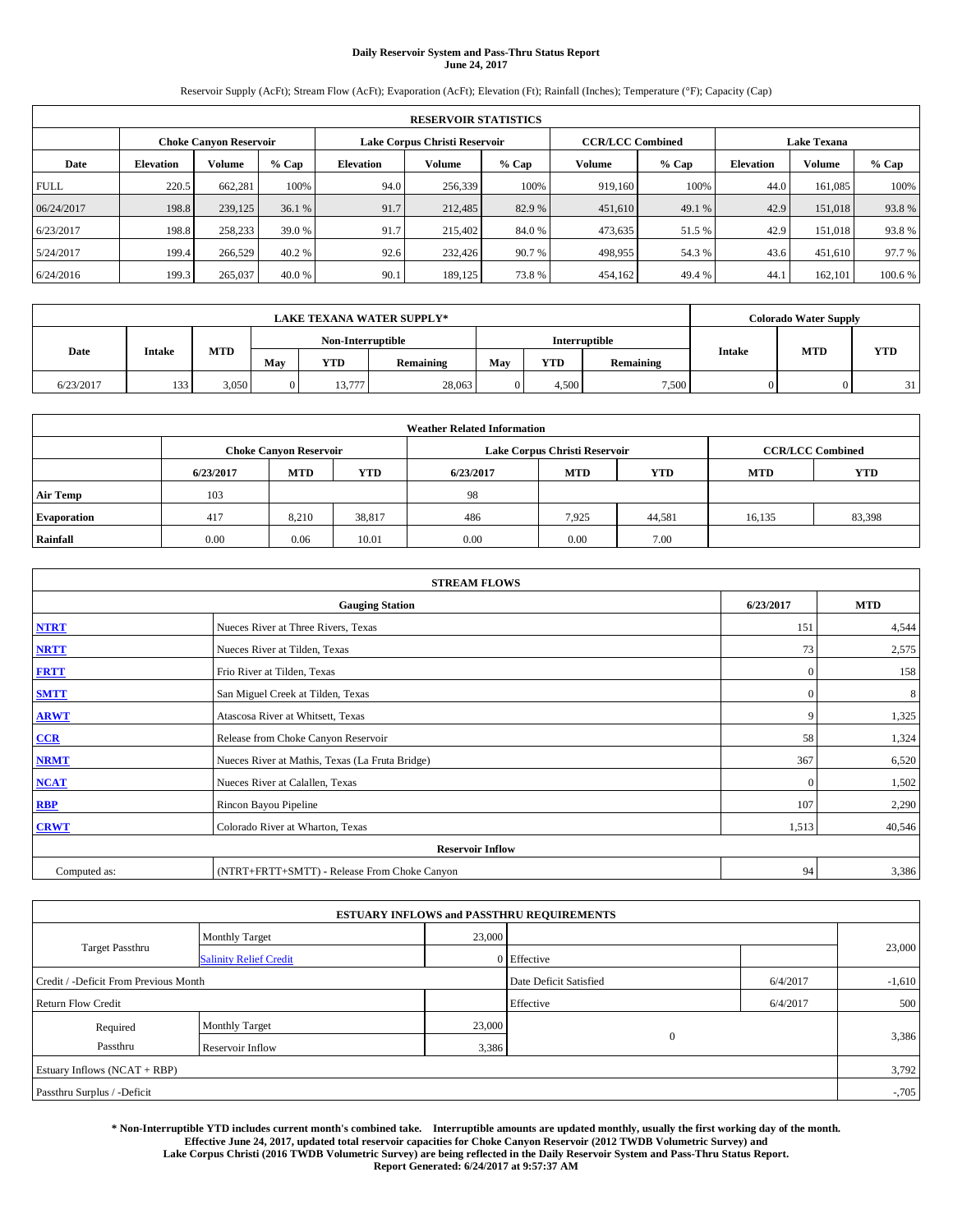# **Daily Reservoir System and Pass-Thru Status Report June 25, 2017**

Reservoir Supply (AcFt); Stream Flow (AcFt); Evaporation (AcFt); Elevation (Ft); Rainfall (Inches); Temperature (°F); Capacity (Cap)

| <b>RESERVOIR STATISTICS</b> |                  |                               |         |                               |         |         |                         |         |                    |               |         |
|-----------------------------|------------------|-------------------------------|---------|-------------------------------|---------|---------|-------------------------|---------|--------------------|---------------|---------|
|                             |                  | <b>Choke Canyon Reservoir</b> |         | Lake Corpus Christi Reservoir |         |         | <b>CCR/LCC Combined</b> |         | <b>Lake Texana</b> |               |         |
| Date                        | <b>Elevation</b> | Volume                        | $%$ Cap | Elevation                     | Volume  | $%$ Cap | Volume                  | $%$ Cap | <b>Elevation</b>   | <b>Volume</b> | % Cap   |
| <b>FULL</b>                 | 220.5            | 662,281                       | 100%    | 94.0                          | 256,339 | 100%    | 919.160                 | 100%    | 44.0               | 161.085       | 100%    |
| 06/25/2017                  | 198.8            | 239,125                       | 36.1 %  | 91.6                          | 210,649 | 82.2 %  | 449,774                 | 48.9%   | 42.9               | 151,018       | 93.8%   |
| 06/24/2017                  | 198.8            | 239,125                       | 36.1 %  | 91.7                          | 212,485 | 82.9 %  | 451,610                 | 49.1 %  | 42.9               | 151.018       | 93.8%   |
| 05/25/2017                  | 199.4            | 266.231                       | 40.2 %  | 92.5                          | 230,654 | 90.0%   | 496,885                 | 54.1 %  | 43.7               | 449,774       | 98.3%   |
| 06/25/2016                  | 199.2            | 263,545                       | 39.8%   | 90.0                          | 187.954 | 73.3 %  | 451,499                 | 49.1 %  | 44.                | 162,101       | 100.6 % |

|            | <b>LAKE TEXANA WATER SUPPLY*</b> |            |                |                   |           |               |       |           |               |            | <b>Colorado Water Supply</b> |  |  |
|------------|----------------------------------|------------|----------------|-------------------|-----------|---------------|-------|-----------|---------------|------------|------------------------------|--|--|
|            |                                  |            |                | Non-Interruptible |           | Interruptible |       |           |               |            |                              |  |  |
| Date       | Intake                           | <b>MTD</b> | May            | <b>YTD</b>        | Remaining | May           | YTD   | Remaining | <b>Intake</b> | <b>MTD</b> | <b>YTD</b>                   |  |  |
| 06/24/2017 | 133                              | 3,183      | $\overline{0}$ | 13.910            | 27.930    |               | 4.500 | 7,500     |               |            | 21                           |  |  |

| <b>Weather Related Information</b> |                                                                                                |                               |        |      |                               |                         |        |            |  |  |
|------------------------------------|------------------------------------------------------------------------------------------------|-------------------------------|--------|------|-------------------------------|-------------------------|--------|------------|--|--|
|                                    |                                                                                                | <b>Choke Canyon Reservoir</b> |        |      | Lake Corpus Christi Reservoir | <b>CCR/LCC Combined</b> |        |            |  |  |
|                                    | <b>YTD</b><br><b>MTD</b><br><b>MTD</b><br><b>YTD</b><br><b>MTD</b><br>06/24/2017<br>06/24/2017 |                               |        |      |                               |                         |        | <b>YTD</b> |  |  |
| <b>Air Temp</b>                    | 85                                                                                             |                               |        | 89   |                               |                         |        |            |  |  |
| <b>Evaporation</b>                 | 187                                                                                            | 8,397                         | 39,004 | 107  | 8,032                         | 44,688                  | 16.429 | 83,692     |  |  |
| Rainfall                           | 0.00                                                                                           | 0.06                          | 10.01  | 0.42 | 0.42                          | 7.42                    |        |            |  |  |

| <b>STREAM FLOWS</b>     |                                                 |              |            |  |  |  |  |  |  |
|-------------------------|-------------------------------------------------|--------------|------------|--|--|--|--|--|--|
|                         | <b>Gauging Station</b>                          | 06/24/2017   | <b>MTD</b> |  |  |  |  |  |  |
| <b>NTRT</b>             | Nueces River at Three Rivers, Texas             | 137          | 4,681      |  |  |  |  |  |  |
| <b>NRTT</b>             | Nueces River at Tilden, Texas                   | 62           | 2,637      |  |  |  |  |  |  |
| <b>FRTT</b>             | Frio River at Tilden, Texas                     | $\mathbf{0}$ | 158        |  |  |  |  |  |  |
| <b>SMTT</b>             | San Miguel Creek at Tilden, Texas               | $\mathbf{0}$ | 8          |  |  |  |  |  |  |
| <b>ARWT</b>             | Atascosa River at Whitsett, Texas               | 9            | 1,335      |  |  |  |  |  |  |
| $CCR$                   | Release from Choke Canyon Reservoir             | 58           | 1,382      |  |  |  |  |  |  |
| <b>NRMT</b>             | Nueces River at Mathis, Texas (La Fruta Bridge) | 369          | 6,889      |  |  |  |  |  |  |
| <b>NCAT</b>             | Nueces River at Calallen, Texas                 | 26           | 1,527      |  |  |  |  |  |  |
| RBP                     | Rincon Bayou Pipeline                           | 173          | 2,463      |  |  |  |  |  |  |
| <b>CRWT</b>             | Colorado River at Wharton, Texas                | 1,828        | 42,374     |  |  |  |  |  |  |
| <b>Reservoir Inflow</b> |                                                 |              |            |  |  |  |  |  |  |
| Computed as:            | (NTRT+FRTT+SMTT) - Release From Choke Canyon    |              |            |  |  |  |  |  |  |

| <b>ESTUARY INFLOWS and PASSTHRU REQUIREMENTS</b> |                               |        |                        |            |          |  |  |  |  |  |
|--------------------------------------------------|-------------------------------|--------|------------------------|------------|----------|--|--|--|--|--|
|                                                  | <b>Monthly Target</b>         | 23,000 |                        |            |          |  |  |  |  |  |
| <b>Target Passthru</b>                           | <b>Salinity Relief Credit</b> |        | 0 Effective            |            | 23,000   |  |  |  |  |  |
| Credit / -Deficit From Previous Month            |                               |        | Date Deficit Satisfied | 06/04/2017 | $-1,610$ |  |  |  |  |  |
| <b>Return Flow Credit</b>                        |                               |        | Effective              | 06/04/2017 | 500      |  |  |  |  |  |
| Required                                         | <b>Monthly Target</b>         | 23,000 |                        |            |          |  |  |  |  |  |
| Passthru                                         | <b>Reservoir Inflow</b>       | 3,465  | $\mathbf{0}$           |            | 3,465    |  |  |  |  |  |
| Estuary Inflows (NCAT + RBP)                     |                               |        |                        |            | 3,991    |  |  |  |  |  |
| Passthru Surplus / -Deficit                      |                               |        |                        |            |          |  |  |  |  |  |

**\* Non-Interruptible YTD includes current month's combined take. Interruptible amounts are updated monthly, usually the first working day of the month. Effective June 24, 2017, updated total reservoir capacities for Choke Canyon Reservoir (2012 TWDB Volumetric Survey) and Lake Corpus Christi (2016 TWDB Volumetric Survey) are being reflected in the Daily Reservoir System and Pass-Thru Status Report. Report Generated: 6/25/2017 at 8:15:48 AM**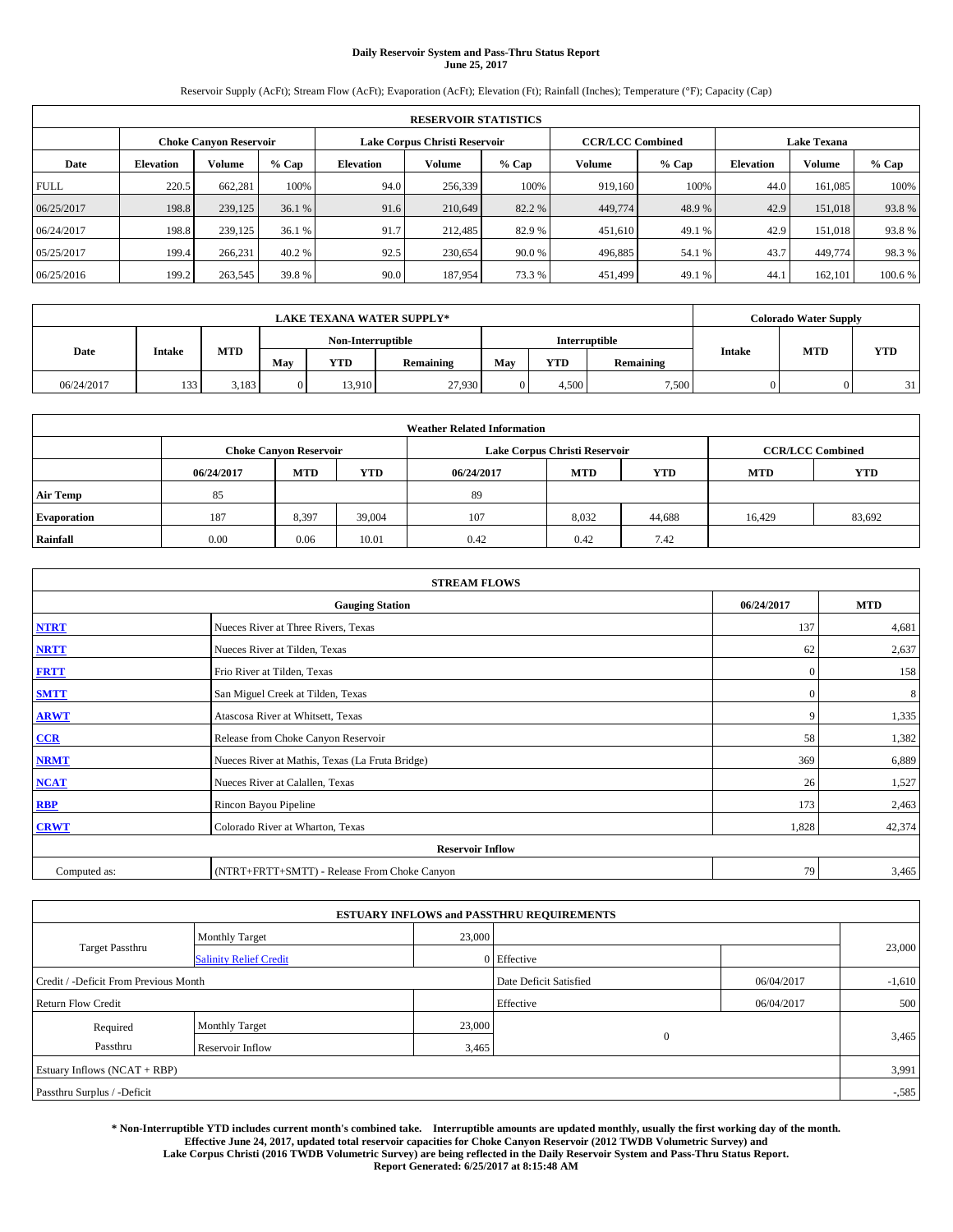# **Daily Reservoir System and Pass-Thru Status Report June 26, 2017**

Reservoir Supply (AcFt); Stream Flow (AcFt); Evaporation (AcFt); Elevation (Ft); Rainfall (Inches); Temperature (°F); Capacity (Cap)

| <b>RESERVOIR STATISTICS</b> |                  |                        |        |                               |               |         |                         |         |                  |                    |         |
|-----------------------------|------------------|------------------------|--------|-------------------------------|---------------|---------|-------------------------|---------|------------------|--------------------|---------|
|                             |                  | Choke Canvon Reservoir |        | Lake Corpus Christi Reservoir |               |         | <b>CCR/LCC Combined</b> |         |                  | <b>Lake Texana</b> |         |
| Date                        | <b>Elevation</b> | Volume                 | % Cap  | <b>Elevation</b>              | <b>Volume</b> | $%$ Cap | Volume                  | $%$ Cap | <b>Elevation</b> | <b>Volume</b>      | % Cap   |
| <b>FULL</b>                 | 220.5            | 662,281                | 100%   | 94.0                          | 256,339       | 100%    | 919.160                 | 100%    | 44.0             | 161.085            | 100%    |
| 06/26/2017                  | 198.8            | 240,518                | 36.3 % | 91.6                          | 210.649       | 82.2 %  | 451,167                 | 49.1 %  | 42.9             | 151,018            | 93.8%   |
| 06/25/2017                  | 198.8            | 239,125                | 36.1 % | 91.6                          | 210.649       | 82.2 %  | 449,774                 | 48.9%   | 42.9             | 151.018            | 93.8%   |
| 05/26/2017                  | 199.3            | 265,634                | 40.1 % | 92.5                          | 230,654       | 90.0%   | 496,288                 | 54.0 %  | 43.7             | 451,167            | 98.3%   |
| 06/26/2016                  | 199.3            | 264,291                | 39.9 % | 90.0                          | 186,953       | 72.9 %  | 451,244                 | 49.1 %  | 44.              | 162,101            | 100.6 % |

|            | <b>LAKE TEXANA WATER SUPPLY*</b> |            |                   |            |           |     |       |               |               |            | <b>Colorado Water Supply</b> |  |  |
|------------|----------------------------------|------------|-------------------|------------|-----------|-----|-------|---------------|---------------|------------|------------------------------|--|--|
|            |                                  |            | Non-Interruptible |            |           |     |       | Interruptible |               |            |                              |  |  |
| Date       | Intake                           | <b>MTD</b> | May               | <b>YTD</b> | Remaining | May | YTD   | Remaining     | <b>Intake</b> | <b>MTD</b> | <b>YTD</b>                   |  |  |
| 06/25/2017 | 133                              | 3,315      | $\mathbf{0}$      | 14.043     | 27,797    |     | 4.500 | 7,500         |               |            | 31                           |  |  |

| <b>Weather Related Information</b> |                                                                                                |                               |        |      |                               |                         |        |            |  |  |
|------------------------------------|------------------------------------------------------------------------------------------------|-------------------------------|--------|------|-------------------------------|-------------------------|--------|------------|--|--|
|                                    |                                                                                                | <b>Choke Canyon Reservoir</b> |        |      | Lake Corpus Christi Reservoir | <b>CCR/LCC Combined</b> |        |            |  |  |
|                                    | <b>YTD</b><br><b>MTD</b><br><b>MTD</b><br><b>YTD</b><br><b>MTD</b><br>06/25/2017<br>06/25/2017 |                               |        |      |                               |                         |        | <b>YTD</b> |  |  |
| <b>Air Temp</b>                    | 90                                                                                             |                               |        | 91   |                               |                         |        |            |  |  |
| <b>Evaporation</b>                 | 230                                                                                            | 8,627                         | 39,234 | 214  | 8,246                         | 44,902                  | 16,873 | 84,136     |  |  |
| Rainfall                           | 0.00                                                                                           | 0.06                          | 10.01  | 0.03 | 0.45                          | 7.45                    |        |            |  |  |

| <b>STREAM FLOWS</b> |                                                 |              |            |  |  |  |  |  |  |
|---------------------|-------------------------------------------------|--------------|------------|--|--|--|--|--|--|
|                     | <b>Gauging Station</b>                          | 06/25/2017   | <b>MTD</b> |  |  |  |  |  |  |
| <b>NTRT</b>         | Nueces River at Three Rivers, Texas             |              |            |  |  |  |  |  |  |
| <b>NRTT</b>         | Nueces River at Tilden, Texas                   | 58           | 2,695      |  |  |  |  |  |  |
| <b>FRTT</b>         | Frio River at Tilden, Texas                     | $\mathbf{0}$ | 158        |  |  |  |  |  |  |
| <b>SMTT</b>         | San Miguel Creek at Tilden, Texas               | $\mathbf{0}$ | 8          |  |  |  |  |  |  |
| <b>ARWT</b>         | Atascosa River at Whitsett, Texas               | 11           | 1,345      |  |  |  |  |  |  |
| $CCR$               | Release from Choke Canyon Reservoir             | 58           | 1,439      |  |  |  |  |  |  |
| <b>NRMT</b>         | Nueces River at Mathis, Texas (La Fruta Bridge) | 330          | 7,219      |  |  |  |  |  |  |
| <b>NCAT</b>         | Nueces River at Calallen, Texas                 | 95           | 1,623      |  |  |  |  |  |  |
| RBP                 | Rincon Bayou Pipeline                           | 193          | 2,656      |  |  |  |  |  |  |
| <b>CRWT</b>         | Colorado River at Wharton, Texas                | 2,342        | 44,716     |  |  |  |  |  |  |
|                     | <b>Reservoir Inflow</b>                         |              |            |  |  |  |  |  |  |
| Computed as:        | (NTRT+FRTT+SMTT) - Release From Choke Canyon    |              |            |  |  |  |  |  |  |

| <b>ESTUARY INFLOWS and PASSTHRU REQUIREMENTS</b> |                               |        |                        |            |          |  |  |  |  |  |
|--------------------------------------------------|-------------------------------|--------|------------------------|------------|----------|--|--|--|--|--|
|                                                  | <b>Monthly Target</b>         | 23,000 |                        |            |          |  |  |  |  |  |
| <b>Target Passthru</b>                           | <b>Salinity Relief Credit</b> |        | 0 Effective            |            | 23,000   |  |  |  |  |  |
| Credit / -Deficit From Previous Month            |                               |        | Date Deficit Satisfied | 06/04/2017 | $-1,610$ |  |  |  |  |  |
| <b>Return Flow Credit</b>                        |                               |        | Effective              | 06/04/2017 | 500      |  |  |  |  |  |
| Required                                         | <b>Monthly Target</b>         | 23,000 |                        |            |          |  |  |  |  |  |
| Passthru                                         | <b>Reservoir Inflow</b>       | 3,537  | $\mathbf{0}$           |            | 3,537    |  |  |  |  |  |
| Estuary Inflows (NCAT + RBP)                     |                               |        |                        |            | 4,279    |  |  |  |  |  |
| Passthru Surplus / -Deficit                      |                               |        |                        |            |          |  |  |  |  |  |

**\* Non-Interruptible YTD includes current month's combined take. Interruptible amounts are updated monthly, usually the first working day of the month. Effective June 24, 2017, updated total reservoir capacities for Choke Canyon Reservoir (2012 TWDB Volumetric Survey) and Lake Corpus Christi (2016 TWDB Volumetric Survey) are being reflected in the Daily Reservoir System and Pass-Thru Status Report. Report Generated: 6/26/2017 at 8:55:47 AM**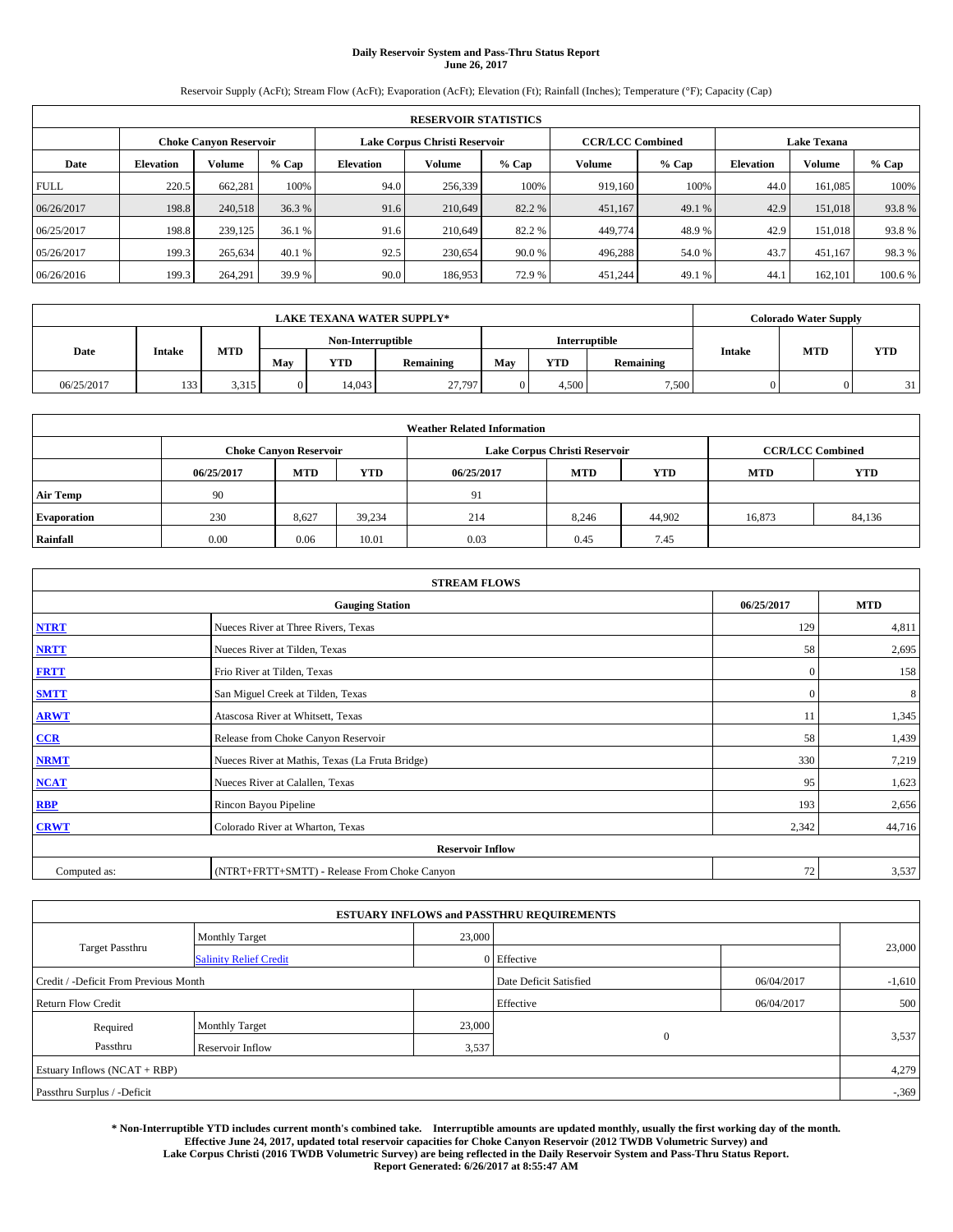# **Daily Reservoir System and Pass-Thru Status Report June 27, 2017**

Reservoir Supply (AcFt); Stream Flow (AcFt); Evaporation (AcFt); Elevation (Ft); Rainfall (Inches); Temperature (°F); Capacity (Cap)

|             | <b>RESERVOIR STATISTICS</b> |                        |         |                               |               |         |                         |         |                  |                    |        |  |
|-------------|-----------------------------|------------------------|---------|-------------------------------|---------------|---------|-------------------------|---------|------------------|--------------------|--------|--|
|             |                             | Choke Canvon Reservoir |         | Lake Corpus Christi Reservoir |               |         | <b>CCR/LCC Combined</b> |         |                  | <b>Lake Texana</b> |        |  |
| Date        | <b>Elevation</b>            | Volume                 | $%$ Cap | <b>Elevation</b>              | <b>Volume</b> | $%$ Cap | Volume                  | $%$ Cap | <b>Elevation</b> | <b>Volume</b>      | % Cap  |  |
| <b>FULL</b> | 220.5                       | 662,281                | 100%    | 94.0                          | 256,339       | 100%    | 919.160                 | 100%    | 44.0             | 161.085            | 100%   |  |
| 06/27/2017  | 198.8                       | 239,125                | 36.1 %  | 91.7                          | 212,485       | 82.9 %  | 451,610                 | 49.1 %  | 42.9             | 151,018            | 93.8%  |  |
| 06/26/2017  | 198.8                       | 240,518                | 36.3 %  | 91.6                          | 210,649       | 82.2 %  | 451,167                 | 49.1 %  | 42.9             | 151.018            | 93.8%  |  |
| 05/27/2017  | 199.4                       | 265,932                | 40.1 %  | 92.5                          | 230.124       | 89.8%   | 496,056                 | 54.0 %  | 43.7             | 451,610            | 98.3%  |  |
| 06/27/2016  | 199.2                       | 263,993                | 39.8%   | 89.9                          | 186,120       | 72.6 %  | 450,113                 | 49.0%   | 44.              | 162,101            | 100.6% |  |

|            | <b>LAKE TEXANA WATER SUPPLY*</b> |            |              |                   |           |     |            |               |               |            | <b>Colorado Water Supply</b> |  |  |
|------------|----------------------------------|------------|--------------|-------------------|-----------|-----|------------|---------------|---------------|------------|------------------------------|--|--|
|            |                                  |            |              | Non-Interruptible |           |     |            | Interruptible |               |            |                              |  |  |
| Date       | Intake                           | <b>MTD</b> | May          | <b>YTD</b>        | Remaining | May | <b>YTD</b> | Remaining     | <b>Intake</b> | <b>MTD</b> | <b>YTD</b>                   |  |  |
| 06/26/2017 | 150                              | 3,465      | $\mathbf{0}$ | 14.192            | 27.648    |     | 4.500      | 7,500         |               |            | 31                           |  |  |

| <b>Weather Related Information</b> |            |                               |            |            |                               |                         |            |            |  |
|------------------------------------|------------|-------------------------------|------------|------------|-------------------------------|-------------------------|------------|------------|--|
|                                    |            | <b>Choke Canyon Reservoir</b> |            |            | Lake Corpus Christi Reservoir | <b>CCR/LCC Combined</b> |            |            |  |
|                                    | 06/26/2017 | <b>MTD</b>                    | <b>YTD</b> | 06/26/2017 | <b>MTD</b>                    | <b>YTD</b>              | <b>MTD</b> | <b>YTD</b> |  |
| <b>Air Temp</b>                    | 91         |                               |            | 92         |                               |                         |            |            |  |
| <b>Evaporation</b>                 | 170        | 8,797                         | 39.404     | 268        | 8,514                         | 45,170                  | 17.311     | 84,574     |  |
| Rainfall                           | 0.76       | 0.82                          | 10.77      | 0.06       | 0.51                          | 7.51                    |            |            |  |

| <b>STREAM FLOWS</b>     |                                                 |              |        |  |  |  |  |  |
|-------------------------|-------------------------------------------------|--------------|--------|--|--|--|--|--|
|                         | 06/26/2017                                      | <b>MTD</b>   |        |  |  |  |  |  |
| <b>NTRT</b>             | Nueces River at Three Rivers, Texas             | 131          | 4,942  |  |  |  |  |  |
| <b>NRTT</b>             | Nueces River at Tilden, Texas                   | 53           | 2,748  |  |  |  |  |  |
| <b>FRTT</b>             | Frio River at Tilden, Texas                     | $\mathbf{0}$ | 158    |  |  |  |  |  |
| <b>SMTT</b>             | San Miguel Creek at Tilden, Texas               | $\mathbf{0}$ | 8      |  |  |  |  |  |
| <b>ARWT</b>             | Atascosa River at Whitsett, Texas               | 11           | 1,356  |  |  |  |  |  |
| $CCR$                   | Release from Choke Canyon Reservoir             | 58           | 1,497  |  |  |  |  |  |
| <b>NRMT</b>             | Nueces River at Mathis, Texas (La Fruta Bridge) | 246          | 7,465  |  |  |  |  |  |
| <b>NCAT</b>             | Nueces River at Calallen, Texas                 | 72           | 1,694  |  |  |  |  |  |
| RBP                     | Rincon Bayou Pipeline                           | 202          | 2,858  |  |  |  |  |  |
| <b>CRWT</b>             | Colorado River at Wharton, Texas                | 3,077        | 47,793 |  |  |  |  |  |
| <b>Reservoir Inflow</b> |                                                 |              |        |  |  |  |  |  |
| Computed as:            | (NTRT+FRTT+SMTT) - Release From Choke Canyon    | 73           | 3,611  |  |  |  |  |  |

|                                       |                               |        | <b>ESTUARY INFLOWS and PASSTHRU REQUIREMENTS</b> |            |          |
|---------------------------------------|-------------------------------|--------|--------------------------------------------------|------------|----------|
|                                       | <b>Monthly Target</b>         | 23,000 |                                                  |            |          |
| <b>Target Passthru</b>                | <b>Salinity Relief Credit</b> |        | 0 Effective                                      |            | 23,000   |
| Credit / -Deficit From Previous Month |                               |        | Date Deficit Satisfied                           | 06/04/2017 | $-1,610$ |
| <b>Return Flow Credit</b>             |                               |        | Effective                                        | 06/04/2017 | 500      |
| Required                              | <b>Monthly Target</b>         | 23,000 |                                                  |            |          |
| Passthru                              | <b>Reservoir Inflow</b>       | 3,611  | $\mathbf{0}$                                     |            | 3,611    |
| Estuary Inflows (NCAT + RBP)          |                               |        |                                                  |            | 4,552    |
| Passthru Surplus / -Deficit           |                               |        |                                                  |            | $-168$   |

**\* Non-Interruptible YTD includes current month's combined take. Interruptible amounts are updated monthly, usually the first working day of the month. Effective June 24, 2017, updated total reservoir capacities for Choke Canyon Reservoir (2012 TWDB Volumetric Survey) and Lake Corpus Christi (2016 TWDB Volumetric Survey) are being reflected in the Daily Reservoir System and Pass-Thru Status Report. Report Generated: 6/27/2017 at 9:18:53 AM**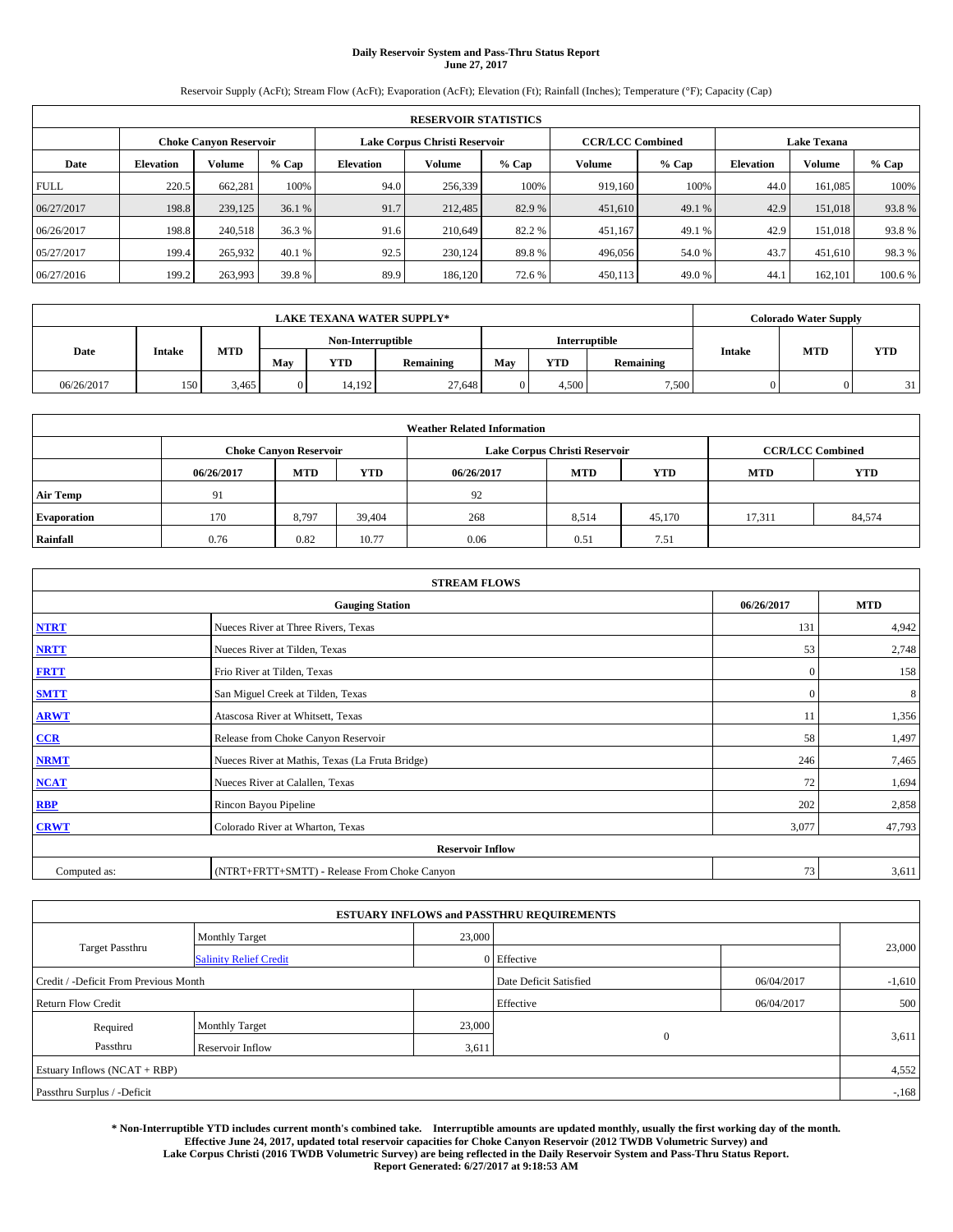# **Daily Reservoir System and Pass-Thru Status Report June 28, 2017**

Reservoir Supply (AcFt); Stream Flow (AcFt); Evaporation (AcFt); Elevation (Ft); Rainfall (Inches); Temperature (°F); Capacity (Cap)

| <b>RESERVOIR STATISTICS</b> |                  |                        |        |                  |                               |         |                         |         |                  |                    |        |
|-----------------------------|------------------|------------------------|--------|------------------|-------------------------------|---------|-------------------------|---------|------------------|--------------------|--------|
|                             |                  | Choke Canvon Reservoir |        |                  | Lake Corpus Christi Reservoir |         | <b>CCR/LCC Combined</b> |         |                  | <b>Lake Texana</b> |        |
| Date                        | <b>Elevation</b> | Volume                 | % Cap  | <b>Elevation</b> | <b>Volume</b>                 | $%$ Cap | Volume                  | $%$ Cap | <b>Elevation</b> | <b>Volume</b>      | % Cap  |
| <b>FULL</b>                 | 220.5            | 662,281                | 100%   | 94.0             | 256,339                       | 100%    | 919.160                 | 100%    | 44.0             | 161.085            | 100%   |
| 06/28/2017                  | 198.8            | 239,125                | 36.1 % | 91.7             | 212,867                       | 83.0 %  | 451,992                 | 49.2 %  | 43.0             | 151.919            | 94.3%  |
| 06/27/2017                  | 198.8            | 239,125                | 36.1 % | 91.7             | 212,485                       | 82.9 %  | 451,610                 | 49.1 %  | 42.9             | 151.018            | 93.8%  |
| 05/28/2017                  | 199.4            | 266,529                | 40.2 % | 92.5             | 230,301                       | 89.8%   | 496,830                 | 54.1 %  | 43.7             | 451,992            | 98.3%  |
| 06/28/2016                  | 199.2            | 263,694                | 39.8 % | 89.9             | 184,790                       | 72.1 %  | 448,484                 | 48.8%   | 44.0             | 161.085            | 100.0% |

| <b>LAKE TEXANA WATER SUPPLY*</b> |        |            |              |                   |           |     |               |           | <b>Colorado Water Supply</b> |            |            |
|----------------------------------|--------|------------|--------------|-------------------|-----------|-----|---------------|-----------|------------------------------|------------|------------|
|                                  |        |            |              | Non-Interruptible |           |     | Interruptible |           |                              |            |            |
| Date                             | Intake | <b>MTD</b> | May          | <b>YTD</b>        | Remaining | May | <b>YTD</b>    | Remaining | <b>Intake</b>                | <b>MTD</b> | <b>YTD</b> |
| 06/27/2017                       | 169    | 3.634      | $\mathbf{0}$ | 14.361            | 27,479    |     | 4.500         | 7,500     |                              |            | 31         |

| <b>Weather Related Information</b> |            |                               |            |            |                               |                         |            |            |  |
|------------------------------------|------------|-------------------------------|------------|------------|-------------------------------|-------------------------|------------|------------|--|
|                                    |            | <b>Choke Canyon Reservoir</b> |            |            | Lake Corpus Christi Reservoir | <b>CCR/LCC Combined</b> |            |            |  |
|                                    | 06/27/2017 | <b>MTD</b>                    | <b>YTD</b> | 06/27/2017 | <b>MTD</b>                    | <b>YTD</b>              | <b>MTD</b> | <b>YTD</b> |  |
| <b>Air Temp</b>                    | 91         |                               |            | 86         |                               |                         |            |            |  |
| <b>Evaporation</b>                 | 188        | 8,985                         | 39,592     | 280        | 8,794                         | 45,450                  | 17.779     | 85,042     |  |
| Rainfall                           | 0.01       | 0.83                          | 10.78      | 0.06       | 0.57                          | 7.57                    |            |            |  |

| <b>STREAM FLOWS</b> |                                                 |              |        |  |  |  |  |  |
|---------------------|-------------------------------------------------|--------------|--------|--|--|--|--|--|
|                     | 06/27/2017                                      | <b>MTD</b>   |        |  |  |  |  |  |
| <b>NTRT</b>         | Nueces River at Three Rivers, Texas             | 138          | 5,079  |  |  |  |  |  |
| <b>NRTT</b>         | Nueces River at Tilden, Texas                   | 111          | 2,859  |  |  |  |  |  |
| <b>FRTT</b>         | Frio River at Tilden, Texas                     | $\mathbf{0}$ | 158    |  |  |  |  |  |
| <b>SMTT</b>         | San Miguel Creek at Tilden, Texas               | $\mathbf{0}$ | 8      |  |  |  |  |  |
| <b>ARWT</b>         | Atascosa River at Whitsett, Texas               | 12           | 1,369  |  |  |  |  |  |
| $CCR$               | Release from Choke Canyon Reservoir             | 58           | 1,554  |  |  |  |  |  |
| <b>NRMT</b>         | Nueces River at Mathis, Texas (La Fruta Bridge) | 199          | 7,663  |  |  |  |  |  |
| <b>NCAT</b>         | Nueces River at Calallen, Texas                 | 39           | 1,733  |  |  |  |  |  |
| RBP                 | Rincon Bayou Pipeline                           | 189          | 3,047  |  |  |  |  |  |
| <b>CRWT</b>         | Colorado River at Wharton, Texas                | 3,275        | 51,068 |  |  |  |  |  |
|                     |                                                 |              |        |  |  |  |  |  |
| Computed as:        | (NTRT+FRTT+SMTT) - Release From Choke Canyon    | 80           | 3,691  |  |  |  |  |  |

|                                       |                               |        | <b>ESTUARY INFLOWS and PASSTHRU REQUIREMENTS</b> |            |          |  |  |  |
|---------------------------------------|-------------------------------|--------|--------------------------------------------------|------------|----------|--|--|--|
|                                       | <b>Monthly Target</b>         | 23,000 |                                                  |            |          |  |  |  |
| <b>Target Passthru</b>                | <b>Salinity Relief Credit</b> |        | 0 Effective                                      |            | 23,000   |  |  |  |
| Credit / -Deficit From Previous Month |                               |        | Date Deficit Satisfied                           | 06/04/2017 | $-1,610$ |  |  |  |
| <b>Return Flow Credit</b>             |                               |        | Effective                                        | 06/04/2017 | 500      |  |  |  |
| Required                              | <b>Monthly Target</b>         | 23,000 |                                                  |            |          |  |  |  |
| Passthru                              | <b>Reservoir Inflow</b>       | 3,691  | $\overline{0}$                                   |            | 3,691    |  |  |  |
| Estuary Inflows (NCAT + RBP)          |                               |        |                                                  |            |          |  |  |  |
| Passthru Surplus / -Deficit           |                               |        |                                                  |            | $-21$    |  |  |  |

**\* Non-Interruptible YTD includes current month's combined take. Interruptible amounts are updated monthly, usually the first working day of the month. Effective June 24, 2017, updated total reservoir capacities for Choke Canyon Reservoir (2012 TWDB Volumetric Survey) and Lake Corpus Christi (2016 TWDB Volumetric Survey) are being reflected in the Daily Reservoir System and Pass-Thru Status Report. Report Generated: 6/28/2017 at 11:41:09 AM**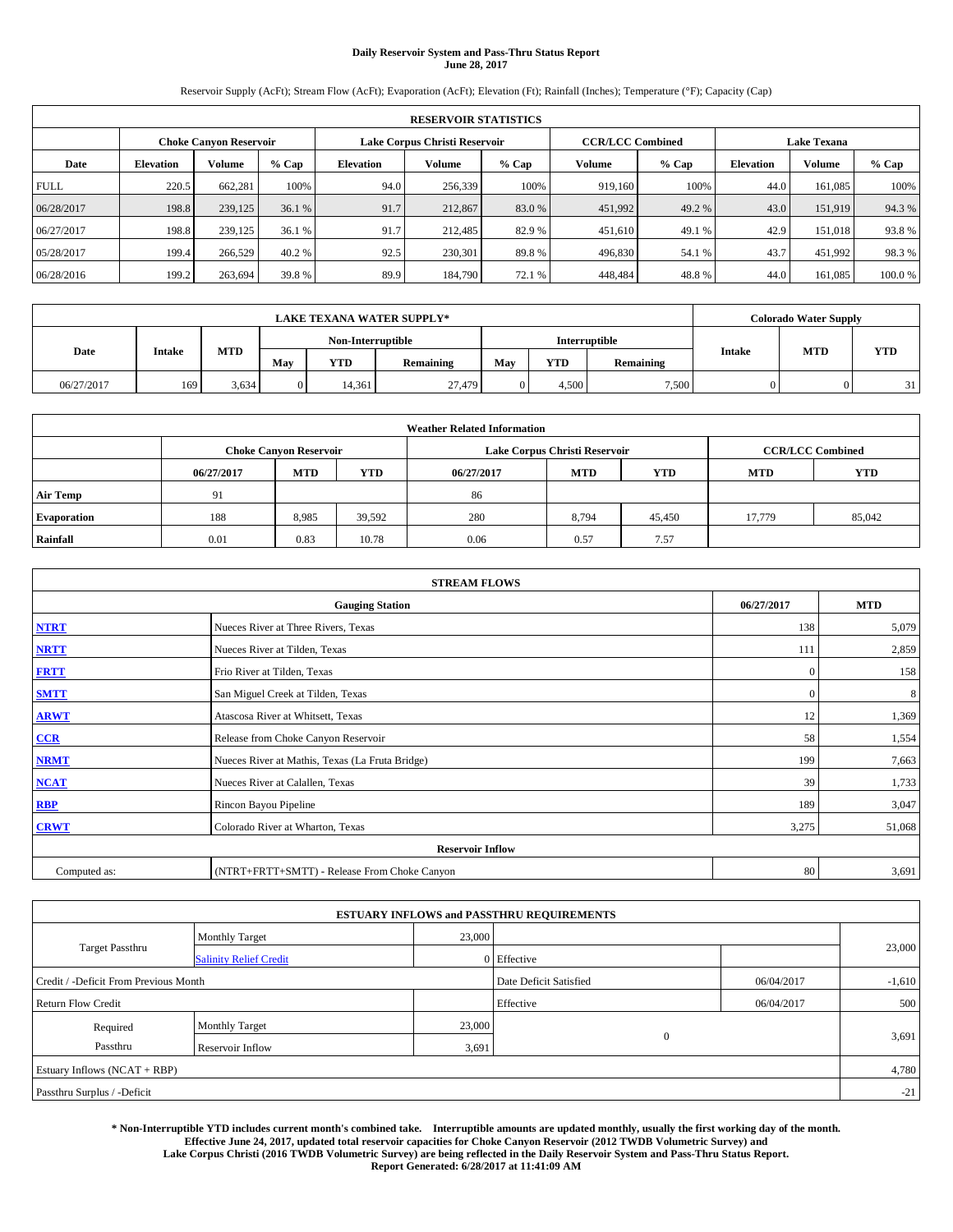# **Daily Reservoir System and Pass-Thru Status Report June 29, 2017**

Reservoir Supply (AcFt); Stream Flow (AcFt); Evaporation (AcFt); Elevation (Ft); Rainfall (Inches); Temperature (°F); Capacity (Cap)

| <b>RESERVOIR STATISTICS</b> |                  |                        |        |                  |                               |         |                         |         |                  |                    |        |
|-----------------------------|------------------|------------------------|--------|------------------|-------------------------------|---------|-------------------------|---------|------------------|--------------------|--------|
|                             |                  | Choke Canvon Reservoir |        |                  | Lake Corpus Christi Reservoir |         | <b>CCR/LCC Combined</b> |         |                  | <b>Lake Texana</b> |        |
| Date                        | <b>Elevation</b> | Volume                 | % Cap  | <b>Elevation</b> | <b>Volume</b>                 | $%$ Cap | Volume                  | $%$ Cap | <b>Elevation</b> | <b>Volume</b>      | % Cap  |
| <b>FULL</b>                 | 220.5            | 662,281                | 100%   | 94.0             | 256,339                       | 100%    | 919.160                 | 100%    | 44.0             | 161.085            | 100%   |
| 06/29/2017                  | 198.9            | 240,518                | 36.3 % | 91.6             | 210.649                       | 82.2 %  | 451,167                 | 49.1 %  | 43.0             | 151.919            | 94.3%  |
| 06/28/2017                  | 198.8            | 239,125                | 36.1 % | 91.7             | 212,867                       | 83.0 %  | 451,992                 | 49.2 %  | 43.0             | 151.919            | 94.3%  |
| 05/29/2017                  | 199.4            | 266,231                | 40.2 % | 92.6             | 231.186                       | 90.2 %  | 497.417                 | 54.1 %  | 43.7             | 451,167            | 98.3%  |
| 06/29/2016                  | 199.1            | 262,369                | 39.6 % | 89.8             | 184,291                       | 71.9 %  | 446,660                 | 48.6%   | 44.0             | 161.085            | 100.0% |

| <b>LAKE TEXANA WATER SUPPLY*</b> |                                                                             |       |              |        |               |     |           |               |            | <b>Colorado Water Supply</b> |    |
|----------------------------------|-----------------------------------------------------------------------------|-------|--------------|--------|---------------|-----|-----------|---------------|------------|------------------------------|----|
|                                  | Non-Interruptible<br><b>MTD</b><br>Intake<br><b>YTD</b><br>May<br>Remaining |       |              |        | Interruptible |     |           |               |            |                              |    |
| Date                             |                                                                             |       |              |        | May           | YTD | Remaining | <b>Intake</b> | <b>MTD</b> | <b>YTD</b>                   |    |
| 06/28/2017                       | 169                                                                         | 3,803 | $\mathbf{0}$ | 14.530 | 27,310        |     | 4.500     | 7,500         |            |                              | 31 |

| <b>Weather Related Information</b> |            |                               |            |            |                               |                         |            |            |  |
|------------------------------------|------------|-------------------------------|------------|------------|-------------------------------|-------------------------|------------|------------|--|
|                                    |            | <b>Choke Canyon Reservoir</b> |            |            | Lake Corpus Christi Reservoir | <b>CCR/LCC Combined</b> |            |            |  |
|                                    | 06/28/2017 | <b>MTD</b>                    | <b>YTD</b> | 06/28/2017 | <b>MTD</b>                    | <b>YTD</b>              | <b>MTD</b> | <b>YTD</b> |  |
| <b>Air Temp</b>                    | 94         |                               |            | 93         |                               |                         |            |            |  |
| <b>Evaporation</b>                 | 244        | 9,229                         | 39,836     | 267        | 9,061                         | 45.717                  | 18.290     | 85,553     |  |
| Rainfall                           | 0.00       | 0.83                          | 10.78      | 0.00       | 0.57                          | 7.57                    |            |            |  |

| <b>STREAM FLOWS</b> |                                                 |              |        |  |  |  |  |  |
|---------------------|-------------------------------------------------|--------------|--------|--|--|--|--|--|
|                     | 06/28/2017                                      | <b>MTD</b>   |        |  |  |  |  |  |
| <b>NTRT</b>         | Nueces River at Three Rivers, Texas             | 135          | 5,214  |  |  |  |  |  |
| <b>NRTT</b>         | Nueces River at Tilden, Texas                   | 154          | 3,013  |  |  |  |  |  |
| <b>FRTT</b>         | Frio River at Tilden, Texas                     | $\mathbf{0}$ | 158    |  |  |  |  |  |
| <b>SMTT</b>         | San Miguel Creek at Tilden, Texas               | $\mathbf{0}$ | 8      |  |  |  |  |  |
| <b>ARWT</b>         | Atascosa River at Whitsett, Texas               | 15           | 1,384  |  |  |  |  |  |
| $CCR$               | Release from Choke Canyon Reservoir             | 58           | 1,612  |  |  |  |  |  |
| <b>NRMT</b>         | Nueces River at Mathis, Texas (La Fruta Bridge) | 238          | 7,901  |  |  |  |  |  |
| <b>NCAT</b>         | Nueces River at Calallen, Texas                 |              | 1,734  |  |  |  |  |  |
| RBP                 | Rincon Bayou Pipeline                           | 151          | 3,198  |  |  |  |  |  |
| <b>CRWT</b>         | Colorado River at Wharton, Texas                | 3,394        | 54,462 |  |  |  |  |  |
|                     | <b>Reservoir Inflow</b>                         |              |        |  |  |  |  |  |
| Computed as:        | (NTRT+FRTT+SMTT) - Release From Choke Canyon    | 77           | 3,768  |  |  |  |  |  |

|                                       |                               |        | <b>ESTUARY INFLOWS and PASSTHRU REQUIREMENTS</b> |            |          |  |
|---------------------------------------|-------------------------------|--------|--------------------------------------------------|------------|----------|--|
| <b>Target Passthru</b>                | <b>Monthly Target</b>         | 23,000 |                                                  |            |          |  |
|                                       | <b>Salinity Relief Credit</b> |        | 0 Effective                                      |            | 23,000   |  |
| Credit / -Deficit From Previous Month |                               |        | Date Deficit Satisfied                           | 06/04/2017 | $-1,610$ |  |
| <b>Return Flow Credit</b>             |                               |        | Effective                                        | 06/04/2017 | 500      |  |
| Required                              | <b>Monthly Target</b>         | 23,000 |                                                  |            |          |  |
| Passthru                              | <b>Reservoir Inflow</b>       | 3,768  | $\mathbf{0}$                                     |            | 3,768    |  |
| Estuary Inflows (NCAT + RBP)          |                               |        |                                                  |            |          |  |
| Passthru Surplus / -Deficit           |                               |        |                                                  |            |          |  |

**\* Non-Interruptible YTD includes current month's combined take. Interruptible amounts are updated monthly, usually the first working day of the month. Effective June 24, 2017, updated total reservoir capacities for Choke Canyon Reservoir (2012 TWDB Volumetric Survey) and Lake Corpus Christi (2016 TWDB Volumetric Survey) are being reflected in the Daily Reservoir System and Pass-Thru Status Report. Report Generated: 6/29/2017 at 8:44:02 AM**